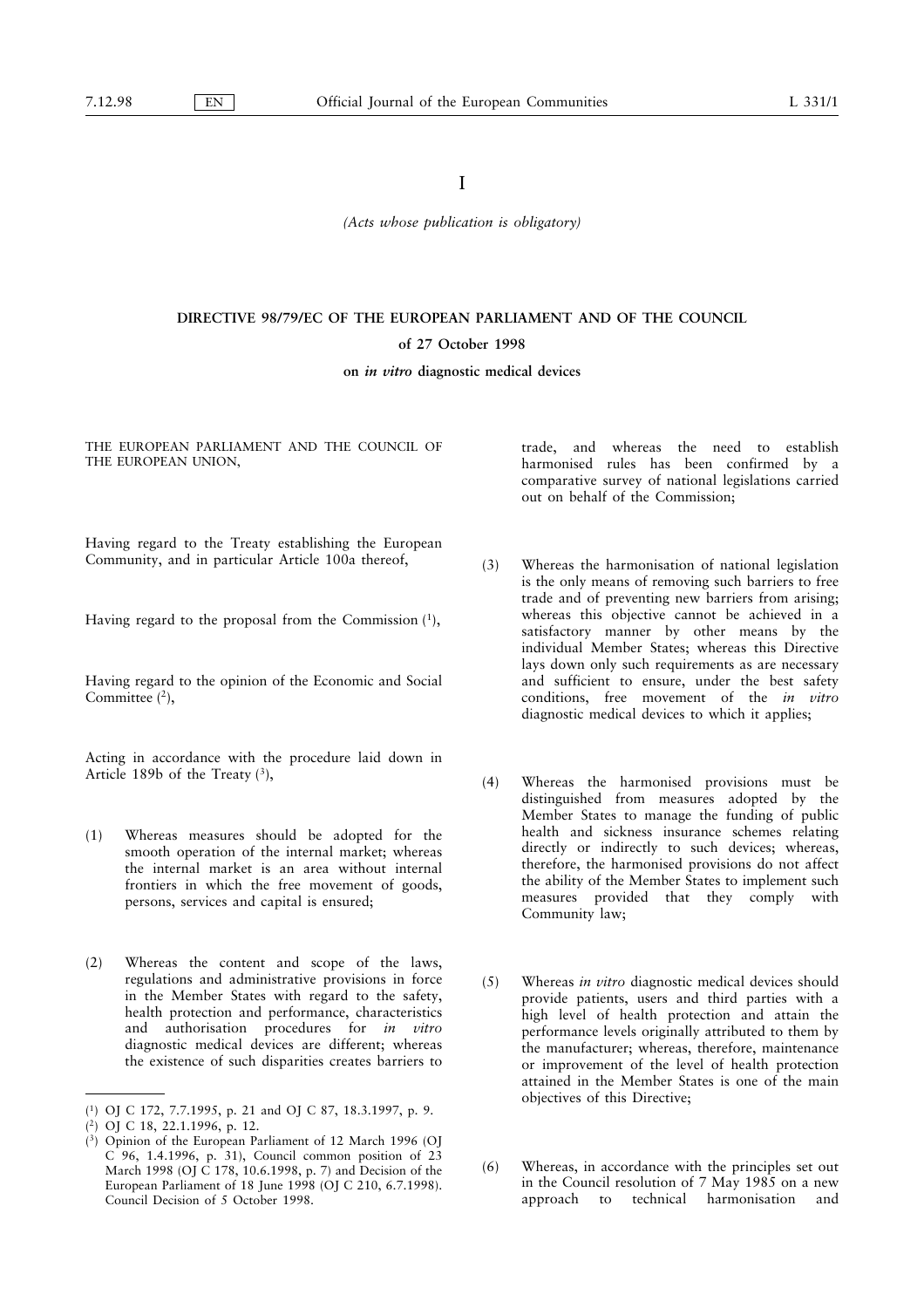standards  $(1)$ , rules regarding the design, manufacture and packaging of relevant products must be confined to the provisions required to meet the essential requirements; whereas, because they are essential, such requirements should replace the corresponding national provisions; whereas the essential requirements, including requirements to minimise and reduce risks, should be applied with discretion, taking into account the technology and practice at the time of design and technical and economic considerations compatible with a high level of protection of health and safety;

- (7) Whereas the major part of medical devices are covered by Council Directive 90/385/EEC of 20 June 1990 on the approximation of laws relating to active implantable medical devices  $(2)$  and Council Directive 93/42/EEC of 14 June 1993 concerning medical devices  $(3)$  with the exclusion of *in vitro* diagnostic medical devices; whereas this Directive seeks to extend the harmonisation to *in vitro* diagnostic medical devices and whereas, in the interest of uniform Community rules, this Directive is based largely on the provisions of the said two Directives;
- (8) Whereas instruments, apparatus, appliances, materials or other articles, including software, which are intended to be used for research purposes, without any medical objective, are not regarded as devices for performance evaluation;
- (9) Whereas, although internationally certified reference materials and materials used for external quality assessment schemes are not covered by this Directive, calibrators and control materials needed by the user to establish or verify performances of devices are *in vitro* diagnostic medical devices;
- (10) Whereas, having regard to the principle of subsidiarity, reagents which are produced within health-institution laboratories for use in that

( 3) OJ L 169, 12.7.1993, p. 1.

environment and are not subject to commercialtransactions are not covered by this Directive;

- (11) Whereas, however, devices that are manufactured and intended to be used in a professional and commercial context for purposes of medical analysis without being marketed are subject to this Directive;
- (12) Whereas mechanical laboratory equipment especially designed for *in vitro* diagnostic examinations falls within the scope of this Directive and whereas, therefore, in order to harmonise the relevant directives, Directive 98/37/EC of the European Parliament and of the Council of 22 June 1998 on the approximation of the laws of the Member States relating to machinery (4), should be appropriately amended to bring it into line with this Directive;
- (13) Whereas this Directive should include requirements regarding the design and manufacture of devices emitting ionizing radiation; whereas this Directive does not affect the application of Council Directive 96/29/Euratom of 13 May 1996 laying down basic safety standards for the protection of the health of workers and the general public against the dangers arising from ionising radiation  $(5)$ ;
- (14) Whereas, since electromagnetic compatibility aspects form an integral part of the essential requirements of this Directive, Council Directive 89/336/EEC of 2 May 1989 on the approximation of the laws of the Member States relating to electromagnetic compatibility (<sup>6</sup>) does not apply;
- (15) Whereas, in order to ease the task of proving conformity with the essential requirements and to enable conformity to be verified, it is desirable to have harmonised standards in respect of the prevention of risks associated with the design, manufacture and packaging of medical devices; whereas such harmonised standards are drawn up by private-law bodies and should retain their status as non-mandatory texts; whereas, to this end, the European Committee for Standardisation (CEN) and the European Committee for Electrotechnical Standardisation (Cenelec) are recognised as the competent bodies for the adoption of harmonised

<sup>(</sup> 1) OJ C 136, 4.6.1985, p. 1.

<sup>(</sup> 2) OJ L 189, 20.7.1990, p. 17. Directive as last amended by Directive 93/68/EEC (OJ L 220, 30.8.1993, p. 1).

<sup>(</sup> 4) OJ L 207, 23.7.1998, p. 1.

<sup>(</sup> 5) OJ L 159, 29.6.1996, p. 1.

<sup>(</sup> 6) OJ L 139, 23.5.1989, p. 19. Directive as last amended by Directive 93/68/EEC (OJ L 220, 30.8.1993, p. 1).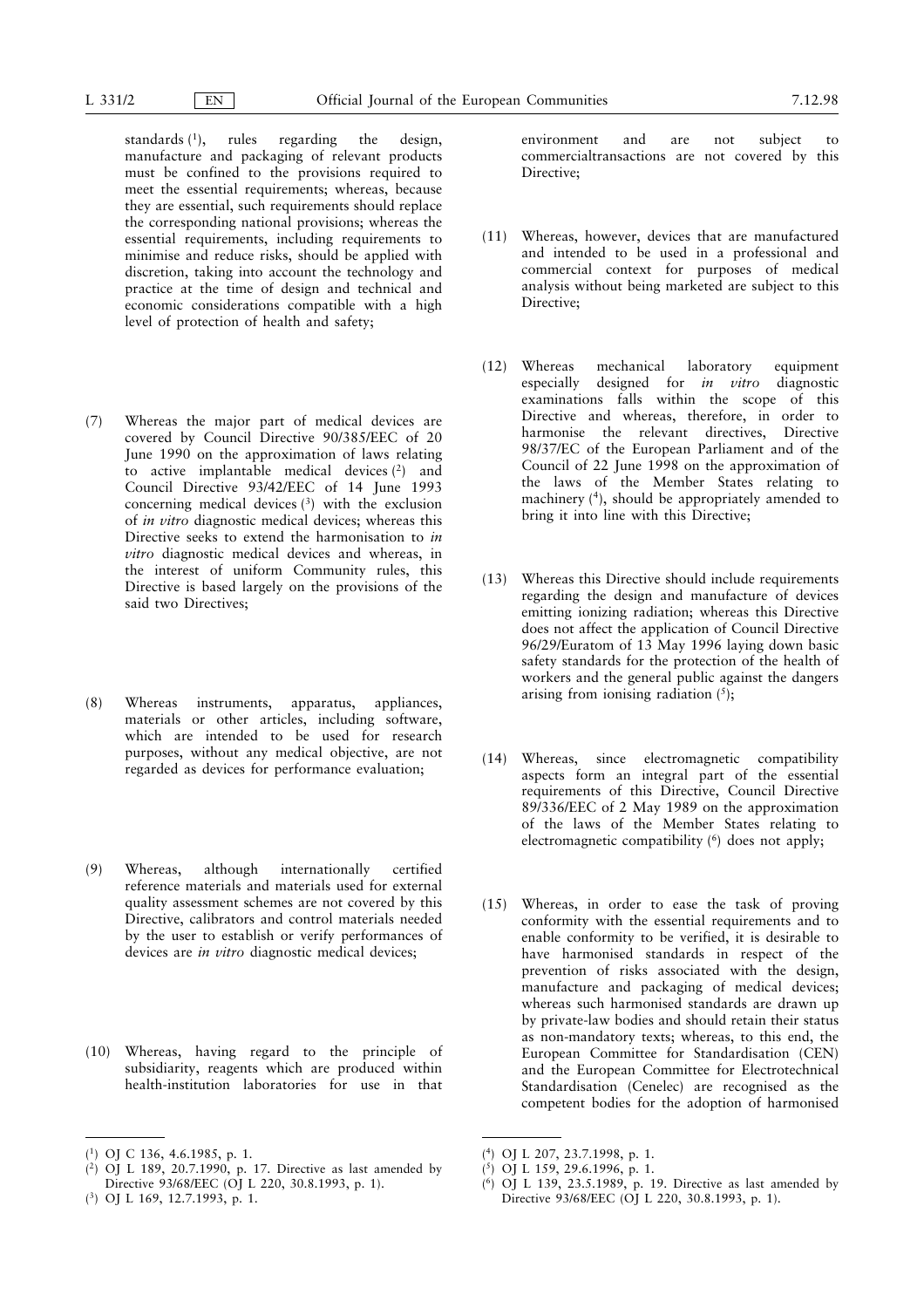standards in accordance with the general guidelines on cooperation between the Commission and those two bodies signed on 13 November 1984;

- (16) Whereas, for the purpose of this Directive, a harmonised standard is a technical specification (European standard of harmonisation document) adopted, on a mandate from the Commission, by CEN or Cenelec or by both of those bodies in accordance with Directive 98/34/EC of the European Parliament and of the Council of 22 June 1998 laying down a procedure for the provision of information in the field of technical standards and regulations  $(1)$ , and pursuant to the abovementioned general guidelines;
- (17) Whereas, by way of exception to the general principles, the drawing up of common technical specifications takes account of a current practice in some Member States whereby for selected devices mainly used for the evaluation of the safety of blood supply and of organ donation, such specifications are adopted by the public authorities; whereas it is appropriate that these particular specifications should be replaced by common technical specifications; whereas these common technical specifications can be used for performance evaluation and reevaluation;
- (18) Whereas scientific experts from various interested parties could be involved in the drafting of common technical specifications and in the examination of other specific or general questions;
- (19) Whereas manufacturing, as covered by this Directive, also includes the packaging of the medical device, insofar as such packaging is related to the safety and performance aspects of this device;
- (20) Whereas certain devices have a limited life owing to the decline in their performance over time, which is related, for example, to the deterioriation in their physical or chemical properties, including the sterility or integrity of the packaging; whereas the manufacturer should determine and indicate the period during which the device will perform as intended; whereas the labelling should indicate the

date until which the device or one of its components can be used with complete safety;

- (21) Whereas, in Decision 93/465/EEC of 22 July 1993 concerning the modules for the various phases of the conformity assessment procedures and the rules for the affixing and use of the CE conformity marking, which are intended to be used in the technical harmonisation directives  $(2)$ , the Council laid down harmonised conformity assessment procedures; whereas the details added to these modules are justified by the nature of the verification required for *in vitro* diagnostic medical devices and by the need for consistency with Directives 90/385/EEC and 93/42/EEC;
- (22) Whereas it is necessary, essentially for the purpose of the conformity assessment procedures, to group *in vitro* diagnostic medical devices into two main product classes; whereas, since the large majority of such devices do not constitute a direct risk to patients and are used by competently trained professionals, and the results obtained can often be confirmed by other means, the conformity assessment procedures can be carried out, as a general rule, under the sole responsibility of the manufacturer; whereas, taking account of existing national regulations and of notifications received following the procedure laid down in Directive 98/34/EC, the intervention of notified bodies is needed only for defined devices, the correct performance of which is essential to medical practice and the failure of which can cause a serious risk to health;
- (23) Whereas, among the *in vitro* diagnostic medical devices for which intervention of a notified body is required, the groups of products used in blood transfusion and the prevention of AIDS and certain types of hepatitis require a conformity assessment guaranteeing, with a view to their design and manufacture, an optimum level of safety and reliability;
- (24) Whereas the list of *in vitro* diagnostic medical devices to be subjected to third-party conformity assessment needs updating, taking account of technological progress and of developments in the field of health protection; whereas such updating measures must be taken in line with procedure

<sup>(</sup> 1) OJ L 204, 21.7.1998, p. 37. Directive as last amended by Directive 98/48/EC (OJ L 217, 5.8.1998, p. 18).

<sup>(</sup> 2) OJ L 220, 30.8.1993, p. 23.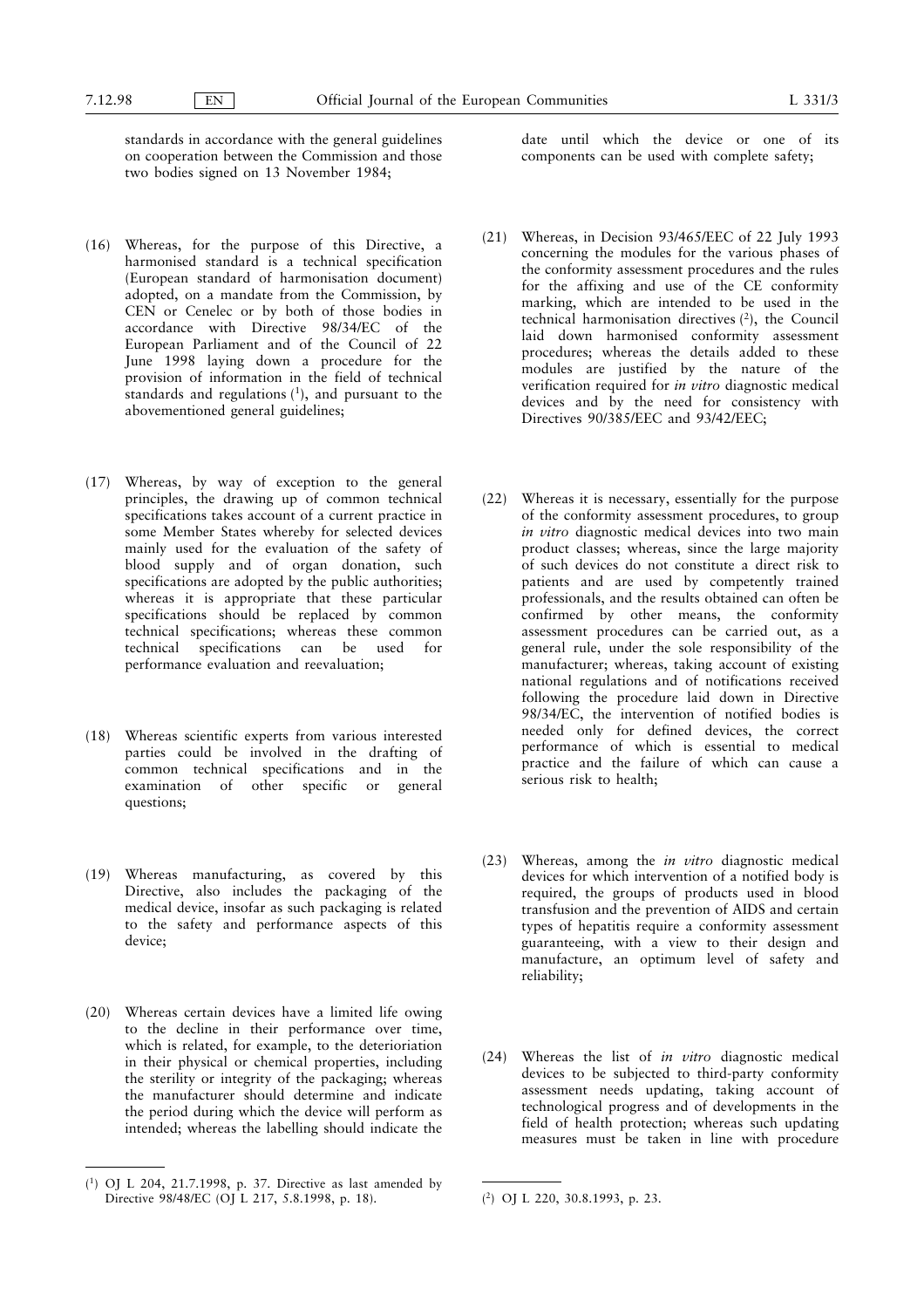III(a) as laid down in Council Decision 87/373/EEC of 13 July 1987 laying down the procedures for the exercise of implementing powers conferred on the Commission  $(1)$ ;

- (25) Whereas an agreement on a *modus vivendi* between the European Parliament, the Council and the Commission concerning the implementing measures for acts adopted in accordance with the procedure laid down in Article 189b of the Treaty was reached on 20 December 1994  $(2)$ ;
- (26) Whereas medical devices should, as a general rule, bear the CE marking indicating their conformity with the provisions of this Directive to enable them to move freely within the Community and to be put into service in accordance with their intended purpose;
- (27) Whereas manufacturers will be able, when the intervention of a notified body is required, to choose from a list of bodies published by the Commission; whereas, although Member States do not have an obligation to designate such notified bodies, they must ensure that bodies designated as notified bodies comply with the assessment criteria laid down in this Directive;
- (28) Whereas the director and staff of the notified bodies should not, themselves or through an intermediary, have any interest in the establishments subject to assessment and verification which is likely to compromise their independence;
- (29) Whereas the competent authorities in charge of market surveillance should be able, particularly in emergencies, to contact the manufacturer or his authorised representative established in the Community, in order to take any protection measures that should prove necessary; whereas cooperation and exchange of information between Member States are necessary with a view to uniform application of this Directive, in particular for the purpose of market surveillance; whereas to that end it is necessary to establish and manage a database containing data on manufacturers and their authorised representatives, on devices placed on the market, on certificates issued, suspended or

withdrawn, and on the vigilance procedure; whereas a system of adverse incident reporting (vigilance procedure) constitutes a useful tool for surveillance of the market, including the performance of new devices; whereas information obtained from the vigilance procedure as well as from external quality assessment schemes is useful for decision-making on classification of devices;

- (30) Whereas it is essential that manufacturers notify the competent authorities of the placing on the market of 'new products' with regard both to the technology used and the substances to be analysed or other parameters; whereas this is true in particular of high-density DNA probe devices (known as micro-chips) used in genetic screening;
- (31) Whereas, when a Member State considers that, as regards a given product or group of products, it is necessary, in order to protect health and safety and/or ensure compliance with the imperatives of public health, in accordance with Article 36 of the Treaty, to prohibit or restrict their availability or to subject it to special conditions, it may take any transitional measures that are necessary and justified; whereas, in such cases, the Commission consults the interested parties and the Member States and, if the national measures are justified, adopts the necessary Community measures, in accordance with procedure III(a) as laid down in Decision 87/373/EEC;
- (32) Whereas this Directive covers *in vitro* diagnostic medical devices manufactured from tissues, cells or substances of human origin; whereas it does not refer to the other medical devices manufactured using substances of human origin; whereas, therefore, work will have to continue in this connection in order to produce Community legislation as soon as possible;
- (33) Whereas, in view of the need to protect the integrity of the human person during the sampling, collection and use of substances derived from the human body, it is appropriate to apply the principles laid down in the Convention of the Council of Europe for the protection of human rights and dignity of the human being with regard to the application of biology and medicine; whereas, furthermore, national regulations relating to ethics continue to apply;
- (34) Whereas, in the interests of overall consistency between directives on medical devices, some of the provisions of this Directive should be incorporated into Directive 93/42/EEC, which needs to be amended accordingly;

<sup>(</sup> 1) OJ L 197, 18.7.1987, p. 33.

<sup>(</sup> 2) OJ C 102, 4.4.1996, p. 1.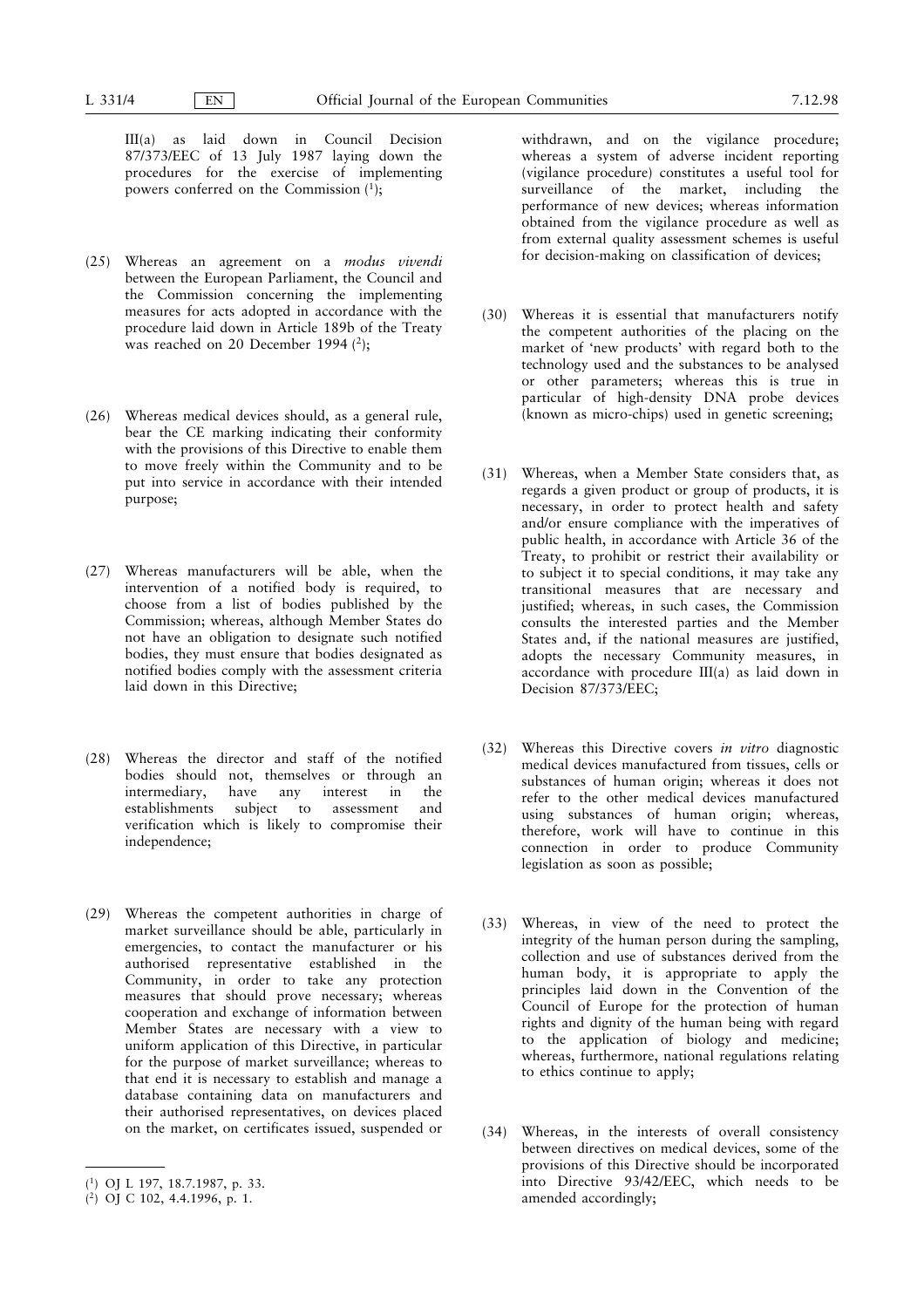(35) Whereas it is necessary to draw up as quickly as possible the legislation which is lacking on medical devices manufactured using substances of human origin,

### HAVE ADOPTED THIS DIRECTIVE:

# *Article 1*

## **Scope, definitions**

1. This Directive shall apply to *in vitro* diagnostic medical devices and their accessories. For the purposes of this Directive, accessories shall be treated as *in vitro* diagnostic medical devices in their own right. Both *in vitro* diagnostic medical devices and accessories shall hereinafter be termed devices.

2. For the purposes of this Directive, the following definitions shall apply:

- (a) 'medical device' means any instrument, apparatus, appliance, material or other article, whether used alone or in combination, including the software necessary for its proper application, intended by the manufacturer to be used for human beings for the purpose of:
	- diagnosis, prevention, monitoring, treatment or alleviation of disease,
	- diagnosis, monitoring, treatment, alleviation or compensation for an injury or handicap,
	- investigation, replacement or modification of the anatomy or of a physiological process,
	- control of conception,

and which does not achieve its principal intended action in or on the human body by pharmacological, immunological or metabolic means, but which may be assisted in its function by such means;

- (b) '*in vitro* diagnostic medical device' means any medical device which is a reagent, reagent product, calibrator, control material, kit, instrument, apparatus, equipment, or system, whether used alone or in combination, intended by the manufacturer to be used *in vitro* for the examination of specimens, including blood and tissue donations, derived from the human body, solely or principally for the purpose of providing information:
	- concerning a physiological or pathological state, or
	- concerning a congenital abnormality, or
- to determine the safety and compatibility with potential recipients, or
- to monitor therapeutic measures.

Specimen receptacles are considered to be *in vitro* diagnostic medical devices. 'Specimen receptacles' are those devices, whether vacuum-type or not, specifically intended by their manufacturers for the primary containment and preservation of specimens derived from the human body for the purpose of *in vitro* diagnostic examination.

Products for general laboratory use are not *in vitro* diagnostic medical devices unless such products, in view of their characteristics, are specifically intended by their manufacturer to be used for *in vitro* diagnostic examination;

(c) 'accessory' means an article which, whilst not being an *in vitro* diagnostic medical device, is intended specifically by its manufacturer to be used together with a device to enable that device to be used in accordance with its intended purpose.

For the purposes of this definition, invasive sampling devices or those which are directly applied to the human body for the purpose of obtaining a specimen within the meaning of Directive 93/42/EEC shall not be considered to be accessories to *in vitro* diagnostic medical devices;

- (d) 'device for self-testing' means any device intended by the manufacturer to be able to be used by lay persons in a home environment;
- (e) 'device for performance evaluation' means any device intended by the manufacturer to be subject to one or more performance evaluation studies in laboratories for medical analyses or in other appropriate environments outside his own premises;
- (f) 'manufacturer' means the natural or legal person with responsibility for the design, manufacture, packaging and labelling of a device before it is placed on the market under his own name, regardless of whether these operations are carried out by that person himself or on his behalf by a third party.

The obligations of this Directive to be met by manufacturers also apply to the natural or legal person who assembles, packages, processes, fully refurbishes and/or labels one or more ready-made products and/or assigns to them their intended purpose as devices with a view to their being placed on the market under his own name. This subparagraph does not apply to the person who, while not a manufacturer within the meaning of the first subparagraph, assembles or adapts devices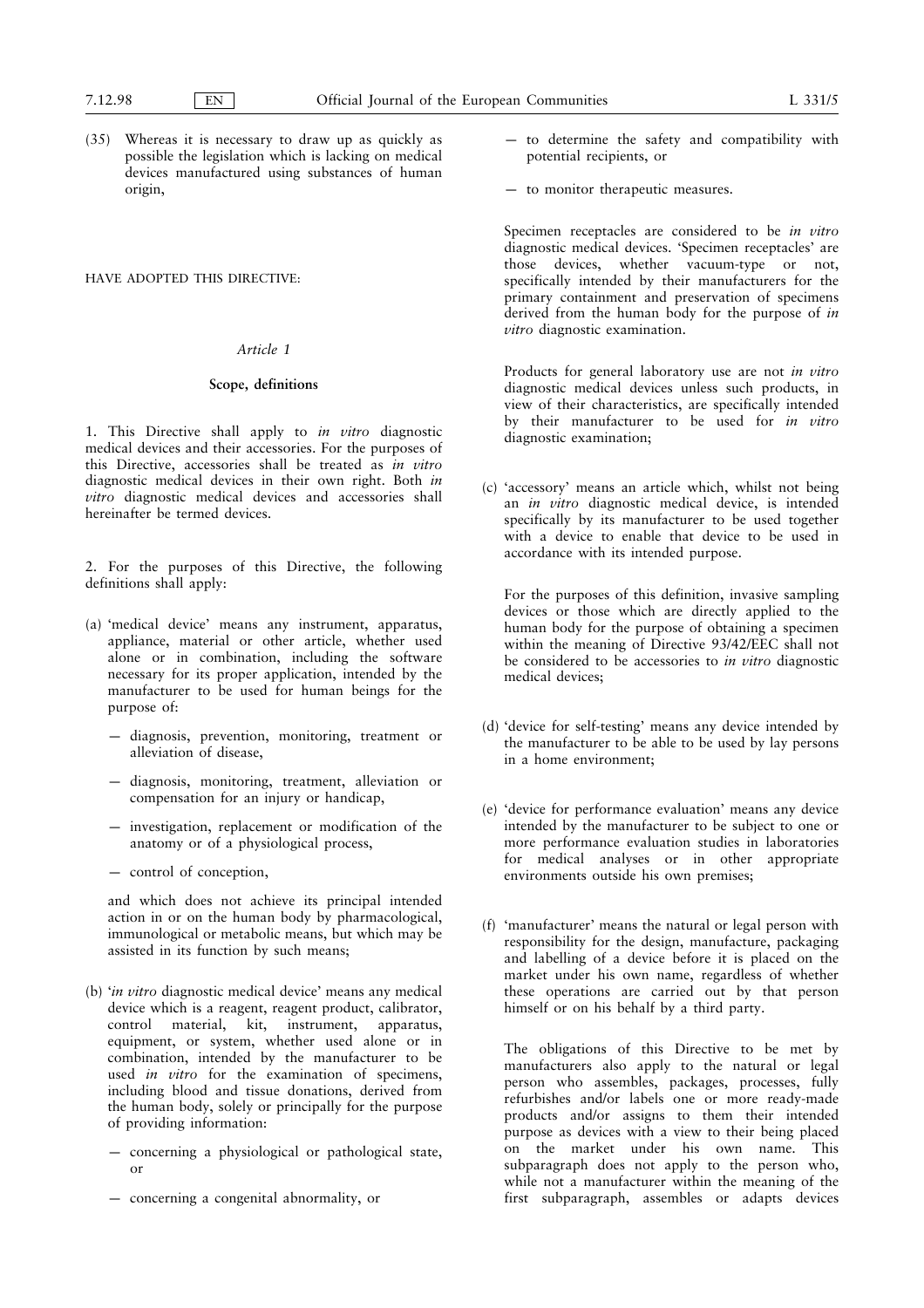already on the market to their intended purpose for an individual patient;

- (g) 'authorised representative' means any natural or legal person established in the Community who, explicitly designated by the manufacturer, acts and may be addressed by authorities and bodies in the Community instead of the manufacturer with regard to the latter's obligations under this Directive;
- (h) 'intended purpose' means the use for which the device is intended according to the data supplied by the manufacturer on the labelling, in the instructions for use and/or in promotional materials;
- (i) 'placing on the market' means the first making available in return for payment or free of charge of a device other than a device intended for performance evaluation with a view to distribution and/or use on the Community market, regardless of whether it is new or fully refurbished;
- (j) 'putting into service' means the stage at which a device has been made available to the final user as being ready for use on the Community market for the first time for its intended purpose.

3. For the purposes of this Directive, calibration and control materials refer to any substance, material or article intended by their manufacturer either to establish measurement relationships or to verify the performance characteristics of a device in conjunction with the intended use of that device.

4. For the purposes of this Directive, the removal, collection and use of tissues, cells and substances of human origin shall be governed, in relation to ethics, by the principles laid down in the Convention of the Council of Europe for the protection of human rights and dignity of the human being with regard to the application of biology and medicine and by any Member States regulations on this matter.

5. This Directive shall not apply to devices manufactured and used only within the same health institution and on the premises of their manufacture or used on premises in the immediate vicinity without having been transferred to another legal entity. This does not affect the right of Member State to subject such activities to appropriate protection requirements.

6. This Directive shall not affect national laws which provide for the supply of devices by a medical prescription.

7. This Directive is a specific directive within the meaning of Article 2(2) of Directive 89/336/EEC, which shall cease to apply to devices which have complied with this Directive.

### *Article 2*

### **Placing on the market and putting into service**

Member States shall take all necessary steps to ensure that devices may be placed on the market and/or put into service only if they comply with the requirements laid down in this Directive when duly supplied and properly installed, maintained and used in accordance with their intended purpose. This involves the obligation of Member States to monitor the security and quality of these devices. This Article applies also to devices made available for performance evaluation.

#### *Article 3*

### **Essential requirements**

Devices must meet the essential requirements set out in Annex I which apply to them, taking account of the intended purpose of the devices concerned.

# *Article 4*

#### **Free movement**

1. Member States shall not create any obstacle to the placing on the market or the putting into service within their territory of devices bearing the CE marking provided for in Article 16 if these devices have undergone conformity assessment in accordance with Article 9.

2. Member States shall not create any obstacle to devices intended for performance evaluation being made available for that purpose to the laboratories or other institutions listed in the statement referred to in Annex VIII if they meet the conditions laid down in Article 9(4) and Annex VIII.

3. At trade fairs, exhibitions, demonstrations, scientific or technical gatherings, etc. Member States shall not create any obstacle to the showing of devices which do not conform to this Directive, provided that such devices are not used on specimens taken from the participants and that a visible sign clearly indicates that such devices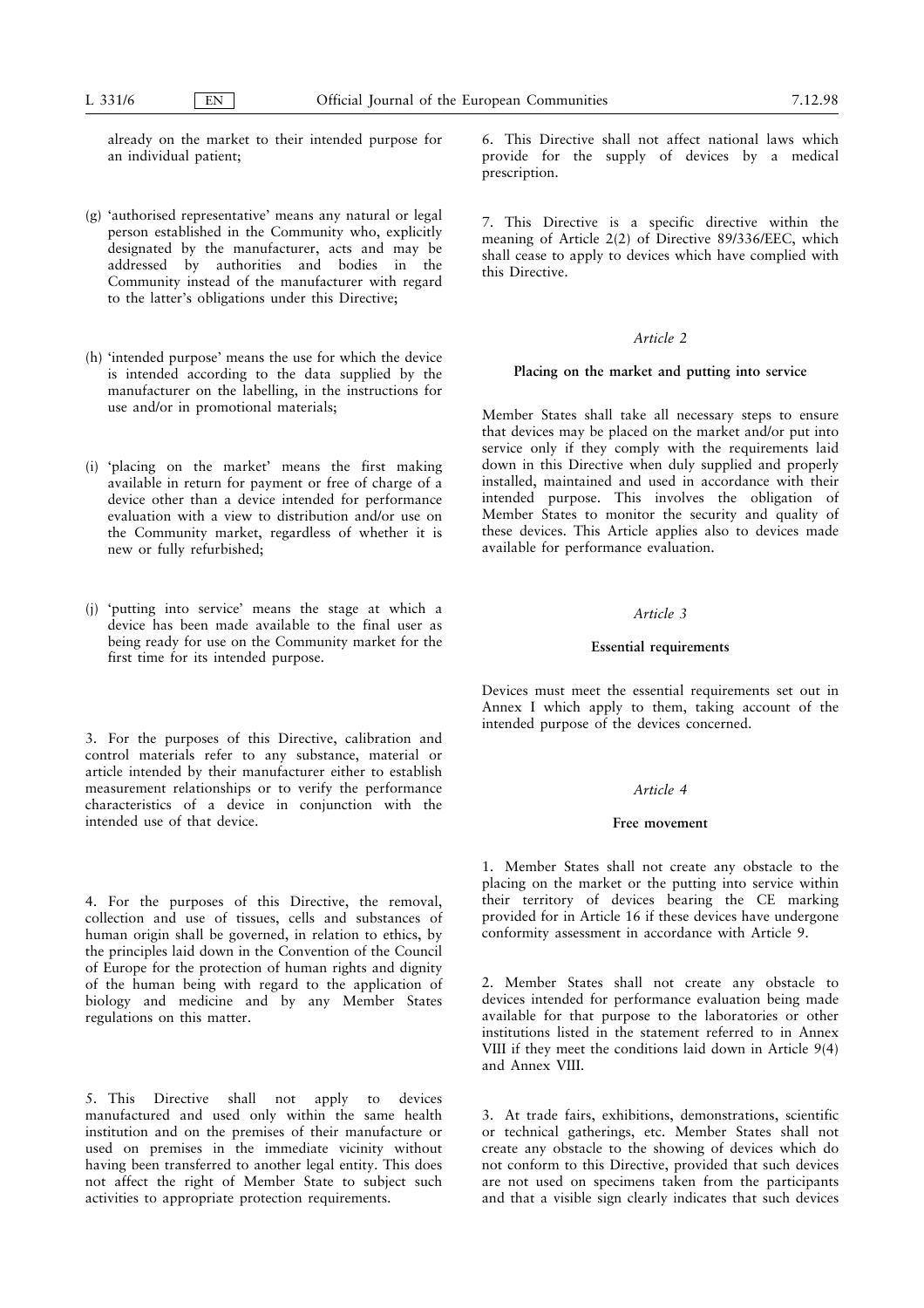cannot be marketed or put into service until they have been made to comply.

4. Member States may require the information to be supplied pursuant to Annex I, part B, section 8 to be in their official language(s) when a device reaches the final user.

Provided that safe and correct use of the device is ensured, Member States may authorise the information referred to in the first subparagraph to be in one or more other official Community language(s).

In the application of this provision, Member States shall take into account the principle of proportionality and, in particular:

- (a) whether the information can be supplied by harmonised symbols or recognised codes or other measures;
- (b) the type of user anticipated for the device.

5. Where the devices are subject to other directives concerning other aspects which also provide for the affixing of the CE marking, the latter shall indicate that the devices also fulfil the provisions of the other directives.

However, should one or more of these directives allow the manufacturer, during a transitional period, to choose which arrangements to apply, the CE marking shall indicate that the devices fulfil the provisions only of those directives applied by the manufacturer. In this case, the particulars of these directives, as published in the *Official Journal of the European Communities*, must be given in the documents, notices or instructions required by the directives and accompanying such devices.

### *Article 5*

### **Reference to standards**

1. Member States shall presume compliance with the essential requirements referred to in Article 3 in respect of devices which are in conformity with the relevant national standards transposing the harmonised standards the reference numbers of which have been published in the *Official Journal of the European Communities*; Member States shall publish the reference numbers of such national standards.

2. If a Member State or the Commission considers that the harmonised standards do not entirely meet the essential requirements referred to in Article 3, the measures to be taken by the Member States with regard to these standards and the publication referred to in paragraph 1 of this Article shall be adopted by the procedure defined in Article 6(2).

3. Member States shall presume compliance with the essential requirements referred to in Article 3 in respect of devices designed and manufactured in conformity with common technical specifications drawn up for the devices in List A of Annex II and, where necessary, the devices in List B of Annex II. These specifications shall establish appropriate performance evaluation and re-evaluation criteria, batch release criteria, reference methods and reference materials.

The common technical specifications shall be adopted in accordance with the procedure mentioned in Article 7(2) and be published in the *Official Journal of the European Communities*.

Manufacturers shall as a general rule be required to comply with the common technical specifications; if for duly justified reasons manufacturers do not comply with those specifications they must adopt solutions of a level at least equivalent thereto.

Where, in this Directive, reference is made to harmonised standards, this is also meant to refer to the common technical specifications.

## *Article 6*

## **Committee on Standards and Technical Regulations**

1. The Commission shall be assisted by the committee set up by Article 5 of Directive 98/34/EC.

2. The representative of the Commission shall submit to the committee a draft of the measures to be taken. The committee shall deliver its opinion on the draft within a time limit which the chairman may lay down according to the urgency of the matter, if necessary by taking a vote.

The opinion shall be recorded in the minutes; in addition, each Member State shall have the right to ask to have its position recorded in the minutes.

The Commission shall take the utmost account of the opinion delivered by the committee. It shall inform the committee of the manner in which its opinion has been taken into account.

#### *Article 7*

# **Committee on Medical Devices**

1. The Commission shall be assisted by the committee set up by Article 6(2) of Directive 90/385/EEC.

2. The representative of the Commission shall submit to the committee a draft of the measures to be taken. The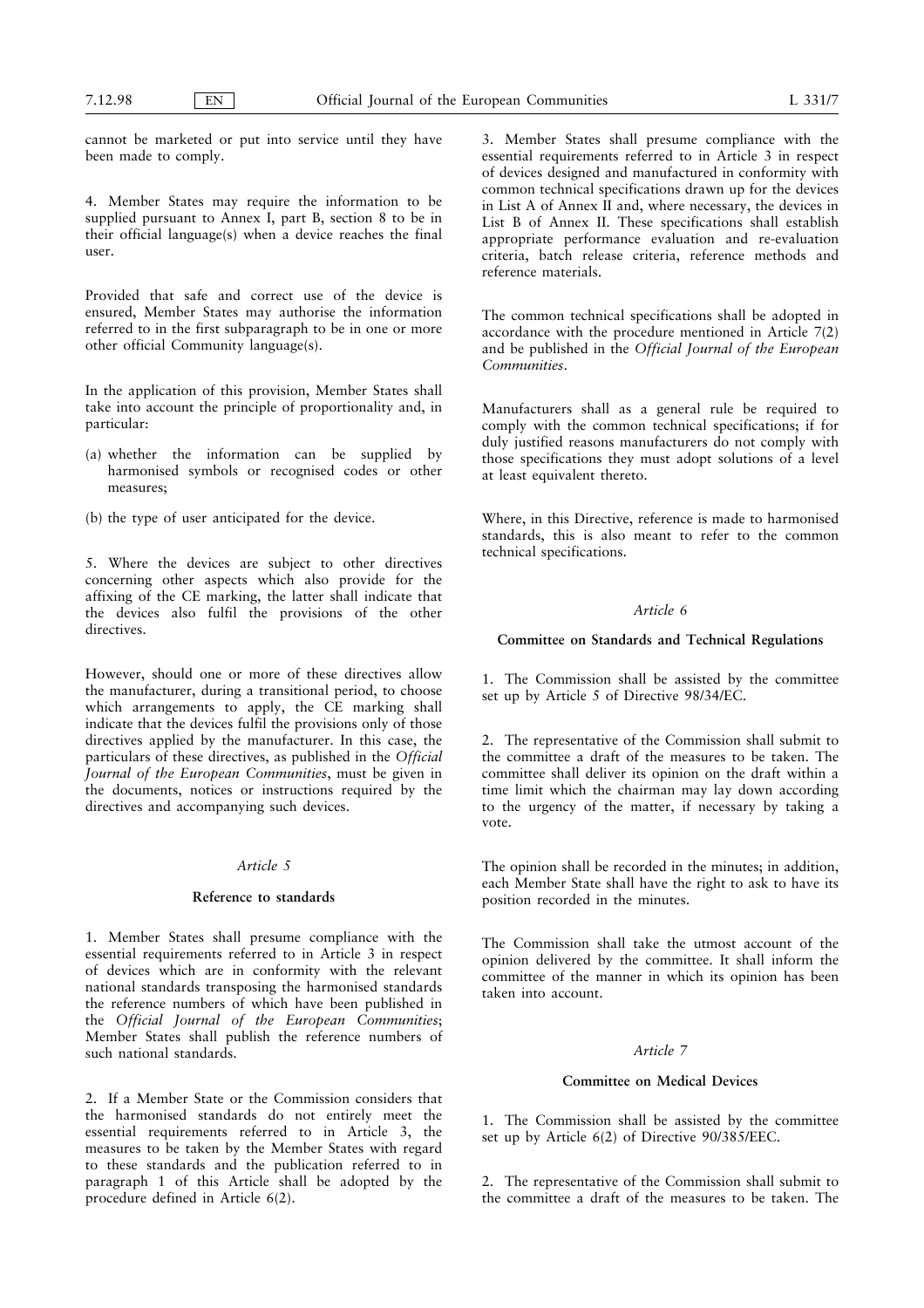committee shall deliver its opinion on the draft within a time limit which the chairman may lay down according to the urgency of the matter. The opinion shall be delivered by the majority laid down in Article 148(2) of the Treaty in the case of decisions which the Council is required to adopt on a proposal from the Commission. The votes of the representatives of the Member States within the committee shall be weighted in the manner set out in that Article. The chairman shall not vote.

The Commission shall adopt the measures envisaged if they are in accordance with the opinion of the committee.

If the measures envisaged are not in accordance with the opinion of the committee, or if no opinion is delivered, the Commission shall, without delay, submit to the Council a proposal relating to the measures to be taken. The Council shall act by a qualified majority.

If, on the expiry of a period of three months from the date of referral to the Council, the Council has not acted, the proposed measures shall be adopted by the Commission.

3. The committee referred to in paragraph 1 may examine any question connected with the implementation of this Directive.

### *Article 8*

### **Safeguard clause**

1. Where a Member State ascertains that the devices referred to in Article 4(1), when correctly installed, maintained and used for their intended purpose may compromise the health and/or safety of patients, users or, where applicable, other persons, or the safety of property, it shall take all appropriate interim measures to withdraw such devices from the market or prohibit or restrict their being placed on the market or put into service. The Member State shall immediately inform the Commission of any such measures, indicating the reasons for its decision and, in particular, whether noncompliance with this Directive is due to:

- (a) failure to meet the essential requirements referred to in Article 3;
- (b) incorrect application of the standards referred to in Article 5, insofar as it is claimed that the standards have been applied;
- (c) shortcomings in the standards themselves.

2. The Commission shall enter into consultation with the parties concerned as soon as possible. Where, after such consultation, the Commission finds that:

- the measures are justified, it shall immediately so inform the Member State which took the initiative and the other Member States; where the decision referred to in paragraph 1 is attributed to shortcomings in the standards, the Commission shall, after consulting the parties concerned, bring the matter before the committee referred to in Article 6(1) within two months if the Member State which has taken the decision intends to maintain it and shall initiate the procedures referred to in Article 6; where the measure referred to in paragraph 1 is attributed to problems related to the contents or to the application of the common technical specifications, the Commission shall, after consulting the parties concerned, bring the matter before the Committee referred to in Article 7(1) within two months,
- the measures are unjustified, it shall immediately so inform the Member State which took the initiative and the manufacturer or his authorised representative.

3. Where a non-complying device bears the CE marking, the competent Member State shall take appropriate action against whomsoever affixed the marking and shall inform the Commission and the other Member States thereof.

4. The Commission shall ensure that the Member States are kept informed of the progress and outcome of this procedure.

## *Article 9*

#### **Conformity assessment procedures**

1. For all devices other than those covered by Annex II and devices for performance evaluation, the manufacturer shall, in order to affix the CE marking, follow the procedure referred to in Annex III and draw up the EC declaration of conformity required before placing the devices on the market.

For all devices for self-testing other than those covered by Annex II and devices for performance evaluation, the manufacturer shall, prior to the drawing up of the aforementioned declaration of conformity, fulfil the supplementary requirements set out in Annex III, point 6. Instead of applying this procedure, the manufacturer may follow the procedure referred to in paragraphs 2 or 3.

2. For all devices referred to in List A in Annex II other than those intended for performance evaluation, the manufacturer shall, in order to affix the CE marking either: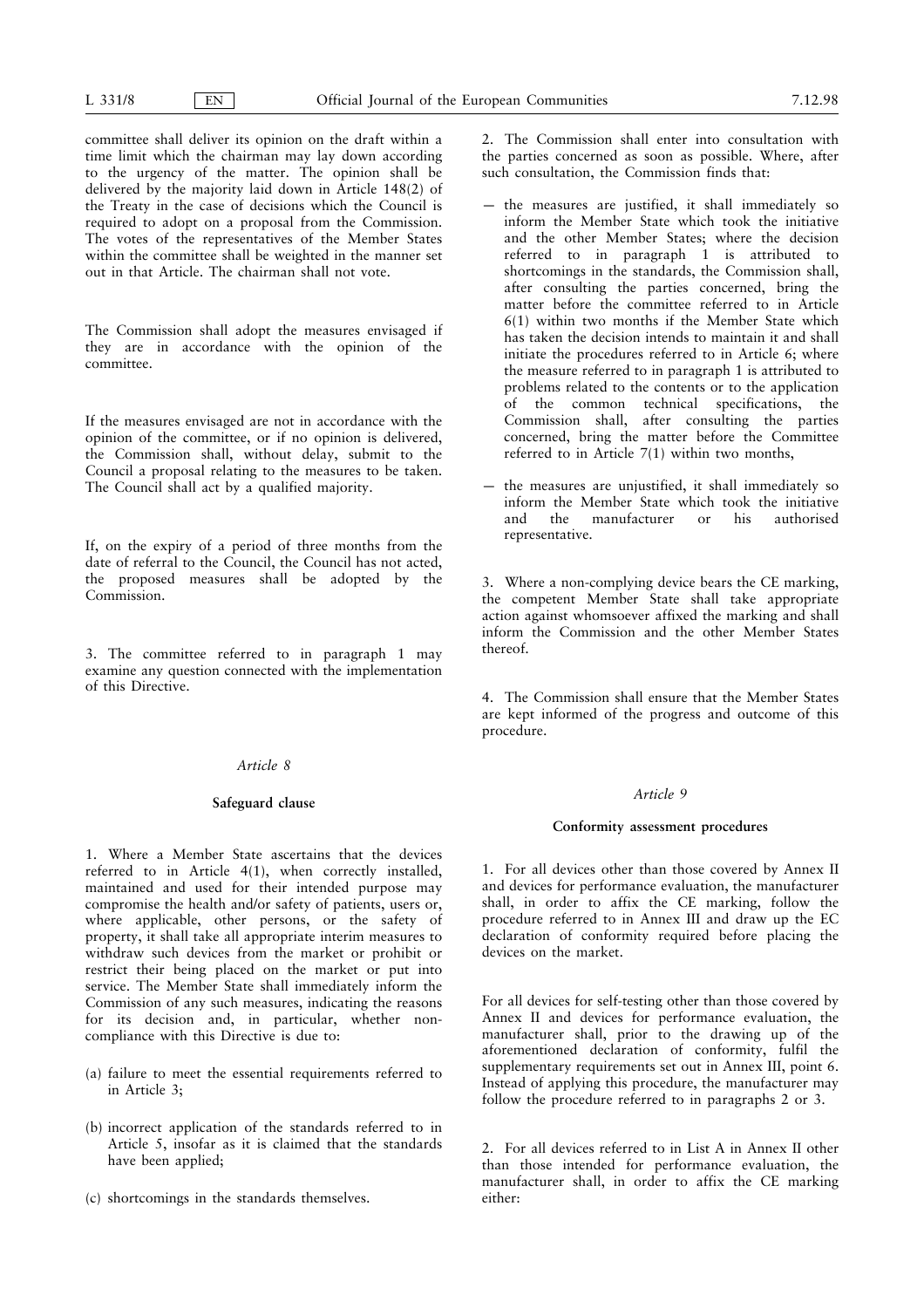- (a) follow the procedure relating to the EC declaration of conformity set out in Annex IV (full quality assurance), or
- (b) follow the procedure relating to EC type-examination set out in Annex V coupled with the procedure relating to the EC declaration of conformity set out in Annex VII (production quality assurance).

3. For all devices referred to in List B in Annex II other than those intended for performance evaluation, the manufacturer shall for the purposes of affixing the CE marking, follow either:

- (a) the procedure relating to the EC declaration of conformity set out in Annex IV (full quality assurance) or
- (b) the procedure relating to EC type-examination set out in Annex V couplet with:
	- (i) the procedure relating to EC verification set out in Annex VI, or
	- (ii) the procedure relating to the EC declaration of conformity set out in Annex VII (production quality assurance).

4. In the case of devices for performance evaluation, the manufacturer shall follow the procedure referred to in Annex VIII and draw up the statement set out in that Annex before such devices are made available.

This provision does not affect national regulations relating to the ethical aspects of carrying out performance evaluation studies using tissues or substances of human origin.

5. During the conformity assessment procedure for a device, the manufacturer and, if involved, the notified body shall take account of the results of any assessment and verification operations which, where appropriate, have been carried out in accordance with this Directive at an intermediate state of manufacture.

6. The manufacturer may instruct his authorised representative to initiate the procedures provided for in Annexes III, V, VI and VIII.

7. The manufacturer must keep the declaration of conformity, the technical documentation referred to in Annexes III to VIII, as well as the decisions, reports and certificates, established by notified bodies, and make it available to the national authorities for inspection purposes for a period ending five years after the last product has been manufactured. Where the manufacturer is not established in the Community, the obligation to make the aforementioned documentation available on request applies to his authorised representative.

8. Where the conformity assessment procedure involves intervention of a notified body, the manufacturer, or authorised representative, may apply to a body of his choice within the framework of tasks for which the body has been notified.

9. The notified body may require, where duly justified, any information or data, which is necessary for establishing and maintaining the attestation of conformity in view of the chosen procedure.

10. Decisions taken by the notified bodies in accordance with Annexes III, IV, and V shall be valid for a maximum of five years and may be extended on application, made at a time agreed in the contract signed by both parties, for further periods of up to five years.

11. The records and correspondence relating to the procedures referred to in paragraphs 1 to 4 shall be in an official language of the Member State in which the procedures are carried out and/or in another Community language acceptable to the notified body.

12. By way of derogation from paragraphs 1 to 4, the competent authorities may authorise, on duly justified request, the placing on the market and putting into service, within the territory of the Member State concerned, of individual devices for which the procedures referred to in paragraphs 1 to 4 have not been carried out and the use of which is in the interest of protection of health.

13. The provisions of this Article shall apply accordingly to any natural or legal person who manufacturers devices covered by this Directive and, without placing them on the market, puts them into service and uses them in the context of his professional activity.

### *Article 10*

## **Registration of manufacturers and devices**

1. Any manufacturer who places devices on the market under his own name shall notify the competent authorities of the Member State in which he has his registered place of business:

- of the address of the registered place of business,
- of information relating to the reagents, reagent products and calibration and control materials in terms of common technological characteristics and/or analytes and of any significant change thereto including discontinuation of placing on the market; for other devices, the appropriate indications,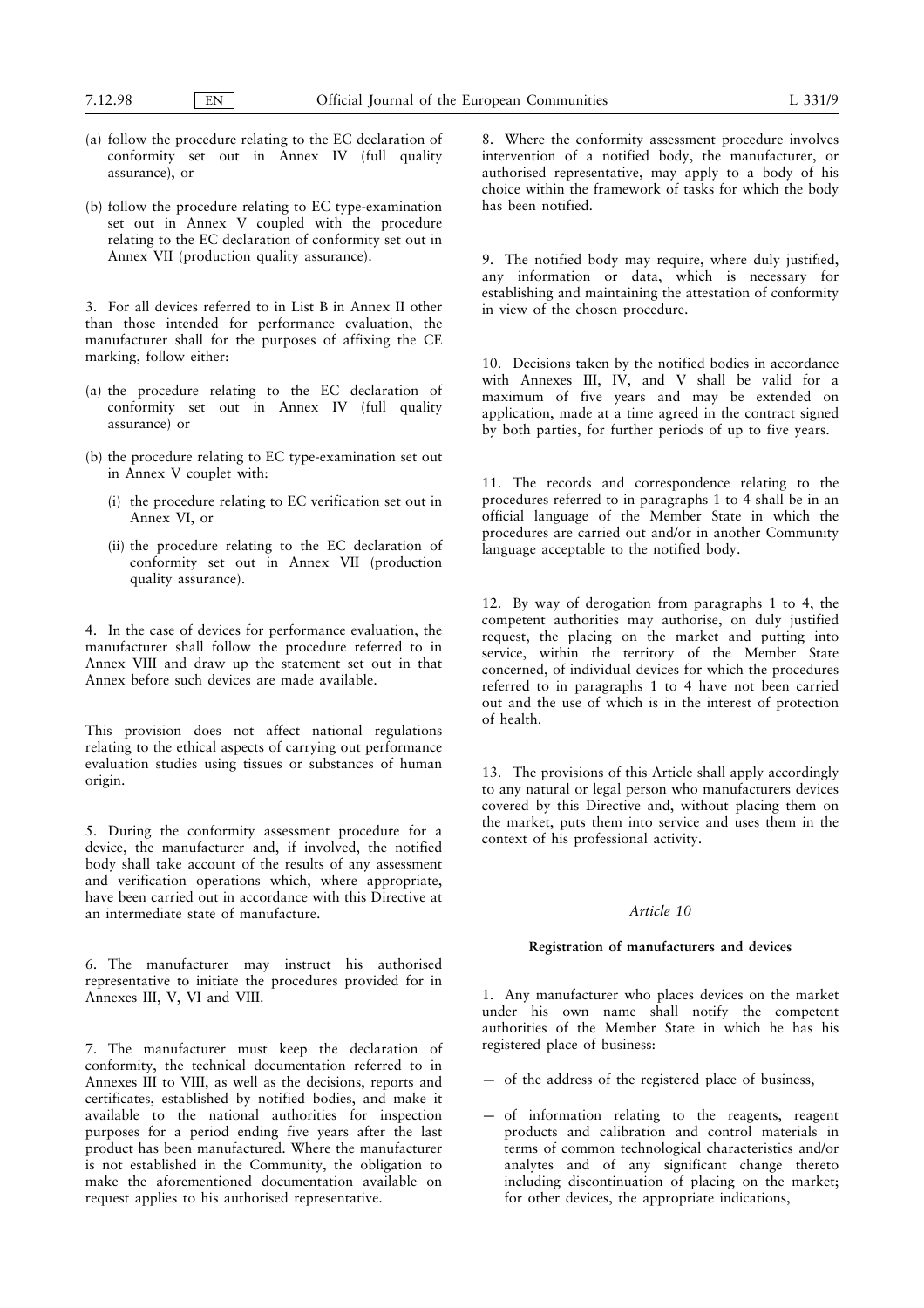— in the case of devices covered by Annex II and of devices for self-testing, of all data allowing for identification of such devices, the analytical and, where appropriate, diagnostic parameters as referred to in Annex I, part A, section 3, the outcome of performance evaluation pursuant to Annex VIII, certificates and any significant change thereto, including discontinuation of placing on the market.

2. For devices covered by Annex II and for devices for self-testing, Member States may request to be informed of the data allowing identification together with the label and the instructions for use when such devices are placed on the market and/or put into service within their territory.

These measures cannot constitute a precondition for the placing on the market and/or putting into service of devices which are in conformity with this Directive.

3. Where a manufacturer who places devices on the market under his own name does not have a registered place of business in a Member State, he shall designate an authorised representative. The authorised representative shall notify the competent authorities of the Member State in which he has his registered place of business of all particulars as referred to in paragraph 1.

4. The notification referred to in paragraph 1 shall also include any new device. In addition, where, in the context of such notification, a device notified, bearing the CE marking, is a 'new product', the manufacturer shall indicate this fact on his notification.

For the purposes of this Article, a device is 'new' if:

- (a) there has been no such device continuously available on the Community market during the previous three years for the relevant analyte or other parameter;
- (b) the procedure involves analytical technology not continuously used in connection with a given analyte or other parameter on the Community market during the previous three years.

5. Member States shall take all necessary measures to ensure that the notifications referred to in paragraphs 1 and 3 are registered immediately in the databank described in Article 12. The procedures for implementing this Article and in particular those referring to the notification and the concept of significant change shall be adopted in accordance with the procedure referred to in Article 7.

6. Transitionally, pending the establishment of a European databank accessible to the competent authorities of the Member States and containing the data

relating to all devices available on the territory of the Community, the manufacturer shall give such notification to the competent authorities of each Member State concerned by the placing on the market.

#### *Article 11*

### **Vigilance procedure**

1. Member States shall take the necessary steps to ensure that any information brought to their knowledge, in accordance with the provisions of this Directive, regarding the incidents mentioned below involving devices bearing the CE marking is recorded and evaluated centrally:

- (a) any malfunction, failure or deterioration in the characteristics and/or performance of a device, as well as any inadequacy in the labelling or the instructions for use which, directly or indirectly, might lead to or might have led to the death of a patient, or user or of other persons or to a serious deterioration in their state of health;
- (b) any technical or medical reason in relation to the characteristics or performance of a device for the reasons referred to in subparagraph (a), leading to systematic recall of devices of the same type by the manufacturer.

2. Where a Member State requires medical practitioners, the medical institutions or the organisers of external quality assessment schemes to inform the competent authorities of any incidents referred to in paragraph 1, it shall take the necessary steps to ensure that the manufacturer of the device concerned, or his authorised representative, is also informed of the incident.

3. After carrying out an assessment, if possible together with the manufacturer, Member States shall, without prejudice to Article 8, immediately inform the Commission and the other Member States of the incidents referred to in paragraph 1 for which appropriate measures, including possible withdrawal, have been taken or are contemplated.

4. Where, in the context of notification referred to in Article 10, a device notified, bearing the CE marking, is a 'new' product, the manufacturer shall indicate this fact on his notification. The competent authority so notified may at any time within the following two years and on justified grounds, require the manufacturer to submit a report relating to the experience gained with the device subsequent to its being placed on the market.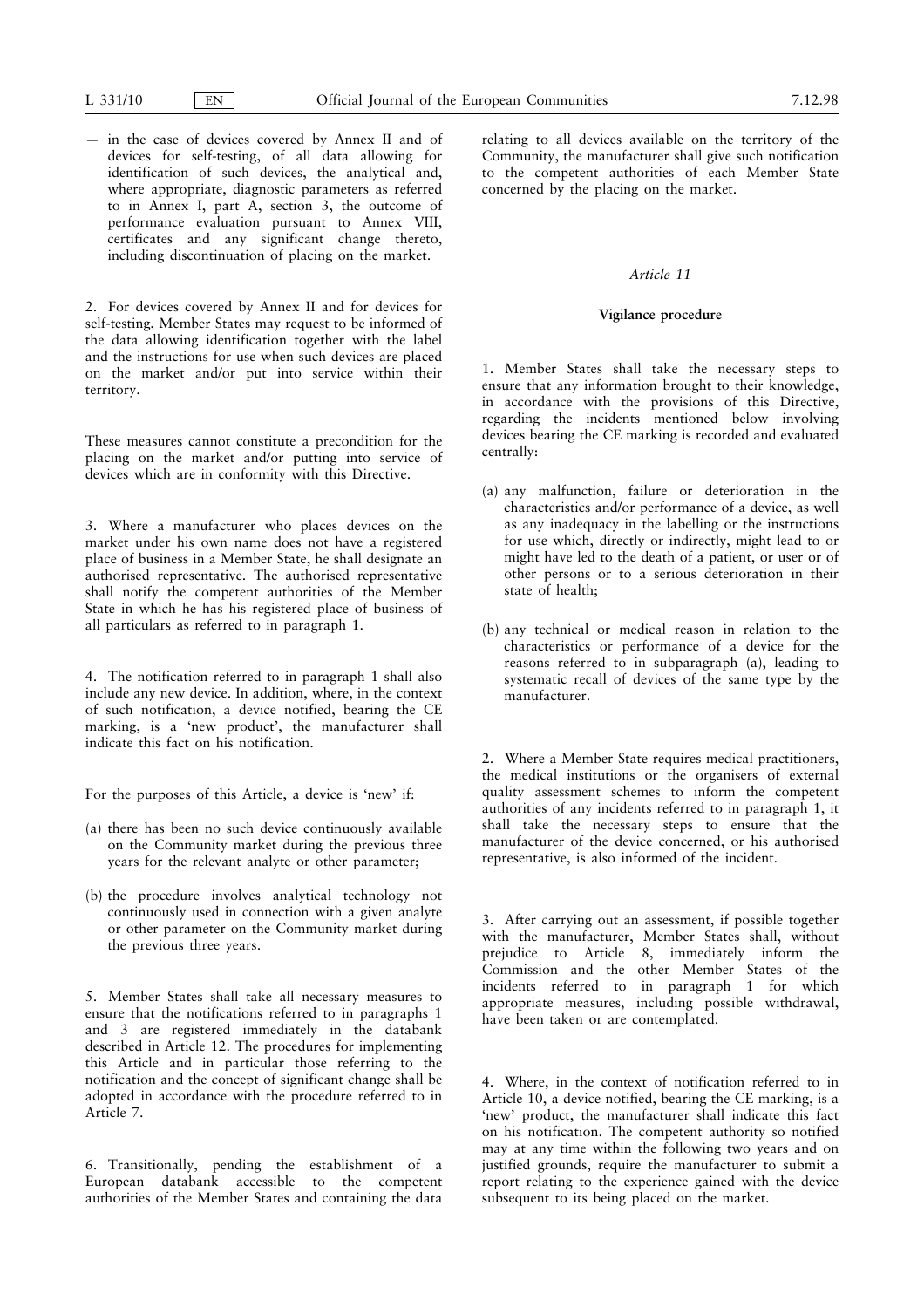5. The Member States shall on request inform the other Member States of the details referred to in paragraphs 1 to 4. The procedures implementing this Article shall be adopted in accordance with the procedure referred to in Article 7(2).

# *Article 12*

### **European databank**

1. Regulatory data in accordance with this Directive shall be stored in a European databank accessible to the competent authorities to enable them to carry out their tasks relating to this Directive on a well-informed basis.

The databank shall contain the following:

- (a) data relating to registration of manufacturers and devices in accordance with Article 10;
- (b) data relating to certificates issued, modified, supplemented, suspended, withdrawn or refused according to the procedure as laid down in Annexes III to VII;
- (c) data obtained in accordance with the vigilance procedure as defined in Article 11.
- 2. Data shall be forwarded in a standardised format.

3. The procedures implementing this Article shall be adopted in accordance with the procedure laid down in Article 7(2).

### *Article 13*

#### **Particular health monitoring measures**

Where a Member State considers, in relation to a given product or group of products, that, in order to ensure protection of health and safety and/or to ensure that public health requirements are observed pursuant to Article 36 of the Treaty, the availability of such products should be prohibited, restricted or made subject to particular requirements, it may take any necessary and justified transitional measures. It shall then inform the Commission and all the other Member States, giving the reasons for its decision. The Commission shall consult the interested parties and the Member States and, where the national measures are justified, adopt necessary Community measures in accordance with the procedure referred to in Article 7(2).

#### *Article 14*

### **Amendments to Annex II, and derogation clause**

1. Where a Member State considers that:

- (a) the list of devices in Annex II should be amended or extended, or
- (b) the conformity of a device or category of devices should be established, by way of derogation from the provisions of Article 9, by applying one or more given procedures taken from amongst those referred to in Article 9,

it shall submit a duly substantiated request to the Commission and ask it to take the necessary measures. The measures shall be adopted in accordance with the procedure laid down in Article 7(2).

2. When a measure is to be taken in accordance with paragraph 1, due consideration shall be given to:

- (a) any relevant information available from the vigilance procedures and from external quality assessment schemes as referred to in Article 11;
- (b) the following criteria:
	- (i) whether total reliance has to be placed on the result obtained with a given device, this result having a direct impact on subsequent medical action, and
	- (ii) whether action taken on the basis of an incorrect result obtained using a given device could prove to be hazardous to the patient, to a third party or to the public, in particular as a consequence of false positive or false negative results, and
	- (iii) whether the involvement of a notified body would be conducive to establishing the conformity of the device.

3. The Commission shall inform the Member States of the measures taken and, where appropriate, publish these measures in the *Official Journal of the European Communities*.

# *Article 15*

#### **Notified bodies**

1. Member States shall notify the Commission and other Member States of the bodies which they have designated for carrying out the tasks pertaining to the procedures referred to in Article 9 and the specific tasks for which the bodies have been designated. The Commission shall assign identification numbers to these bodies, hereinafter referred to as 'notified bodies'.

The Commission shall publish a list of the notified bodies, together with the identification numbers it has allocated to them and the tasks for which they have been notified, in the *Official Journal of the European Communities*. It shall ensure that the list is kept up to date.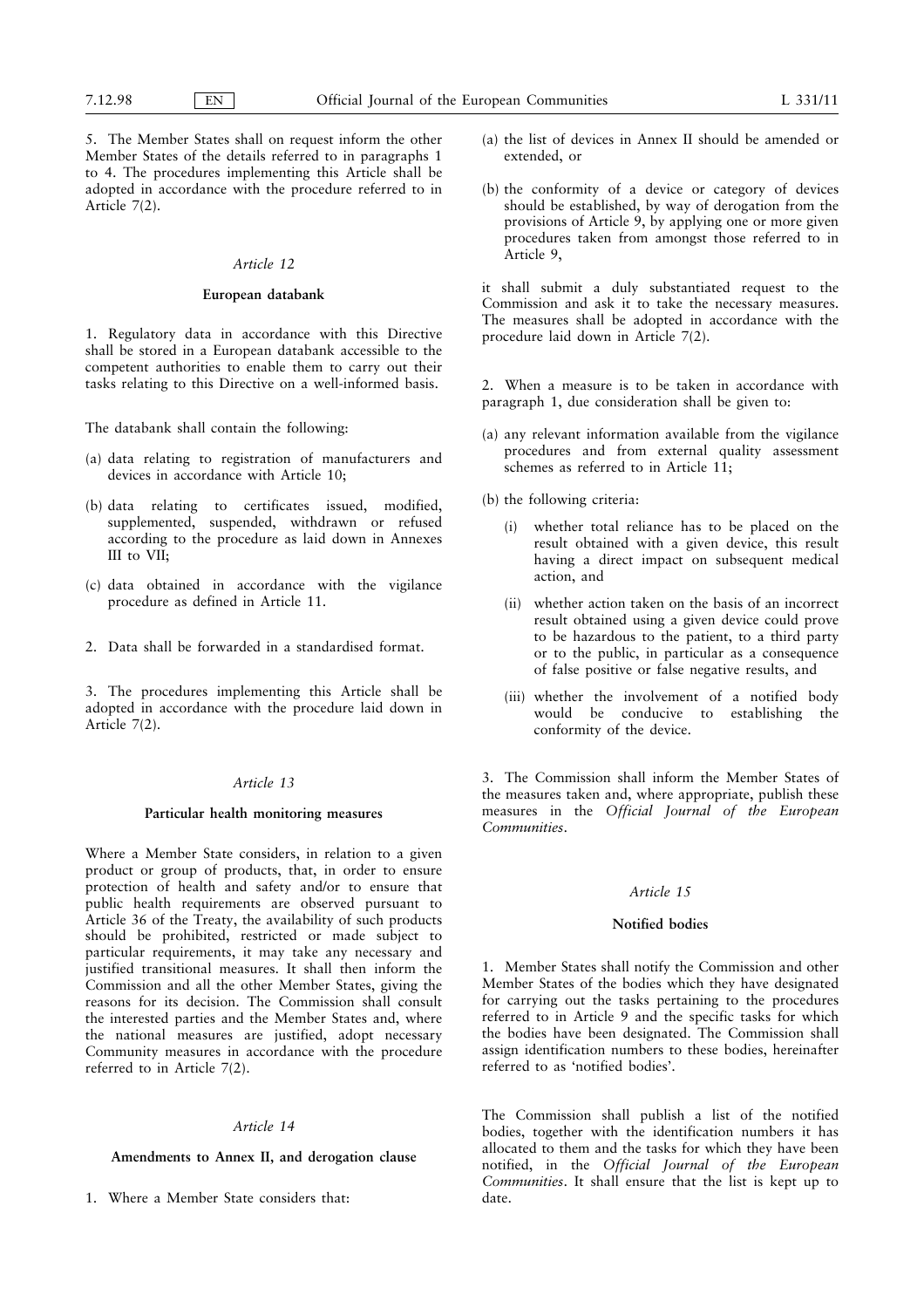Member States shall not be obliged to designate a notified body.

2. Member States shall apply the criteria set out in Annex IX for the designation of bodies. Bodies that meet the criteria laid down in the national standards which transpose the relevant harmonised standards shall be presumed to meet the relevant criteria.

3. Member States shall apply continual surveillance of notified bodies to ensure ongoing compliance with the criteria set out in Annex IX. A Member State that has notified a body shall withdraw or restrict that notification if it finds that the body no longer meets the criteria referred to in Annex IX. It shall immediately inform the other Member States and the Commission of any withdrawal of notification or any restriction placed on it.

4. The notified body and the manufacturer, or his authorised representative established in the Community, shall lay down, by common accord, the time limits for completion of the assessment and verification operations referred to in Annexes III to VII.

5. The notified body shall inform the other notified bodies and the competent authority about all certificates suspended or withdrawn and, on request, about certificates issued or refused. It shall also make available, on request, all additional relevant information.

6. Where a notified body finds that pertinent requirements of this Directive have not been met or are no longer met by the manufacturer or where a certificate should not have been issued, it shall, taking account of the principle of proportionality, suspend or withdraw the certificate issued or place any restrictions on it unless compliance with such requirements is ensured by the implementation of appropriate corrective measures by the manufacturer. In the case of suspension or withdrawal of the certificate or of any restriction placed on it or in cases where an intervention of the competent authority may become necessary, the notified body shall inform its competent authority thereof. The Member State shall inform the other Member States and the Commission.

7. The notified body shall, on request, supply all relevant information and documents, including budgetary documents, required to enable the Member State to verify compliance with Annex IX requirements.

### *Article 16*

#### **CE marking**

1. Devices, other than devices for performance evaluation, considered to meet the essential requirements referred to in Article 3 must bear the CE marking of conformity when they are placed on the market.

2. The CE marking of conformity, as shown in Annex X, must appear in a visible, legible and indelible form on the device, where practicable and appropriate, and on the instructions for use. The CE marking of conformity must also appear on the sales packaging. The CE marking shall be accompanied by the identification number of the notified body responsible for implementation of the procedures set out in Annexes III, IV, VI and VII.

3. It is prohibited to affix marks or inscriptions which are likely to mislead third parties with regard to the meaning or the graphics of the CE marking. Any other mark may be affixed to the device, to the packaging or to the instruction leaflet accompanying the device provided that the visibility and legibility of the CE marking is not thereby reduced.

#### *Article 17*

### **Wrongly affixed CE marking**

- 1. Without prejudice to Article 8:
- (a) where a Member State establishes that the CE marking has been wrongly affixed, the manufacturer or his authorised representative shall be obliged to end the infringement under conditions imposed by the Member State;
- (b) where non-compliance continues, the Member State must take all appropriate measures to restrict or prohibit the placing on the market of the product in question or to ensure that it is withdrawn from the market, in accordance with the procedure in Article 8.

2. The provisions stated in paragraph 1 shall also apply where the CE marking has been affixed in accordance with the procedures in this Directive, but inappropriately, on products that are not covered by this Directive.

## *Article 18*

# **Decisions in respect of refusal or restriction**

- 1. Any decision taken pursuant to this Directive:
- (a) to refuse or restrict the placing on the market or any making available or putting into service of a device, or
- (b) to withdraw devices from the market,

shall state the exact grounds on which it is based. Such decisions shall be notified without delay to the party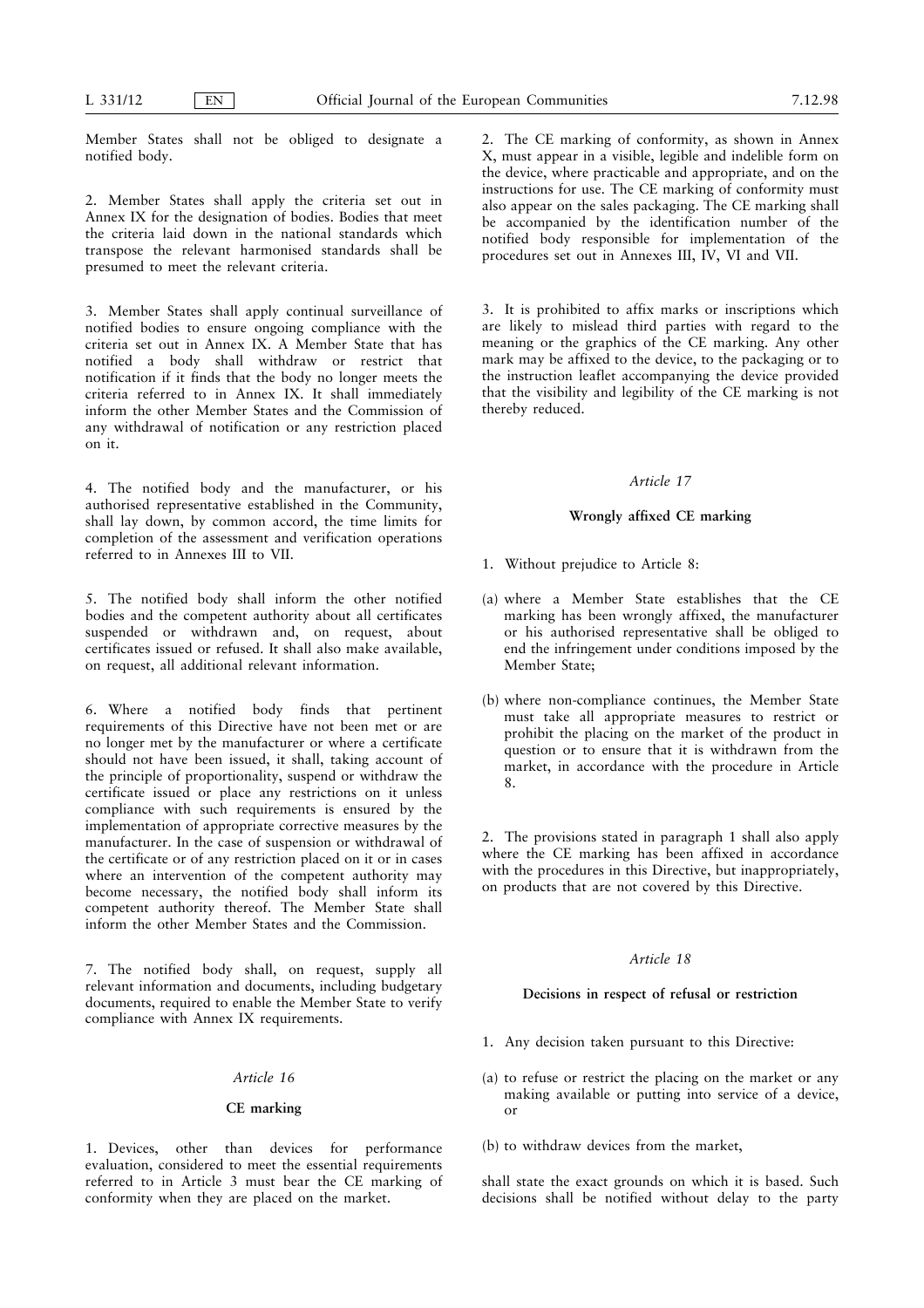concerned, who shall at the same time be informed of the remedies available to him under the national law in force in the Member State in question and of the time limits to which such remedies are subject.

2. In the event of a decision as referred to in paragraph 1, the manufacturer or his authorised representative shall have an opportunity to put forward his point of view in advance, unless such consultation is not possible because of the urgency of the measure to be taken as justified in particular by public health requirements.

#### *Article 19*

### **Confidentiality**

Without prejudice to national law and practice on medical secrecy, Member States shall ensure that all the parties involved in the application of this Directive are bound to observe confidentiality with regard to information obtained in carrying out their tasks. This does not affect the obligations of Member States and notified bodies with regard to mutual information and the dissemination of warnings, nor the obligations of the persons concerned to provide information under criminal law.

# *Article 20*

### **Cooperation between Member States**

Member States shall take appropriate measures to ensure that competent authorities charged with the implementation of this Directive cooperate with each other and convey to each other the information necessary to ensure application in compliance with this Directive.

#### *Article 21*

#### **Amendment of directives**

1. In Directive 89/392/EEC, the second indent of Article 1(3), 'machinery for medical use, used in direct contact with patients' shall be replaced by the following:

'— medical devices,'.

- 2. Directive 93/42/EEC is hereby amended as follows:
- (a) in Article 1(2):
	- point (c) shall be replaced by the following:
		- '(c) *"in vitro* diagnostic medical device" means any medical device which is a reagent, reagent product, calibrator, control material, kit, instrument, apparatus, equipment or system, whether used alone or in combination, intended by the manufacturer to be used *in vitro* for the examination of specimens, including blood and tissue donations,

derived from the human body, solely or principally for the purpose of providing information:

- concerning a physiological or pathological state, or
- concerning a congenital abnormality, or
- to determine the safety and compatibility with potential recipients, or
- to monitor therapeutic measures.

Specimen receptacles are considered to be *in vitro* diagnostic medical devices. "Specimen receptacles" are those devices, whether vacuum-type or not, specifically intended by their manufacturers for the primary containment and preservation of specimens derived from the human body for the purpose of *in vitro* diagnostic examination.

Products for general laboratory use are not *in vitro* diagnostic medical devices unless such products, in view of their characteristics, are specifically intended by their manufacturer to be used for *in vitro* diagnostic examination;'

— point (i) shall be replaced by the following:

- '(i) "putting into service" means the stage at which a device has been made available to the final user as being ready for use on the Community market for the first time for its intended purpose;'
- the following point shall be added:
	- '(j) "authorised representative" means any natural or legal person established in the Community who, explicitly designated by the manufacturer, acts and may be addressed by authorities and bodies in the Community instead of the manufacturer with regard to the latter's obligations under this Directive;'
- (b) Article 2 shall be replaced by the following:

# *'Article 2*

#### **Placing on the market and putting into service**

Member States shall take all necessary steps to ensure that devices may be placed on the market and/or put into service only if they comply with the requirements laid down in this Directive when duly supplied and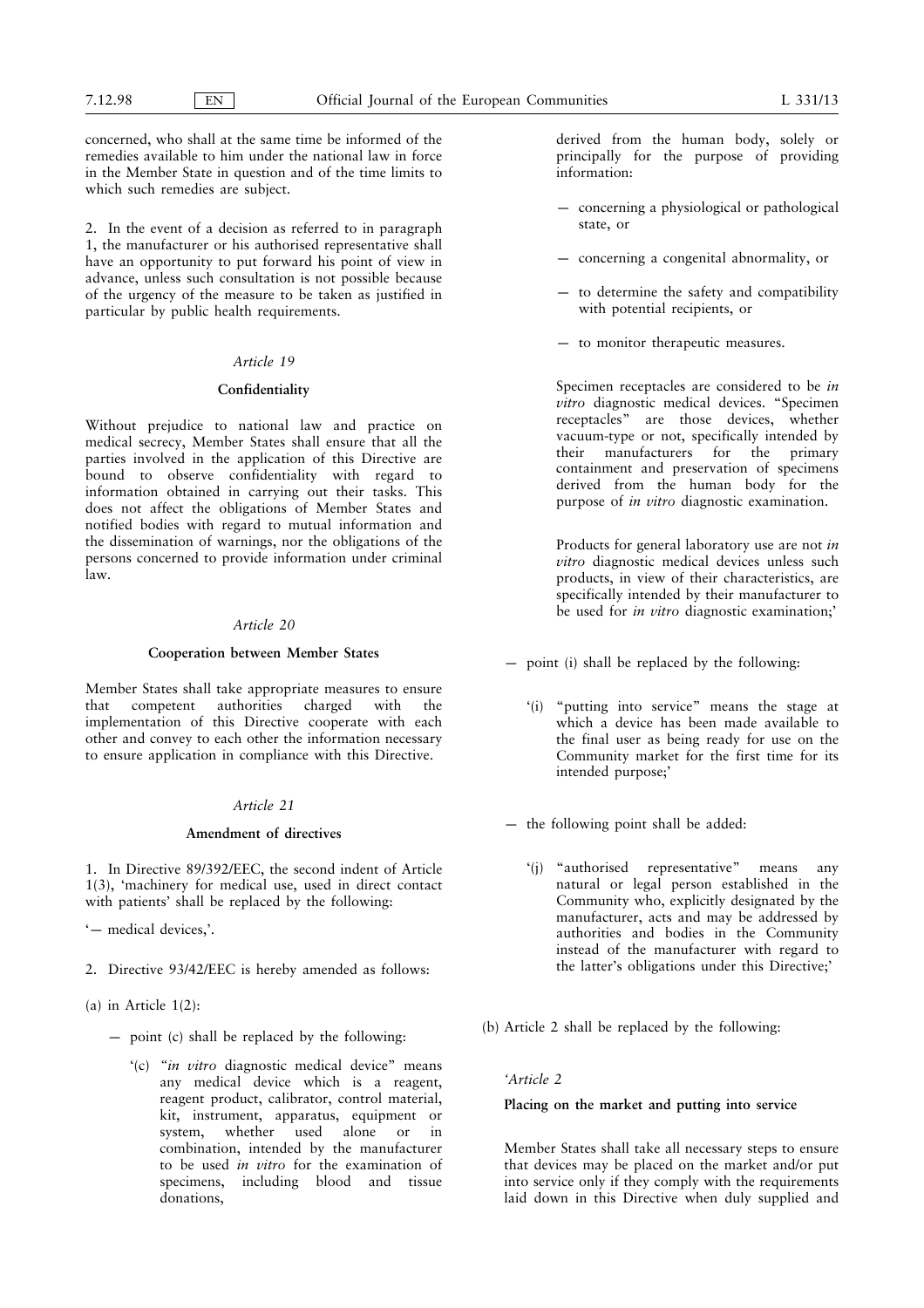properly installed, maintained and used in accordance with their intended purpose.'

(c) the following paragraph shall be added to Article  $14(1):$ 

'For all medical devices of classes IIb and III, Member States may request to be informed of all data allowing for identification of such devices together with the label and the instructions for use when such devices are put into service within their territory.'

(d) the following Articles shall be inserted:

## *'Article 14a*

# **European databank**

1. Regulatory data in accordance with this Directive shall be stored in a European database accessible to the competent authorities to enable them to carry out their tasks relating to this Directive on a well-informed basis.

The databank shall contain the following:

- (a) data relating to registration of manufacturers and devices in accordance with Article 14;
- (b) data relating to certificates issued, modified, supplemented, suspended, withdrawn or refused according to the procedures, as laid down in Annexes II to VII;
- (c) data obtained in accordance with the vigilance procedure as defined in Article 10;

2. Data shall be forwarded in a standardised format.

3. The procedures implementing this Article shall be adopted in accordance with the procedure laid down in Article 7(2).'

# *Article 14b*

### **Particular health monitoring measures**

Where a Member State considers, in relation to a given product or group of products, that, in order to ensure protection of health and safety and/or to ensure that public health requirements are observed pursuant to Article 36 of the Treaty, the availability of such products should be prohibited, restricted or subjected to particular requirements, it may take any necessary and justified transitional measures. It shall then inform the Commission and all the other Member States giving the reasons for its decision. The Commission shall, whenever possible, consult the interested parties and the Member States and, where the national measures are justified, adopt necessary Community measures in accordance with the procedure referred to in Article 7(2).'

(e) the following paragraphs shall be added to Article 16:

'5. The notified body shall inform the other notified bodies and the competent authority about all certificates suspended or withdrawn and, on request, about certificates issued or refused. It shall also make available, on request, all additional relevant information.

6. Where a notified body finds that pertinent requirements of this Directive have not been met or are no longer met by the manufacturer or where a certificate should not have been issued, it shall, taking account of the principle of proportionality, suspend or withdraw the certificate issued or place any restrictions on it unless compliance with such requirements is ensured by the implementation of appropriate corrective measures by the manufacturer. In the case of suspension or withdrawal of the certificate or of any restriction placed on it or in cases where an intervention of the competent authority may become necessary, the notified body shall inform its competent authority thereof. The Member State shall<br>inform the other Member States and the other Member States and the Commission.

7. The notified body shall, on request, supply all relevant information and documents including budgetary documents, required to enable the Member State to verify compliance with Annex XI requirements.'

(f) the following paragraph shall be added to Article 18:

'Those provisions shall also apply where the CE marking has been affixed in accordance with the procedures in this Directive, but inappropriately, on products that are not covered by this Directive.'

- (g) in Article 22(4), the first subparagraph shall be replaced by the following:
	- '4. Member States shall accept:
	- devices which conform to the rules in force in their territory on 31 December 1994 being placed on the market during a period of five years following the adoption of this Directive, and
	- the aforementioned devices being put into service until 30 June 2001 at the latest.'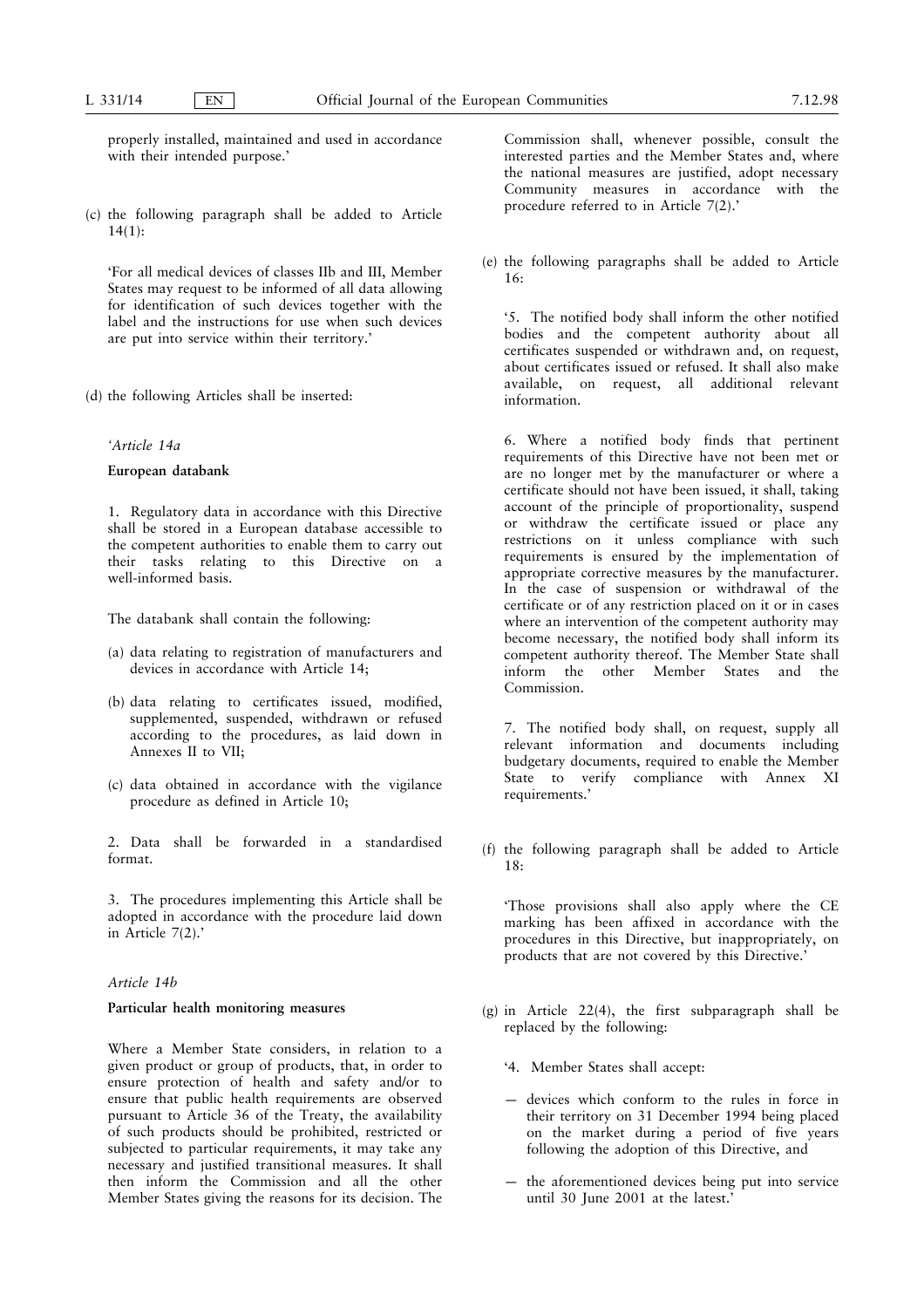- (h) Annex II, section 6.2, Annex III, section 7.1, Annex V, section 5.2 and Annex VI, section 5.2 shall be deleted;
- (i) in Annex XI, section 3 the following sentence shall be inserted after the second sentence:

'This presupposes the availability of sufficient scientific staff within the organisation who possess experience and knowledge sufficient to assess the medical functionality and performance of devices for which it has been notified, having regard to the requirements of this Directive and, in particular, those set out in Annex I.'

### *Article 22*

#### **Implementation, transitional provisions**

1. Member States shall adopt and publish the laws, regulations and administrative provisions necessary to comply with this Directive not later than 7 December 1999. They shall immediately inform the Commission thereof.

Member States shall apply these provisions with effect from 7 June 2000.

When Member States adopt these provisions, they shall contain a reference to this Directive or shall be accompanied by such a reference on the occasion of their official publication. The methods of making such a reference shall be laid down by the Member States.

2. Member States shall communicate to the Commission the texts of the main provisions of domestic law which they adopt in the field governed by this Directive.

3. The Committee referred to in Article 7 may undertake its tasks from the date of entry into force of this Directive. The Member States may take the measures referred to in Article 15 as from the entry force of this Directive.

4. Member States shall take the necessary action to ensure that the notified bodies which are responsible pursuant to Article 9 for conformity assessment take account of any relevant information regarding the characteristics and performance of such devices, including in particular the results of any relevant test and verification already carried out under pre-existing national law, regulations or administrative provisions in respect of such devices.

5. During a period of five years following the entry into force of this Directive, Member States shall accept the placing on the market of devices which conform to the rules in force in their territory on the date on which this Directive enters into force. For an additional period of two years, the said devices may be put into service.

### *Article 23*

This Directive shall enter into force on the day of its publication in the *Official Journal of the European Communities*.

### *Article 24*

This Directive is addressed to the Member States.

Done at Luxembourg, 27 October 1998.

| For the European Parliament | For the Council |
|-----------------------------|-----------------|
| The President               | The President   |
| J. M. GIL-ROBLES            | E. HOSTASCH     |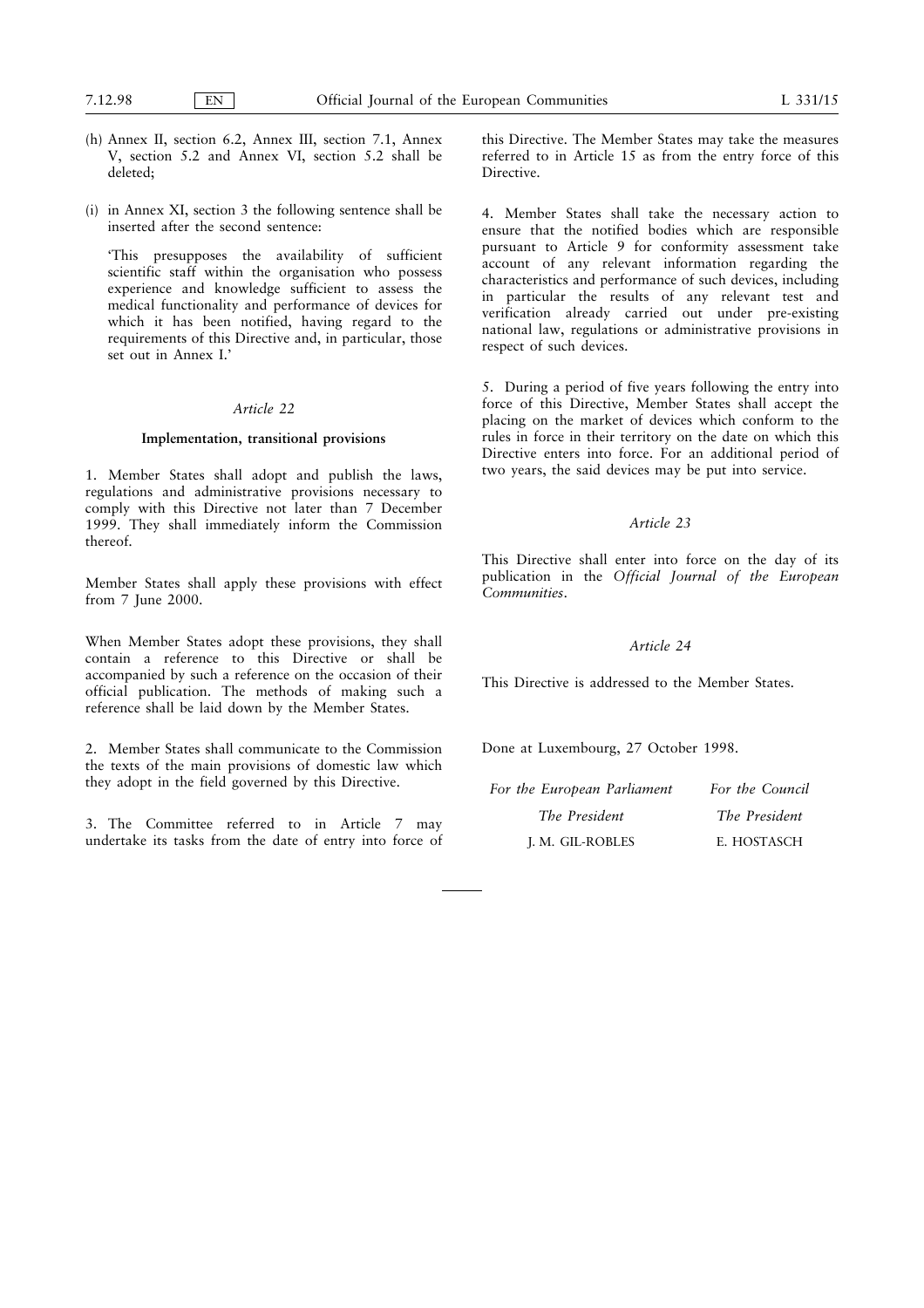# *ANNEX I*

### **ESSENTIAL REQUIREMENTS**

#### A. GENERAL REQUIREMENTS

- 1. The devices must be designed and manufactured in such a way that, when used under the conditions and for the purposes intended, they will not compromise, directly or indirectly, the clinical condition or the safety of the patients, the safety or health of users or, where applicable, other persons, or the safety of property. Any risks which may be associated with their use must be acceptable when weighed against the benefits to the patient and be compatible with a high level of protection of health and safety.
- 2. The solutions adopted by the manufacturer for the design and construction of the devices must conform to safety principles, taking account of the generally acknowledged state of the art.

In selecting the most appropriate solutions, the manufacturer must apply the following principles in the following order:

- eliminate or reduce risks as far as possible (inherently safe design and construction),
- where appropriate take adequate protection measures in relation to risks that cannot be eliminated,
- inform users of the residual risks due to any shortcomings of the protection measures adopted.
- 3. The devices must be designed and manufactured in such a way that they are suitable for the purposes referred to in Article  $1(2)(b)$ , as specified by the manufacturer, taking account of the generally acknowledged state of the art. They must achieve the performances, in particular, where appropriate, in terms of analytical sensitivity, diagnostic sensitivity, analytical specificity, diagnostic specificity, accuracy, repeatability, reproducibility, including control of known relevant interference, and limits of detection, stated by the manufacturer.

The traceability of values assigned to calibrators and/or control materials must be assured through available reference measurement procedures and/or available reference materials of a higher order.

- 4. The characteristics and performances referred to in sections 1 and 3 must not be adversely affected to such a degree that the health or the safety of the patient or the user and, where applicable, of other persons, are compromised during the lifetime of the device as indicated by the manufacturer, when the device is subjected to the stresses which can occur during normal conditions of use. When no lifetime is stated, the same applies for the lifetime reasonably to be expected of a device of that kind, having regard to the intended purpose and the anticipated use of the device.
- 5. The devices must be designed, manufactured and packed in such a way that their characteristics and performances during their intended use will not be adversely affected under storage and transport conditions (temperature, humidity, etc.) taking account of the instructions and information provided by the manufacturer.

#### B. DESIGN AND MANUFACTURING REQUIREMENTS

# 1. **Chemical and physical properties**

1.1. The devices must be designed and manufactured in such a way as to achieve the characteristics and performances referred to in section A on the 'General requirements'. Particular attention must be paid to the possibility of impairment of analytical performance due to incompatibility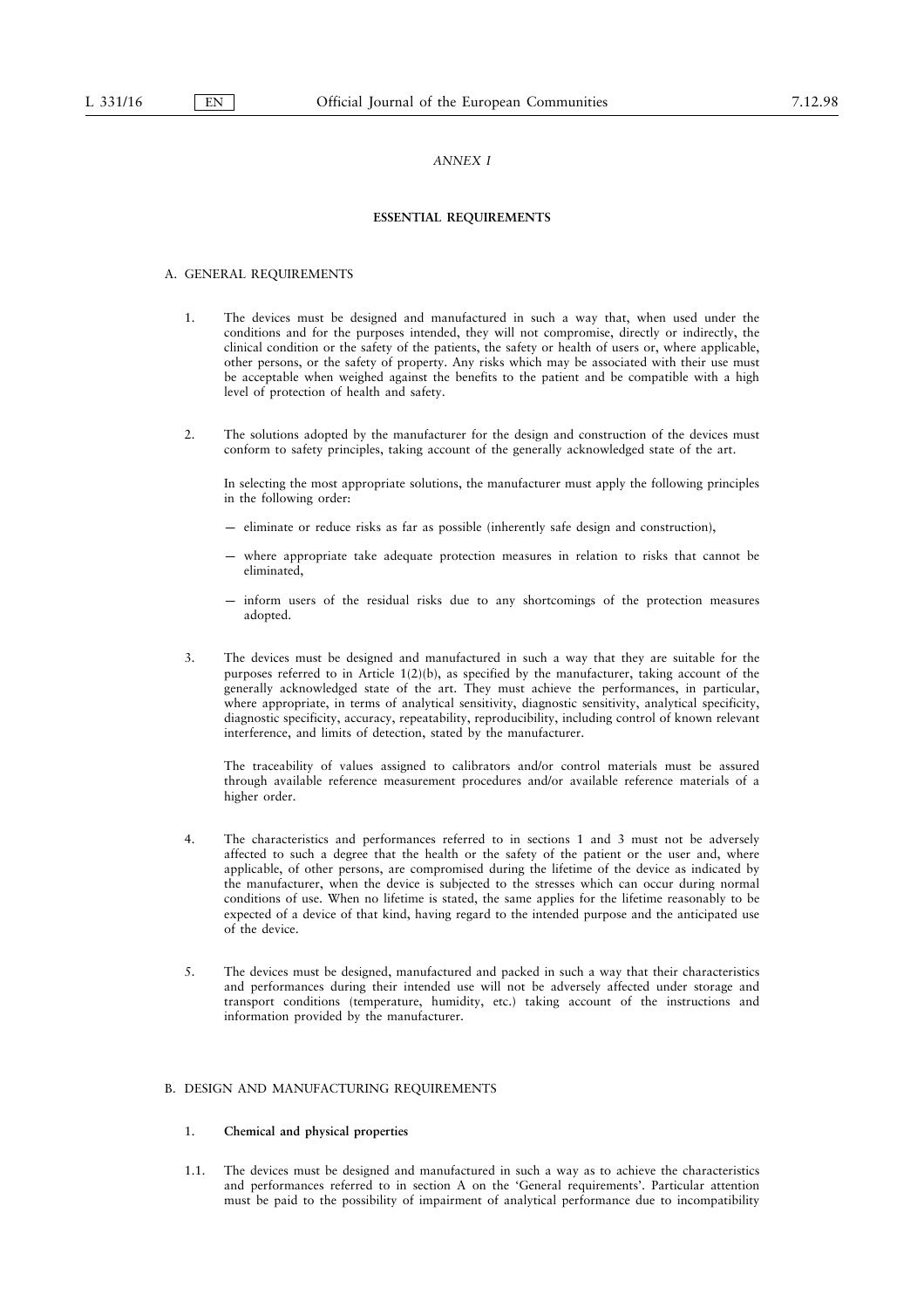between the materials used and the specimens (such as biological tissues, cells, body fluids and micro-organisms) intended to be used with the device, taking account of its intended purpose.

1.2. The devices must be designed, manufactured and packed in such a way as to reduce as far as possible the risk posed by product leakage, contaminants and residues to the persons involved in the transport, storage and use of the devices, taking account of the intended purpose of the products.

#### 2. **Infection and microbial contamination**

- 2.1. The devices and their manufacturing processes must be designed in such a way as to eliminate or reduce as far as possible the risk of infection to the user or other persons. The design must allow easy handling and, where necessary, reduce as far as possible contamination of, and leakage from, the device during use and, in the case of specimen receptacles, the risk of contamination of the specimen. The manufacturing processes must be appropriate for these purposes.
- 2.2. Where a device incorporates biological substances, the risks of infection must be reduced as far as possible by selecting appropriate donors and appropriate substances and by using appropriate, validated inactivation, conservation, test and control procedures.
- 2.3. Devices labelled either as 'STERILE' or as having a special microbiological state must be designed, manufactured and packed in an appropriate pack, according to procedures suitable for ensuring that they remain in the appropriate microbiological state indicated on the label when placed on the market, under the storage and transport conditions specified by the manufacturer, until the protective packaging is damaged or opened.
- 2.4. Devices labelled either as 'STERILE' or as having a special microbiological state must have been processed by an appropriate, validated method.
- 2.5. Packaging systems for devices other than those referred to in section 2.3 must keep the product without deterioration at the level of cleanliness indicated by the manufacturer and, if the devices are to be sterilised prior to use, reduce as far as possible the risk of microbial contamination.

Steps must be taken to reduce as far as possible microbial contamination during selection and handling of raw materials, manufacture, storage and distribution where the performance of the device can be adversely affected by such contamination.

- 2.6. Devices intended to be sterilised must be manufactured in appropriately controlled (e.g. environmental) conditions.
- 2.7. Packaging systems for non-sterile devices must keep the product without deterioration at the level of cleanliness stipulated and, if the devices are to be sterilised prior to use, minimise the risk of microbial contamination; the packaging system must be suitable taking account of the method of sterilisation indicated by the manufacturer.

## 3. **Manufacturing and environmental properties**

- 3.1. If the device is intended for use in combination with other devices or equipment, the whole combination, including the connection system, must be safe and must not impair the specified performances of the devices. Any restrictions on use must be indicated on the label and/or in the instructions for use.
- 3.2. Devices must be designed and manufactured in such a way as to reduce as far as possible the risks linked to their use in conjunction with materials, substances and gases with which they may come into contact during normal conditions of use.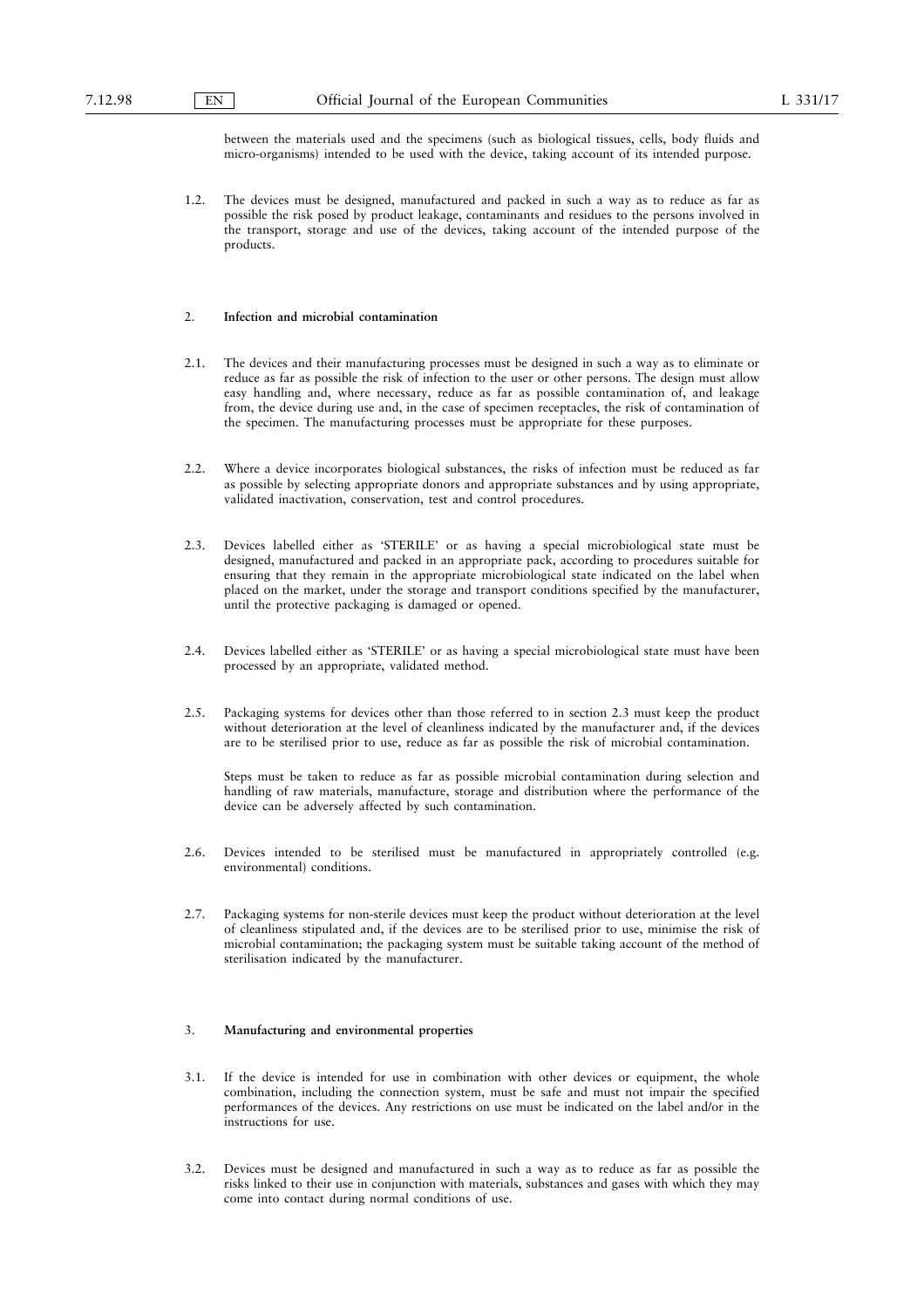- 3.3. Devices must be designed and manufactured in such a way as to remove or reduce as far as possible:
	- the risk of injury linked to their physical features (in particular aspects of volume x pressure, dimension and, where appropriate, ergonomic features),
	- risks linked to reasonably foreseeable external influences, such as magnetic fields, external electrical effects, electrostatic discharge, pressure, humidity, temperature or variations in pressure or acceleration or accidental penetration of substances into the device.

Devices must be designed and manufactured in such a way as to provide an adequate level of intrinsic immunity of electromagnetic disturbance to enable them to operate as intended.

- 3.4. Devices must be designed and manufactured in such a way as to reduce as far as possible the risks of fire or explosion during normal use and in single fault condition. Particular attention must be paid to devices whose intended use includes exposure to or use in association with flammable substances or substances which could cause combustion.
- 3.5. Devices must be designed and manufactured in such a way as to facilitate the management of safe waste disposal.
- 3.6. The measuring, monitoring or display scale (including colour change and other visual indicators) must be designed and manufactured in line with ergonomic principles, taking account of the intended purpose of the device.

#### 4. **Devices which are instruments or apparatus with a measuring function**

- 4.1. Devices which are instruments or apparatus having a primary analytical measuring function must be designed and manufactured in such a way as to provide adequate stability and accuracy of measurement within appropriate accuracy limits, taking into account the intended purpose of the device and of available and appropriate reference measurement procedures and materials. The accuracy limits have to be specified by the manufacturer.
- 4.2. When values are expressed numerically, they must be given in legal units conforming to the provisions of Council Directive 80/181/EEC of 20 December 1979 on the approximation of the laws of the Member States relating to units of measurement  $(1)$ .

#### 5. **Protection against radiation**

- 5.1. Devices shall be designed, manufactured and packaged in such a way that exposure of users and other persons to the emitted radiation is minimised.
- 5.2. When devices are intended to emit potentially hazardous, visible and/or invisible radiation, they must as far as possible be:
	- designed and manufactured in such a way as to ensure that the characteristics and the quantity of radiation emitted can be controlled and/or adjusted,
	- fitted with visual displays and/or audible warnings of such emissions.
- 5.3. The operating instructions for devices emitting radiation must give detailed information as to the nature of the emitted radiation, means of protecting the user, and on ways of avoiding misuse and of eliminating the risks inherent in installation.
- 6. **Requirements for medical devices connected to or equipped with an energy source**
- 6.1. Devices incorporating electronic programmable systems, including software, must be designed to ensure the repeatability, reliability and performance of these systems according to the intended use.

<sup>(1)</sup> OJ L 39, 15.2.1980, p. 40. Directive as last amended by Directive 89/617/EEC (OJ L 357, 7.12.1989, p. 28).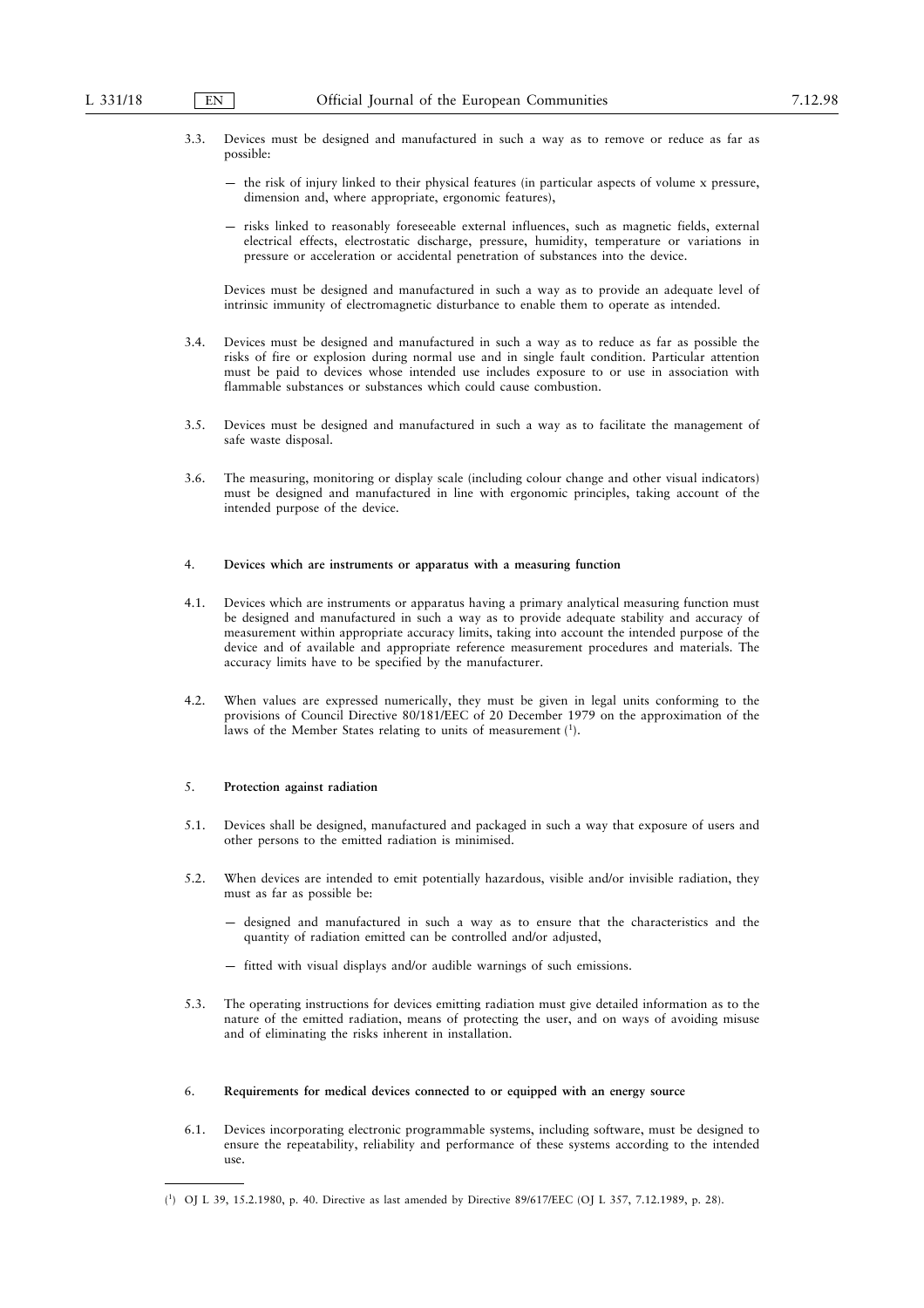- 6.2. Devices must be designed and manufactured in such a way as to minimise the risks of creating electromagnetic perturbation which could impair the operation of other devices or equipment in the usual environment.
- 6.3. Devices must be designed and manufactured in such a way as to avoid, as far as possible, the risk of accidental electric shocks during normal use and in single fault condition, provided the devices are installed and maintained correctly.
- 6.4. *Protection against mechanical and thermal risks*
- 6.4.1. Devices must be designed and manufactured in such a way as to protect the user against mechanical risks. Devices must be sufficiently stable under the foreseen operating conditions. They must be suitable to withstand stresses inherent in the foreseen working environment, and to retain this resistance during the expected life of the devices, subject to any inspection and maintenance requirements as indicated by the manufacturer.

Where there are risks due to the presence of moving parts, risks due to break-up or detachment, or leakage of substances, then appropriate protection means must be incorporated.

Any guards or other means included with the device to provide protection, in particular against moving parts, must be secure and must not interfere with access for the normal operation of the device, or restrict routine maintenance of the device as intended by the manufacturer.

- 6.4.2. Devices must be designed and manufactured in such a way as to reduce to the lowest possible level the risks arising from vibration generated by the devices, taking account of technical progress and of the means available for limiting vibrations, particularly at source, unless the vibrations are part of the specified performance.
- 6.4.3. Devices must be designed and manufactured in such a way as to reduce as far as possible the risks arising from the noise emitted, taking account of technical progress and of the means available to reduce noise, particularly at source, unless the noise emitted is part of the specified performance.
- 6.4.4. Terminals and connectors to electricity, gas or hydraulic and pneumatic energy supplies which the user has to handle must be designed and manufactured in such a way as to minimise all possible risks.
- 6.4.5. Accessible parts of the devices (excluding the parts of areas intended to supply heat or reach given temperatures) and their surroundings must not attain potentially dangerous temperatures under normal use.

#### 7. **Requirements for devices for self-testing**

Devices for self-testing must be designed and manufactured in such a way that they perform appropriately for their intended purpose taking into account the skills and the means available to users and the influence resulting from variation that can reasonably be anticipated in users' technique and environment. The information and instructions provided by the manufacturer should be easily understood and applied by the user.

- 7.1. Devices for self-testing must be designed and manufactured in such a way as to:
	- ensure that the device is easy to use by the intended lay user at all stages of the procedure, and
	- reduce as far as practicable the risk of user error in the handling of the device and in the interpretation of the results.
- 7.2. Devices for self-testing must, where reasonably possible, include user control, i.e. a procedure by which the user can verify that, at the time of use, the product will perform as intended.

### 8. **Information supplied by the manufacturer**

8.1. Each device must be accompanied by the information needed to use it safely and properly, taking account of the training and knowledge of the potential users, and to identify the manufacturer.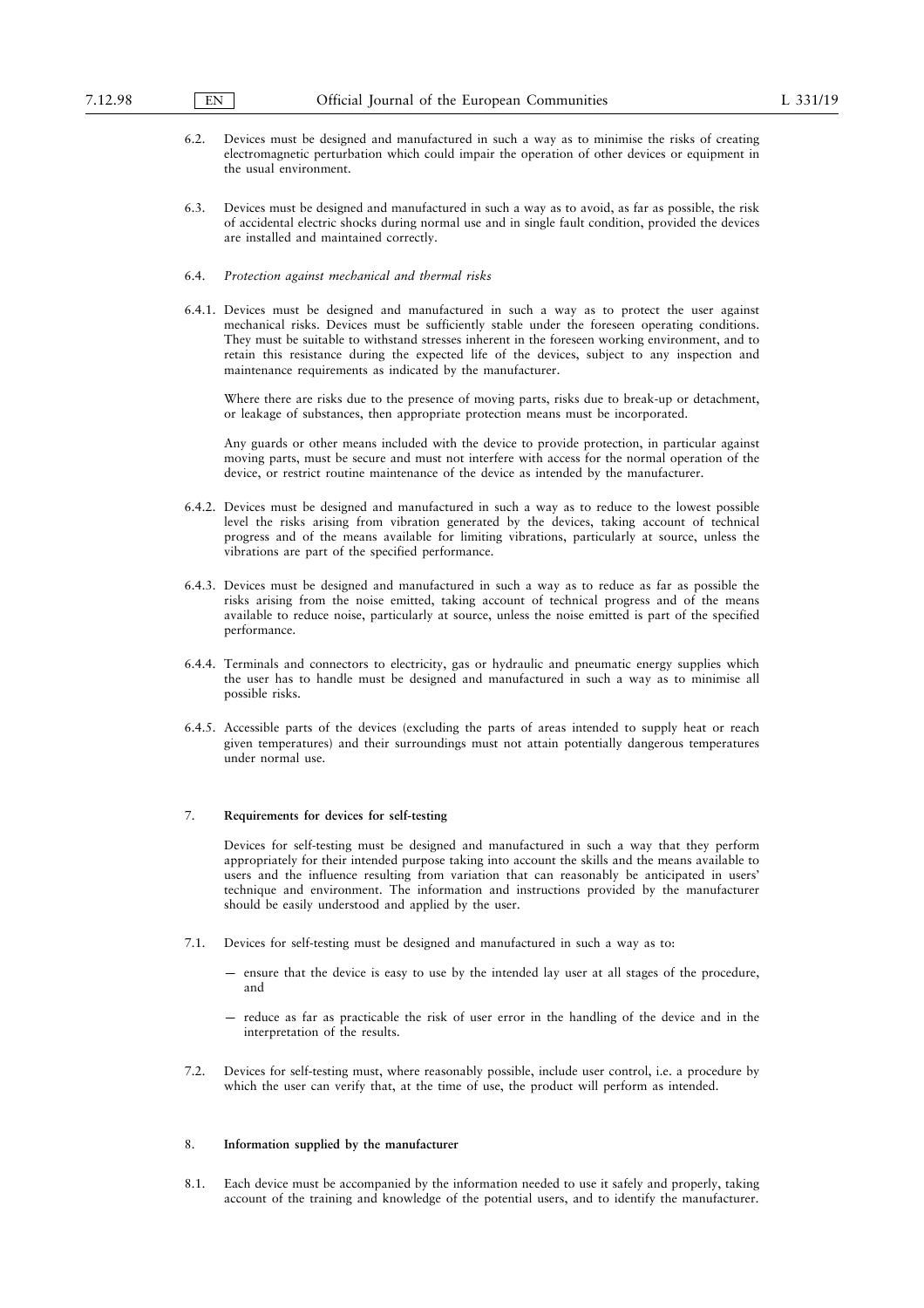This information comprises the data on the label and in the instructions for use.

As far as practicable and appropriate, the information needed to use the device safely and properly must be set out on the device itself and/or, where appropriate, on the sales packaging. If individual full labelling of each unit is not practicable, the information must be set out on the packaging and/or in the instructions for use supplied with one or more devices.

Instructions for use must accompany or be included in the packaging of one or more devices.

In duly justified and exceptional cases no such instructions for use are needed for a device if it can be used properly and safely without them.

- 8.2. Where appropriate, the information to be supplied should take the form of symbols. Any symbol and identification colour used must conform to the harmonised standards. In areas for which no standards exist, the symbols and colour used must be described in the documentation supplied with the device.
- 8.3. In the case of devices containing or a preparation which may be considered as being dangerous, taking account of the nature and quantity of its constituents and the form under which they are present, relevant danger symbols and labelling requirements of Directive 67/548/EEC (1) and Directive 88/379/EEC  $(2)$  shall apply. Where there is insufficient space to put all the information on the device itself or on its label, the relevant danger symbols shall be put on the label and the other information required by those Directives shall be given in the instructions for use.

The provisions of the aforementioned Directives on the safety data sheet shall apply, unless all relevant information as appropriate is already made available by the instructions for use.

- 8.4. The label must bear the following particulars which may take the form of symbols as appropriate:
	- (a) the name or trade name and address of the manufacturer. For devices imported into the Community with a view to their distribution in the Community, the label, the outer packaging, or the instructions for use shall contain in addition the name and address of the authorised representative of the manufacturer;
	- (b) the details strictly necessary for the user to uniquely identify the device and the contents of the packaging;
	- (c) where appropriate, the word 'STERILE' or a statement indicating any special microbiological state or state of cleanliness;
	- (d) the batch code, preceded by the word 'LOT', or the serial number;
	- (e) if necessary, an indication of the date by which the device or part of it should be used, in safety, without degradation of performance, expressed as the year, the month and, where relevant, the day, in that order;
	- (f) in case of devices for performance evaluation, the words 'for performance evaluation only';
	- (g) where appropriate, a statement indicating the *in vitro* use of the device;
	- (h) any particular storage and/or handling conditions;
	- (i) where applicable, any particular operating instructions;

<sup>(1)</sup> Council Directive 67/548/EEC of 27 June 1967 on the approximation of laws, regulations and administrative provisions relating to the classification, packaging and labelling of dangerous substances (OJ 196, 16.8.1967, p. 1). Directive as last amended by Commission Directive 97/69/EC (OJ L 343, 13.12.1997, p. 19).

<sup>(2)</sup> Council Directive 88/379/EEC of 7 June 1988 on the approximation of the laws, regulations and administrative provisions of the Member States relating to the classification, packaging and labelling of dangerous preparations (OJ L 187, 16.7.1988, p. 14). Directive as last amended by Commission Directive 96/65/EC (OJ L 265, 18.10.1996, p. 15).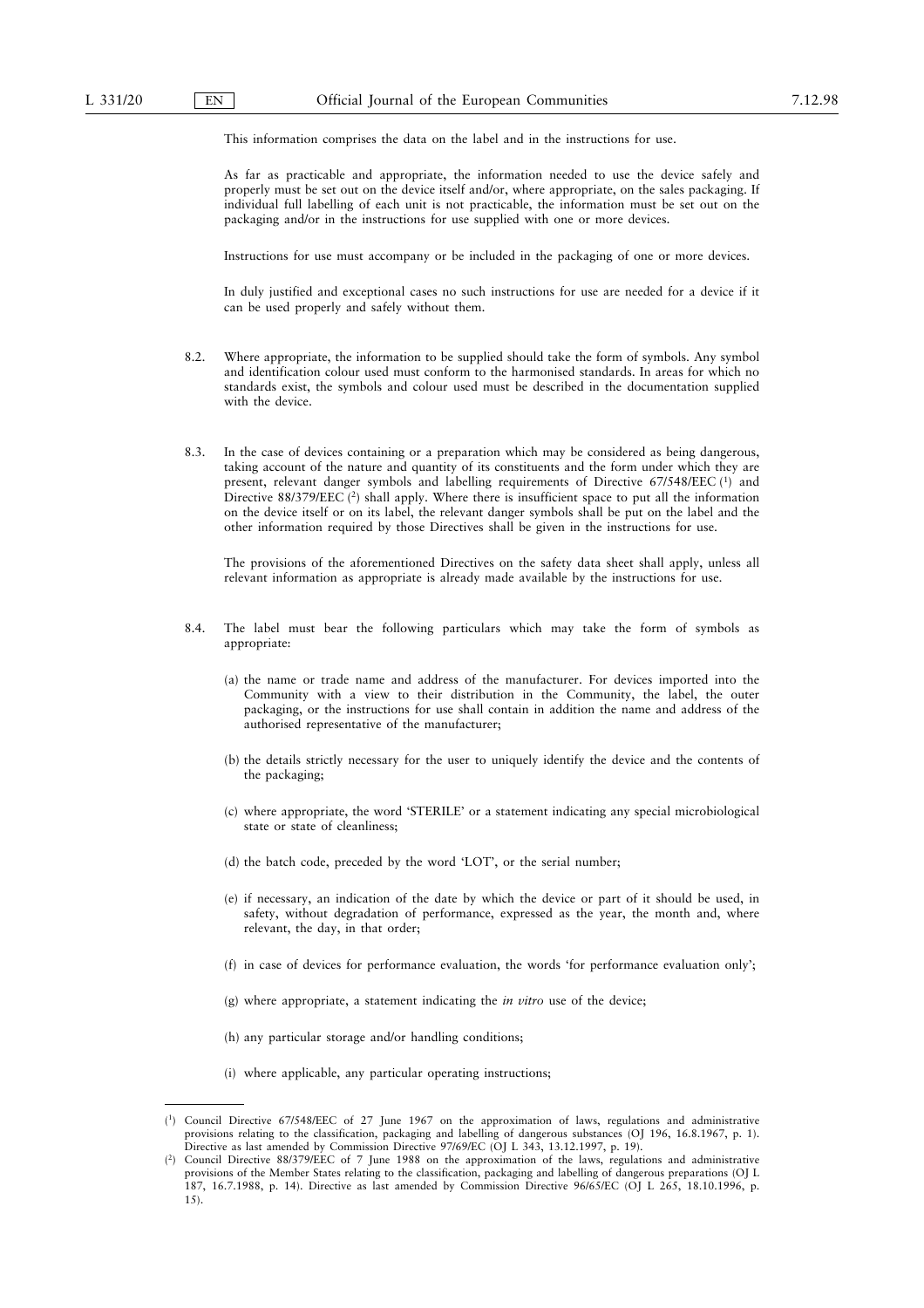- (j) appropriate warnings and/or precautions to take;
- (k) if the device is intended for self-testing, that fact must be clearly stated.
- 8.5. If the intended purpose of the device is not obvious to the user, the manufacturer must clearly state the intended purpose in the instructions for use and, if appropriate, on the label.
- 8.6. Wherever reasonable and practicable, the devices and separate components must be identified, where appropriate in terms of batches, to allow all appropriate action to detect any potential risk posed by the devices and detachable components.
- 8.7. Where appropriate, the instructions for use must contain the following particulars:
	- (a) the details referred to in section 8.4 with the exception of points (d) and (e);
	- (b) composition of the reagent product by nature and amount or concentration of the active ingredient(s) of the reagent(s) or kit as well as a statement, where appropriate, that the device contains other ingredients which might influence the measurement;
	- (c) the storage conditions and shelf life following the first opening of the primary container, together with the storage conditions and stability of working reagents;
	- (d) the performances referred to in section 3 of part A;
	- (e) an indication of any special equipment required including information necessary for the identification of that special equipment for proper use;
	- (f) the type of specimen to be used, any special conditions of collection, pre-treatment and, if necessary, storage conditions and instructions for the preparation of the patient;
	- (g) a detailed description of the procedure to be followed in using the device;
	- (h) the measurement procedure to be followed with the device including as appropriate:
		- the principle of the method,
		- the specific analytical performance characteristics (e.g. sensitivity, specificity, accuracy, repeatability, reproducibility, limits of detection and measurement range, including information needed for the control of known relevant interferences), limitations of the method and information about the use of available reference measurement procedures and materials by the user,
		- the details of any further procedure or handling needed before the device can be used (for example, reconstitution, incubation, dilution, instrument checks, etc.),
		- the indication whether any particular training is required;
	- (i) the mathematical approach upon which the calculation of the analytical result is made;
	- (j) measures to be taken in the event of changes in the analytical performance of the device;
	- (k) information appropriate to users on:
		- internal quality control including specific validation procedures,
		- the traceability of the calibration of the device;
	- (l) the reference intervals for the quantities being determined, including a description of the appropriate reference population;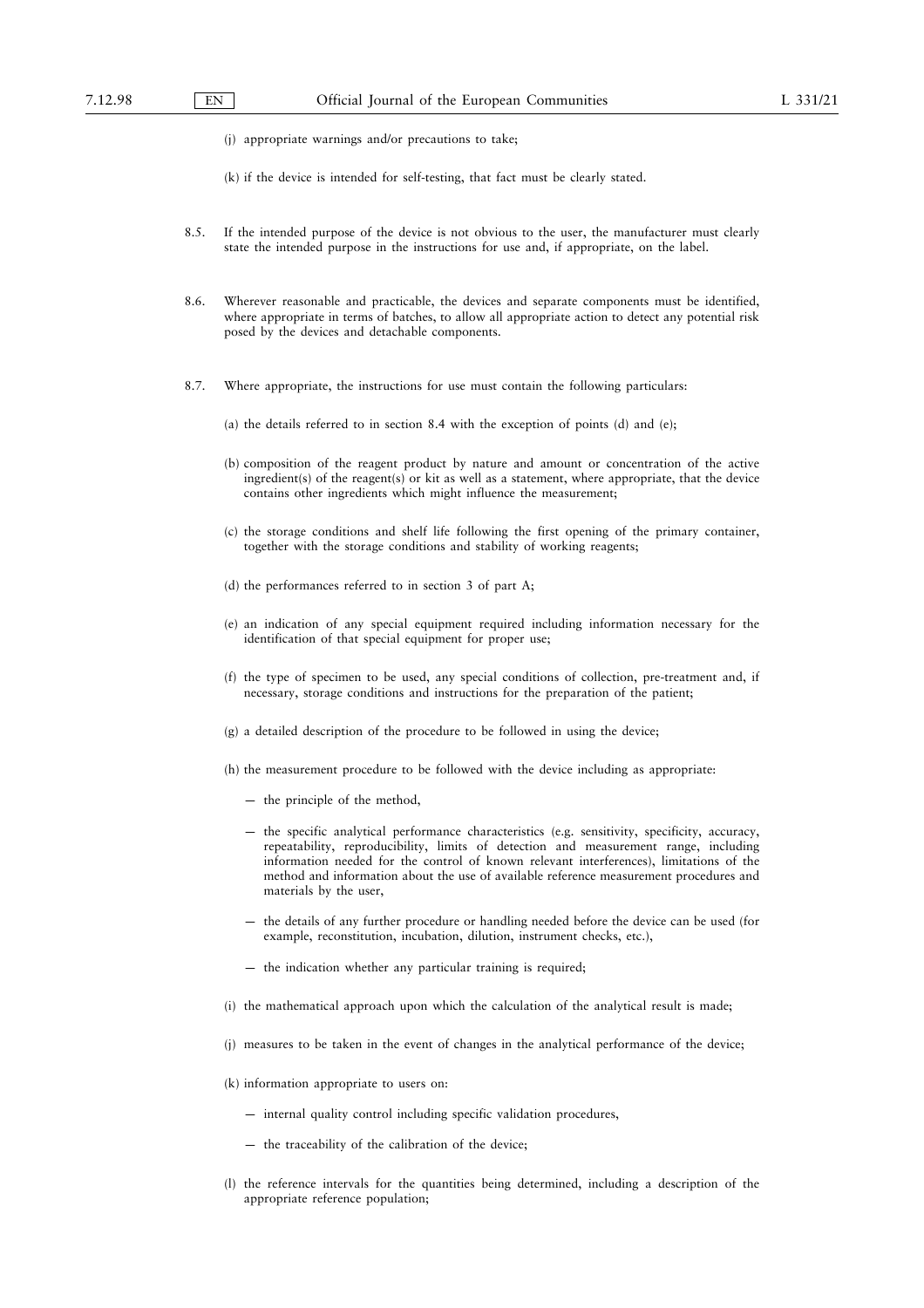- (m) if the device must be used in combination with or installed with or connected to other medical devices or equipment in order to operate as required for its intended purpose, sufficient details of its characteristics to identify the correct devices or equipment to use in order to obtain a safe and proper combination;
- (n) all the information needed to verify whether the device is properly installed and can operate correctly and safely, plus details of the nature and frequency of the maintenance and calibration needed to ensure that the device operates properly and safely; information about safe waste disposal;
- (o) details of any further treatment or handling needed before the device can be used (for example, sterilisation, final assembly, etc.);
- (p) the necessary instructions in the event of damage to the protective packaging and details of appropriate methods of resterilisation or decontamination;
- (q) if the device is reusable, information on the appropriate processes to allow reuse, including cleaning, disinfection, packaging and resterilisation or decontamination, and any restriction on the number of reuses;
- (r) precautions to be taken as regards exposure, in reasonably foreseeable environmental conditions, to magnetic fields, external electrical influences, electrostatic discharge, pressure or variations in pressure, acceleration, thermal ignition sources, etc.;
- (s) precautions to be taken against any special, unusual risks related to the use or disposal of the device including special protective measures; where the device includes substances of human or animal origin, attention must be drawn to their potential infectious nature;
- (t) specifications for devices for self-testing:
	- the results need to be expressed and presented in a way that is readily understood by a lay person; information needs to be provided with advice to the user on action to be taken (in case of positive, negative or indeterminate result) and on the possibility of false positive or false negative result,
	- specific particulars may be omitted provided that the other information supplied by the manufacturer is sufficient to enable the user to use the device and to understand the result(s) produced by the device,
	- the information provided must include a statement clearly directing that the user should not take any decision of medical relevance without first consulting his or her medical practitioner,
	- the information must also specify that when the device for self-testing is used for the monitoring of an existing disease, the patient should only adapt the treatment if he has received the appropriate training to do so;
- (u) date of issue or latest revision of the instructions for use.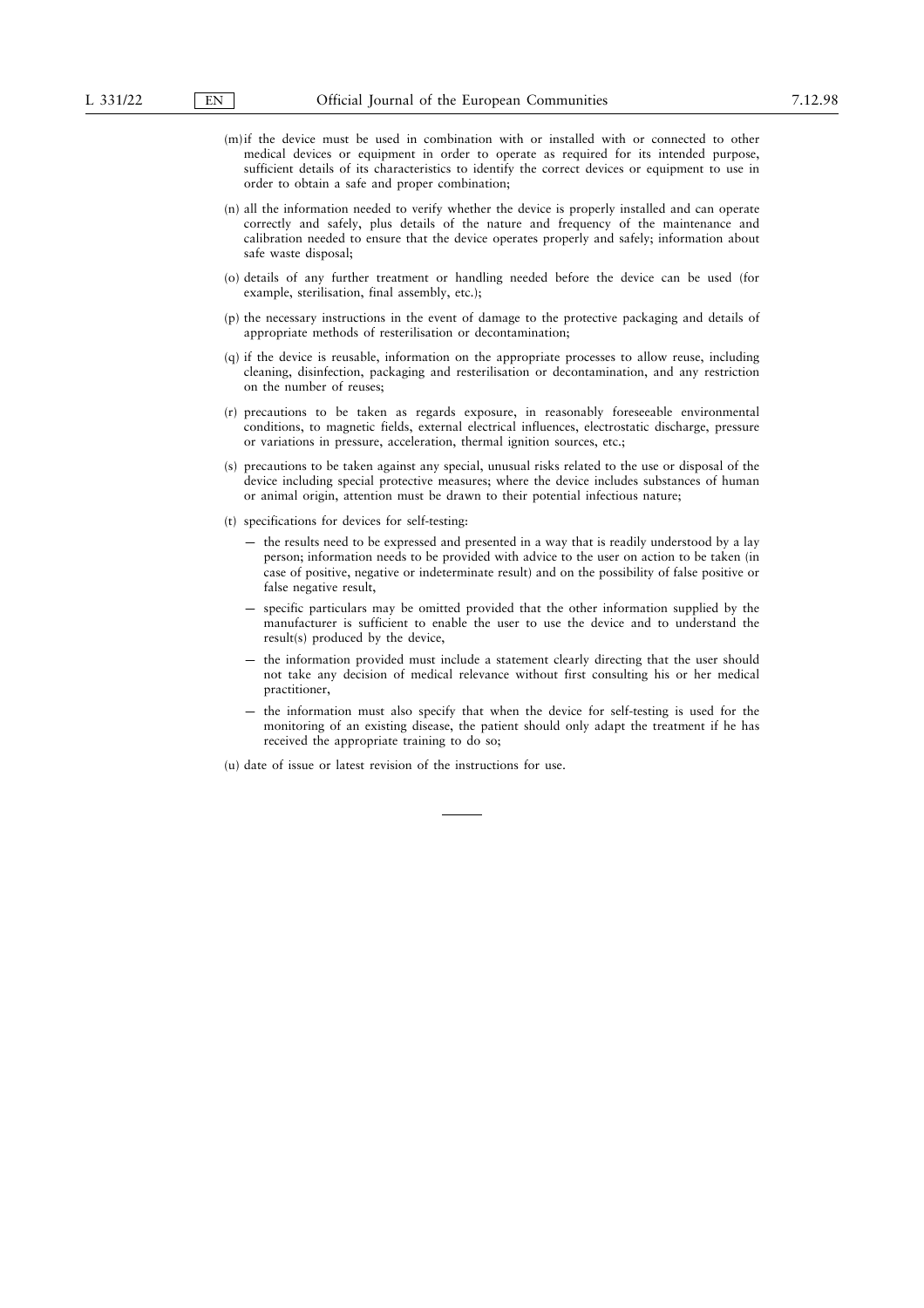# *ANNEX II*

### **LIST OF DEVICES REFERRED TO IN ARTICLE 9(2) AND (3)**

### **List A**

- Reagents and reagent products, including related calibrators and control materials, for determining the following blood groups: ABO system, rhesus (C, c, D, E, e) anti-Kell,
- reagents and reagent products, including related calibrators and control materials, for the detection, confirmation and quantification in human specimens of markers of HIV infection (HIV 1 and 2), HTLV I and II, and hepatitis B, C and D.

#### **List B**

- Reagents and reagent products, including related calibrators and control materials, for determining the following blood groups: anti-Duffy and anti-Kidd,
- reagents and reagent products, including related calibrators and control materials, for determining irregular anti-erythrocytic antibodies,
- reagents and reagent products, including related calibrators and control materials, for the detection and quantification in human samples of the following congenital infections: rubella, toxoplasmosis,
- reagents and reagent products, including related calibrators and control materials, for diagnosing the following hereditary disease: phenylketonuria,
- reagents and reagent products, including related calibrators and control materials, for determining the following human infections: cytomegalovirus, chlamydia,
- reagents and reagent products, including related calibrators and control materials, for determining the following HLA tissue groups: DR, A, B,
- reagents and reagent products, including related calibrators and control materials, for determining the following tumoral marker: PSA,
- reagents and reagent products, including related calibrators, control materials and software, designed specifically for evaluating the risk of trisomy 21,
- the following device for self-diagnosis, including its related calibrators and control materials: device for the measurement of blood sugar.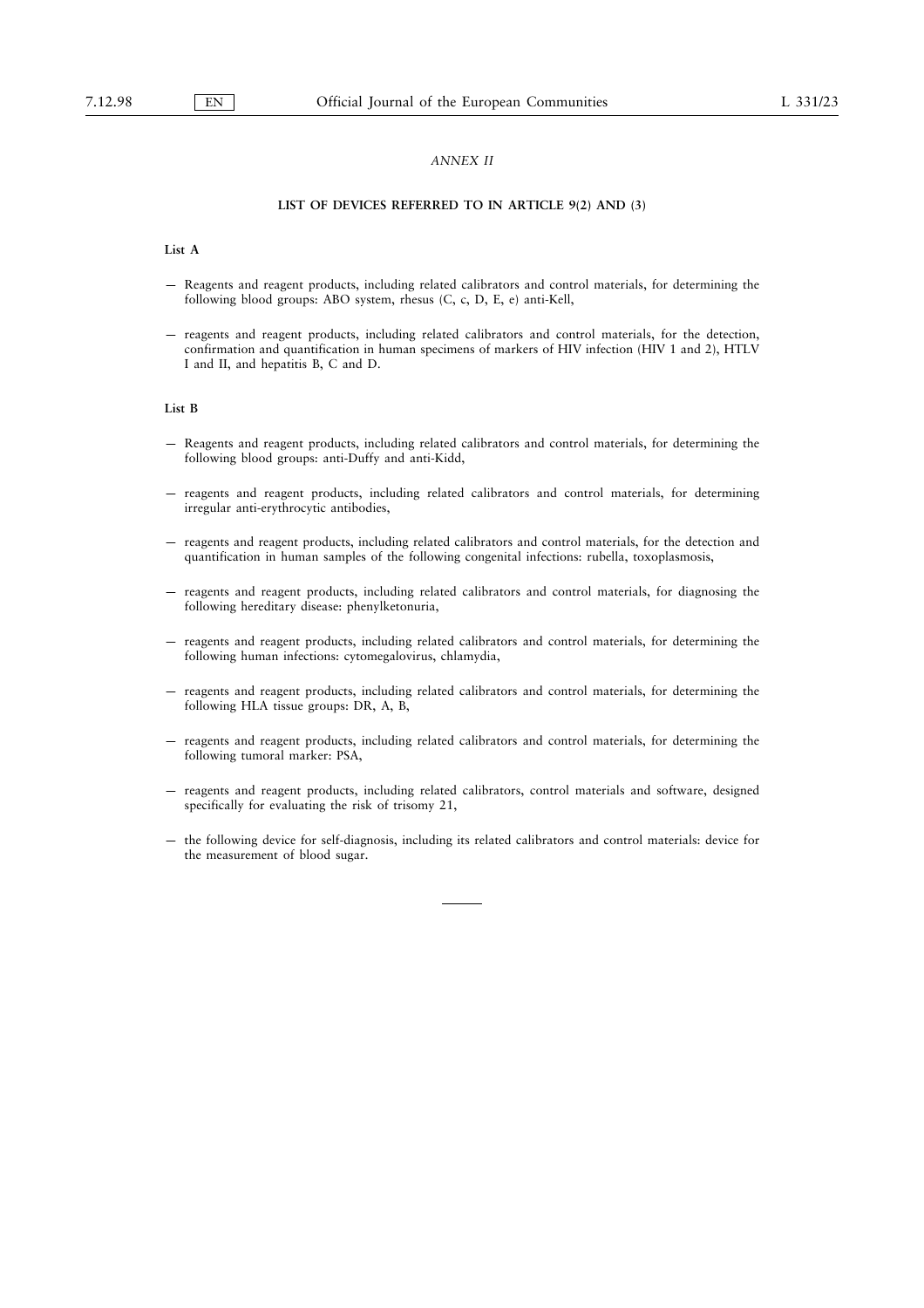# *ANNEX III*

### **EC DECLARATION OF CONFORMITY**

- 1. The EC declaration of conformity is the procedure whereby the manufacturer or his authorised representative who fulfils the obligations imposed by section 2 to 5 and additionally, in the case of devices for self-testing, the obligations imposed by section 6, ensures and declares that the products concerned meet the provisions of this Directive which apply to them. The manufacturer must affix the CE marking in accordance with Article 16.
- 2. The manufacturer must prepare the technical documentation described in section 3 and ensure that the manufacturing process follows the principles of quality assurance as set out in section 4.
- 3. The technical documentation must allow assessment of the conformity of the product with the requirements of the Directive. It must include in particular:
	- a general description of the product, including any variants planned,
	- the documentation of the quality system,
	- design information, including the determination of the characteristics of the basic materials, characteristics and limitation of the performance of the devices, methods of manufacture and, in the case of instruments, design drawings, diagrams of components, sub-assemblies, circuits, etc.,
	- in the case of devices containing tissues of human origin or substances derived from such tissue, information on the origin of such material and on the conditions in which it was collected,
	- the descriptions and explanations necessary to understand the abovementioned characteristics, drawings and diagrams and the operation of the product,
	- the results of the risk analysis and, where appropriate, a list of the standards referred to in Article 5, applied in full or in part, and descriptions of the solutions adopted to meet the essential requirements of the Directive if the standards referred to in Article 5 have not been applied in full,
	- in the case of sterile products or products with a special microbiological state or state of cleanliness, a description of the procedures used,
	- the results of the design calculations and of the inspections carried out, etc.,
	- if the device is to be combined with other device(s) in order to operate as intended, proof must be provided that it conforms to the essential requirements when combined with any such device(s) having the characteristics specified by the manufacturer,
	- the test reports,
	- adequate performance evaluation data showing the performances claimed by the manufacturer and supported by a reference measurement system (when available), with information on the reference methods, the reference materials, the known reference values, the accuracy and measurement units used; such data should originate from studies in a clinical or other appropriate environment or result from relevant biographical references,
	- the labels and instructions for use,
	- the results of stability studies.
- 4. The manufacturer shall take necessary measures to ensure that the manufacturing process follows the principles of quality assurance as appropriate for the products manufactured.

The system shall address:

— the organisational structure and responsibilities,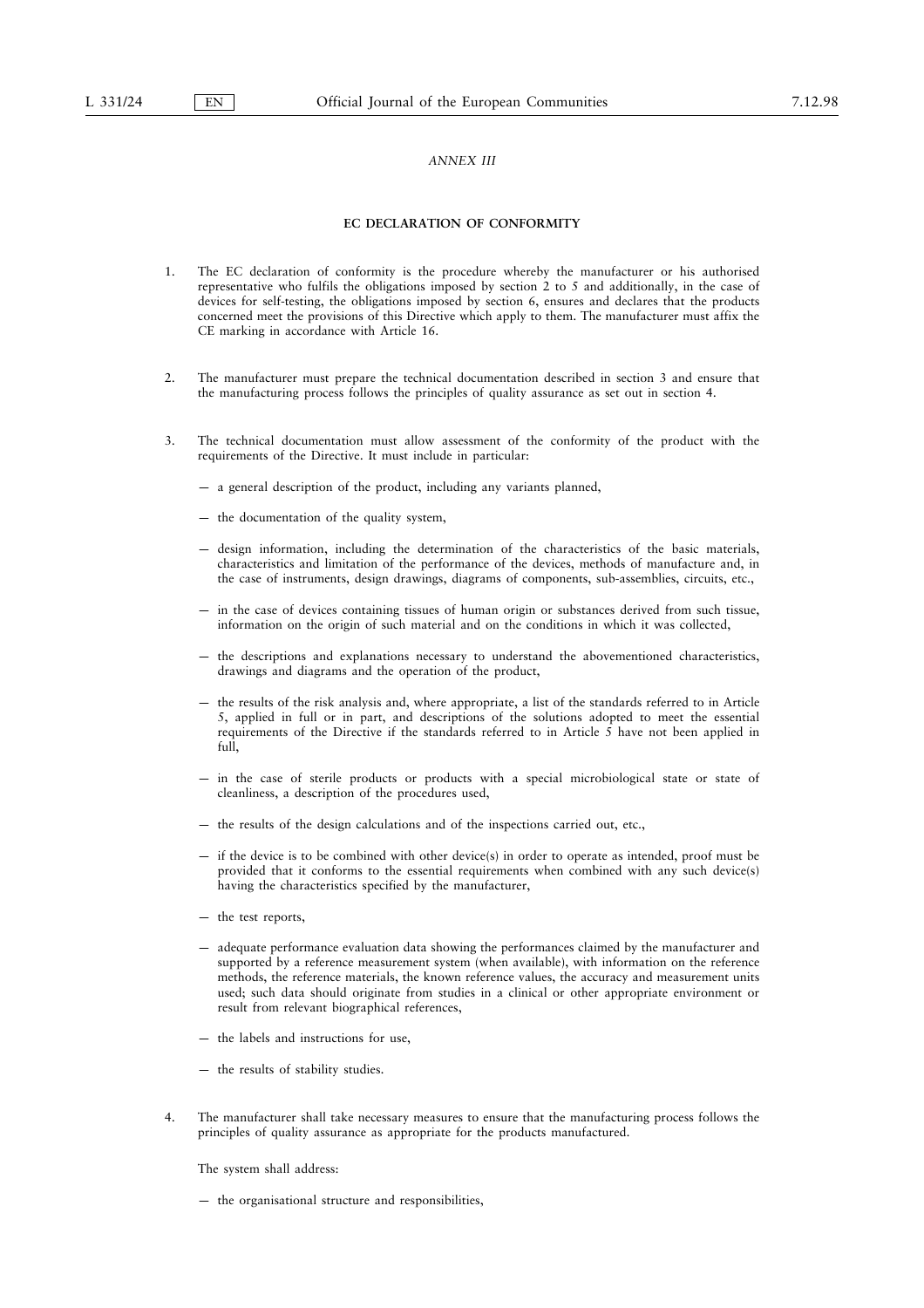- the manufacturing processes and systematic quality control of production,
- the means to monitor the performance of the quality system.
- 5. The manufacturer shall institute and keep up to date a systematic procedure to review experience gained from devices in the post-production phase and to implement appropriate means to apply any necessary corrective actions, taking account of the nature and risks in relation to the product. He shall notify the competent authorities of the following incidents immediately on learning of them:
	- (i) any malfunction, failure or deterioration in the characteristics and/or performance of a device, as well as any inadequacy in the labelling or the instructions for use which, directly or indirectly, might lead to, or might have led to, the death of a patient or user or other persons or to a serious deterioration in his or their state of health;
	- (ii) any technical or medical reason connected with the characteristics or the performance of a device for the reasons referred to in subparagraph (i) leading to systematic recall of devices of the same type by the manufacturer.
- 6. For devices for self-testing the manufacturer shall lodge an application for examination of the design with a notified body.
- 6.1. The application shall enable the design of the device to be understood and shall enable conformity with the design-related requirements of the directive to be assessed.

It shall include:

- test reports including, where appropriate, results of studies carried out with lay persons,
- data showing the handling suitability of the device in view of its intended purpose for self-testing,
- the information to be provided with the device on its label and its instructions for use.
- 6.2. The notified body shall examine the application and, if the design conforms to the relevant provisions of this Directive shall issue the applicant with an EC design-examination certificate. The notified body may require the application to be completed by further tests or proof to allow assessment of conformity with the design-related requirements of the Directive. The certificate shall contain the conclusions of the examination, the conditions of validity, the data needed for identification of the approved design and, where appropriate, a description of the intended purpose of the product.
- 6.3. The applicant shall inform the notified body which issued the EC design-examination certificate of any significant change made to the approved design. Changes to the approved design must receive further approval from the notified body which issued the EC design-examination certificate wherever the changes could affect conformity with the essential requirements of the Directive or with the conditions prescribed for use of the product. This additional approval shall take the form of a supplement to the EC design-examination certificate.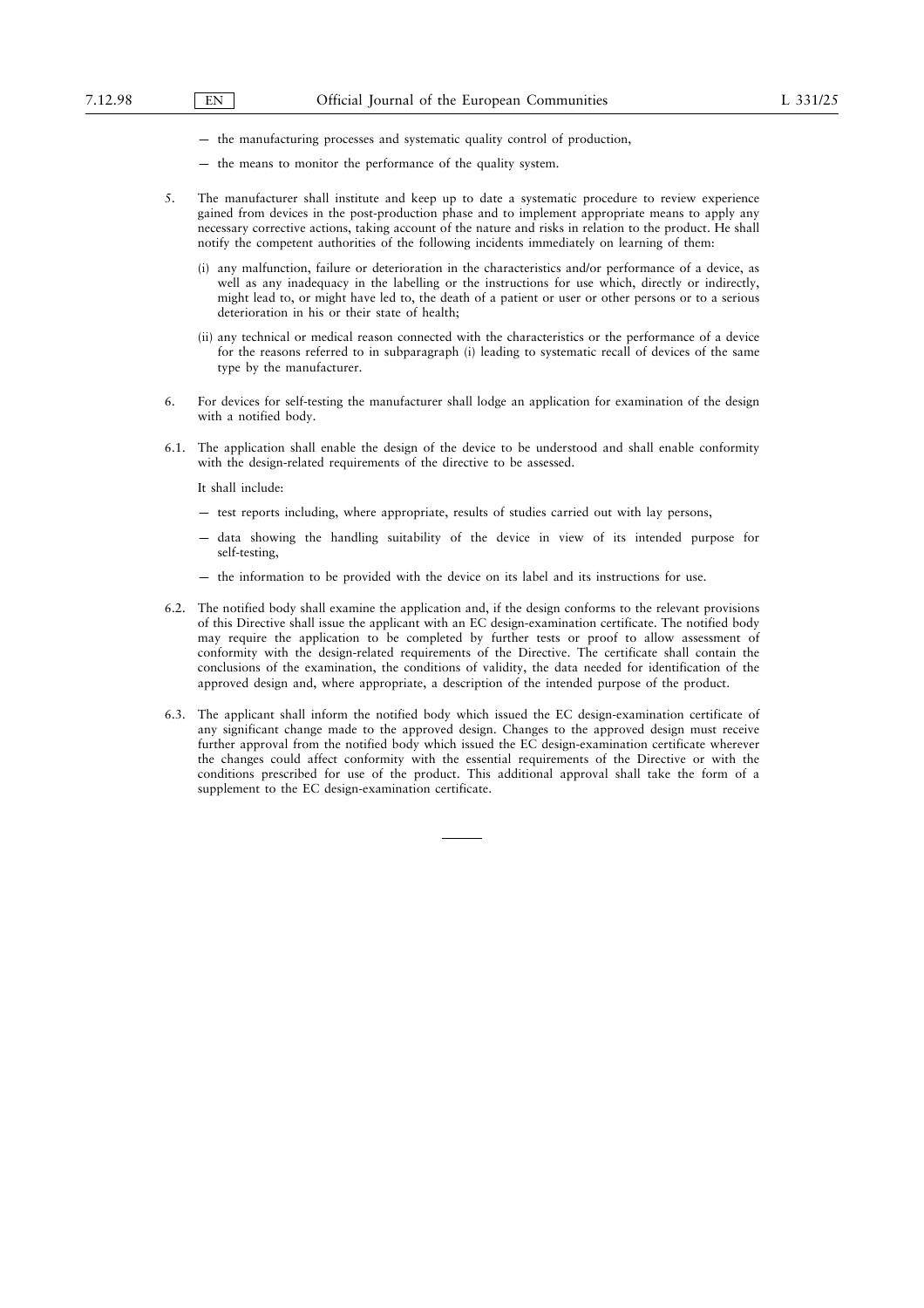## *ANNEX IV*

## **EC DECLARATION OF CONFORMITY**

# (FULL QUALITY ASSURANCE SYSTEM)

- 1. The manufacturer must ensure application of the quality system approved for the design, manufacture and final inspection of the devices concerned, as specified in section 3, and is subject to audit as laid down in section 3.3 and to the surveillance as specified in section 5. In addition, the manufacturer must follow, for devices covered by Annex II, List A, the procedures laid down in sections 4 and 6.
- 2. The declaration of conformity is the procedure whereby the manufacturer who fulfils the obligations imposed by section 1 ensures and declares that the devices concerned meet the provisions of this Directive which apply to them.

The manufacturer shall affix the CE marking in accordance with Article 16 and shall draw up a declaration of conformity covering the devices concerned.

#### 3. **Quality system**

3.1. The manufacturer must lodge an application for assessment of his quality system with a notified body.

The application must include:

- the name and address of the manufacturer and any additional manufacturing site covered by the quality system,
- adequate information on the device or device category covered by the procedure,
- a written declaration that no such application has been lodged with any other notified body for the same device-related quality system,
- the documentation on the quality system,
- an undertaking by the manufacturer to fulfil the obligations imposed by the quality system approved,
- an undertaking by the manufacturer to keep the approved quality system adequate and efficacious,
- an undertaking by the manufacturer to institute and keep up to date a systematic procedure to review experience gained from devices in the post-production phase and to implement appropriate means to apply any necessary corrective action and notification as referred to in Annex III, section 5.
- 3.2. Application of the quality system must ensure that the devices conform to the provisions of this Directive which apply to them at every stage, from design to final inspection. All the elements, requirements and provisions adopted by the manufacturer for his quality system must be documented in a systematic and orderly manner in the form of written policies and procedures, such as quality programmes, quality plans, quality manuals and quality records.
	- It shall include in particular an adequate description of:
	- (a) the manufacturer's quality objectives;
	- (b) the organisation of the business and in particular:
		- the organisational structures, the responsibilities of the managerial staff and their organisational authority where quality of design and manufacture of the devices is concerned,
		- the methods of monitoring the efficient operation of the quality system and in particular its ability to achieve the desired quality of design and of product, including control of devices which fail to conform;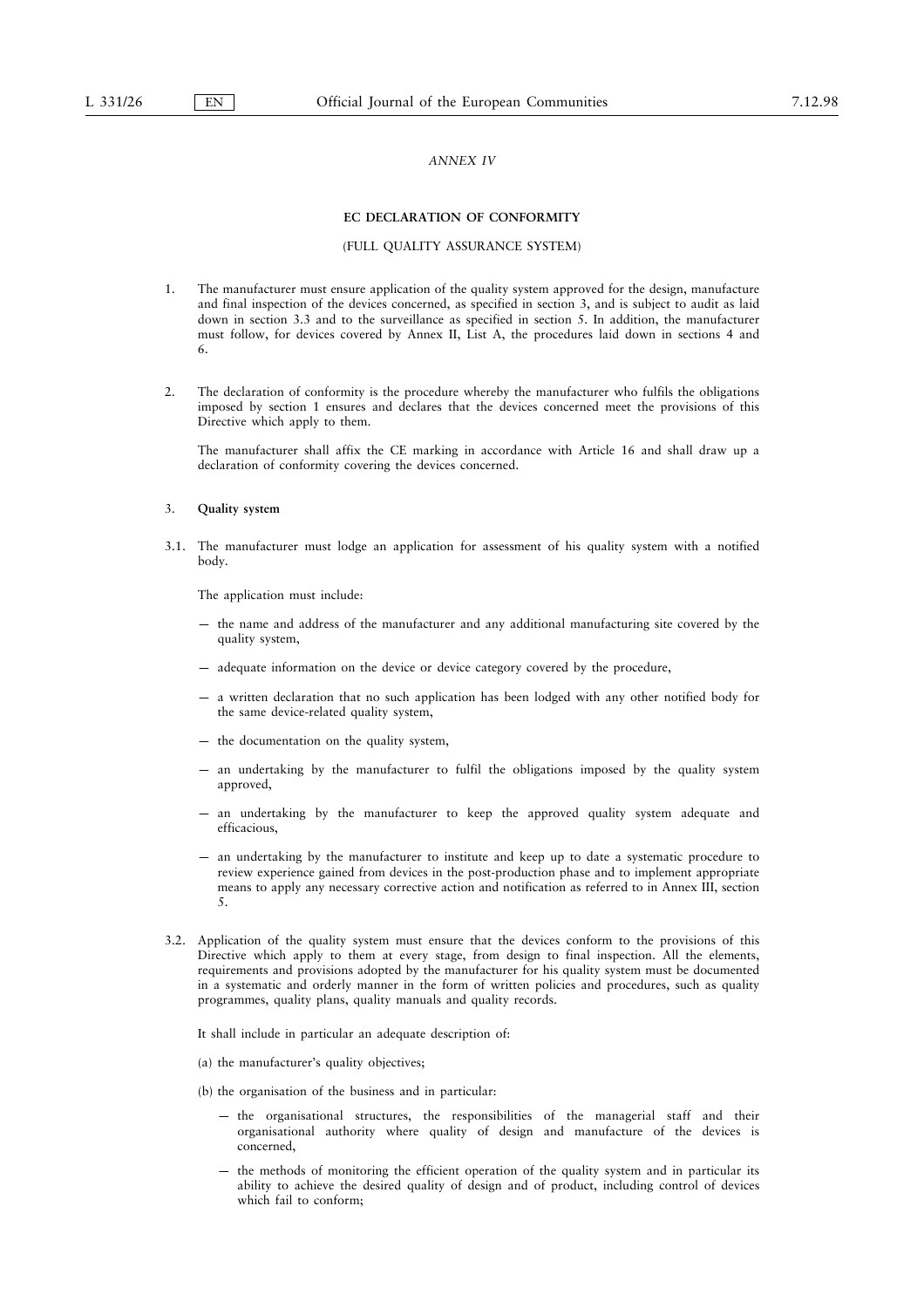(c) the procedures for monitoring and verifying the design of the devices and in particular:

- a general description of the device, including any variants planned,
- all documentation referred to in Annex III, section 3, indents 3 to 13,
- in the case of devices for self-testing, the information referred to in Annex III, section 6.1,
- the techniques used to control and verify the design and the processes and systematic measures which will be used when the devices are being designed;
- (d) the inspection and quality assurance techniques at the manufacturing stage and in particular:
	- the processes and procedures which will be used, particularly as regards sterilisation,
	- the procedures in relation to purchasing,
	- the product identification procedures drawn up and kept up to date from drawings, specifications or other relevant documents at every stage of manufacture;
- (e) the appropriate tests and trials which will be carried out before, during and after manufacture, the frequency with which they will take place, and the test equipment used; it must be possible to trace back the calibration.

The manufacturer shall carry out the required controls and tests according to the latest state of the art. The controls and tests shall cover the manufacturing process including the characterisation of the raw material and the individual devices or each batch of devices manufactured.

In testing the devices covered by Annex II, List A, the manufacturer shall take into account the most recent available information, in particular as regards the biological complexity and variability of the specimens to be tested with the *in vitro* device concerned.

3.3. The notified body must audit the quality system to determine whether it meets the requirements referred to in section 3.2. It must presume that quality systems which implement the relevant harmonised standards conform to the requirements.

The assessment team must have experience of assessments of the technology concerned. The assessment procedure must include an inspection on the manufacturer's premises and, in duly substantiated cases, on the premises of the manufacturer's suppliers and/or subcontractors to inspect the manufacturing processes.

The decision shall be notified to the manufacturer. It must contain the conclusions of the inspection and a reasoned assessment.

3.4. The manufacturer must inform the notified body which approved the quality system of any plan for substantial changes to the quality system or the product-range covered.

The notified body must assess the changes proposed and verify whether after these changes the quality system still meets the requirements referred to in section 3.2. It must notify the manufacturer of its decision. This decision must contain the conclusions of the inspection and a reasoned assessment.

#### 4. **Examination of the design of the product**

- 4.1. For devices covered by Annex II, List A, in addition to the obligations imposed by section 3, the manufacturer must lodge with the notified body an application for examination of the design dossier relating to the device which he plans to manufacture and which falls into the category referred to in section 3.1.
- 4.2. The application must describe the design, manufacture and performances of the device in question. It must include the documents needed to assess whether the device conforms to the requirements of this Directive, as referred to in section 3.2(c).
- 4.3. The notified body must examine the application and, if the device conforms to the relevant provisions of the Directive, issue the application with an EC design-examination certificate. The notified body may require the application to be completed by further tests or proof to allow assessment of conformity with the requirements of the Directive. The certificate must contain the conclusions of the examination, the conditions of validity, the data needed for the identification of the approved design and, where appropriate, a description of the intended purpose of the device.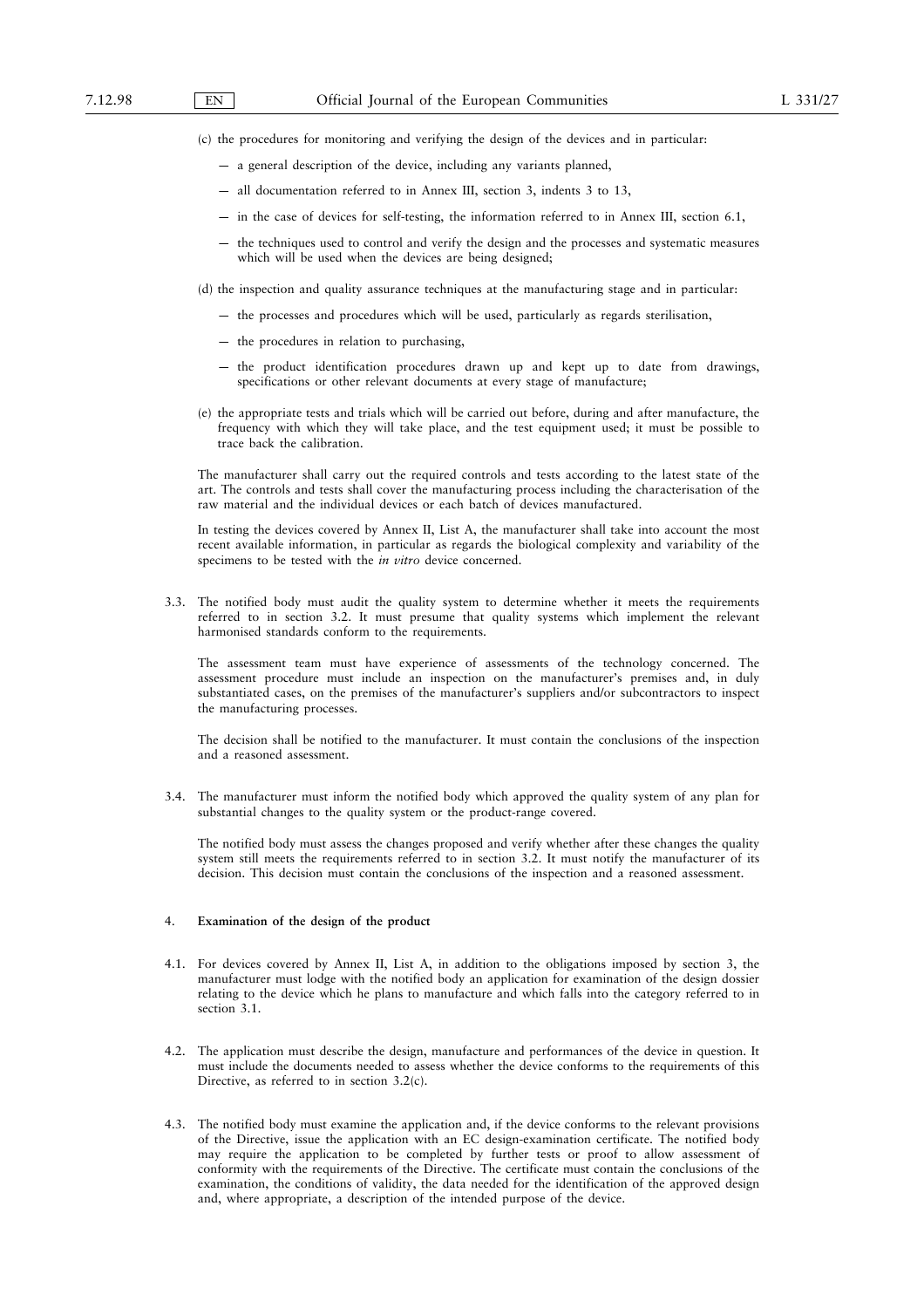- 4.4. Changes to the approved design must receive further approval from the notified body which issued the EC design-examination certificate wherever the changes could affect conformity with the essential requirements of the Directive or with the conditions prescribed for use of the device. The applicant shall inform the notified body which issued the EC design-examination certificate of any such changes made to the approved design. The additional approval must take the form of a supplement to the EC design-examination certificate.
- 4.5. The manufacturer shall inform the notified body without delay if it has obtained information about changes to the pathogen and markers of infections to be tested, in particular as a consequence of biological complexity and variability. In this connection, the manufacturer shall inform the notified body whether any such change is likely to affect the performance of the *in vitro* diagnostic medical device concerned.

#### 5. **Surveillance**

- 5.1. The aim of surveillance is to ensure that the manufacturer duly fulfils the obligations imposed by the approved quality system.
- 5.2. The manufacturer must authorise the notified body to carry out all the necessary inspections and supply it with all relevant information, in particular:
	- the documentation on the quality system,
	- the data stipulated in the part of the quality system relating to design, such as the results of analyses, calculation, tests, etc.,
	- the data stipulated in the part of the quality system relating to manufacture, such as inspection reports and test data, calibration data, qualification reports of the personnel concerned, etc.
- 5.3. The notified body must periodically carry out appropriate inspections and assessments to make sure that the manufacturer applies the approved quality system and must supply the manufacturer with an assessment report.
- 5.4. In addition, the notified body may pay unannounced visits to the manufacturer. At the time of such visits, the notified body may, where necessary, carry out or ask for tests in order to check that the quality system is working properly. It must provide the manufacturer with an inspection report and, if a test has been carried out, with a test report.
- 6. **Verification of manufactured products covered by Annex II, List A**
- 6.1. In the case of devices covered by Annex II, List A, the manufacturer shall forward to the notified body without delay after the conclusion of the controls and tests the relevant reports on the tests carried out on the manufactured devices or each batch of devices. Furthermore, the manufacturer shall make the samples of manufactured devices or batches of devices available to the notified body in accordance with pre-agreed conditions and modalities.
- 6.2. The manufacturer may place the devices on the market, unless the notified body communicates to the manufacturer within the agreed time-frame, but not later than 30 days after reception of the samples, any other decision, including in particular any condition of validity of delivered certificates.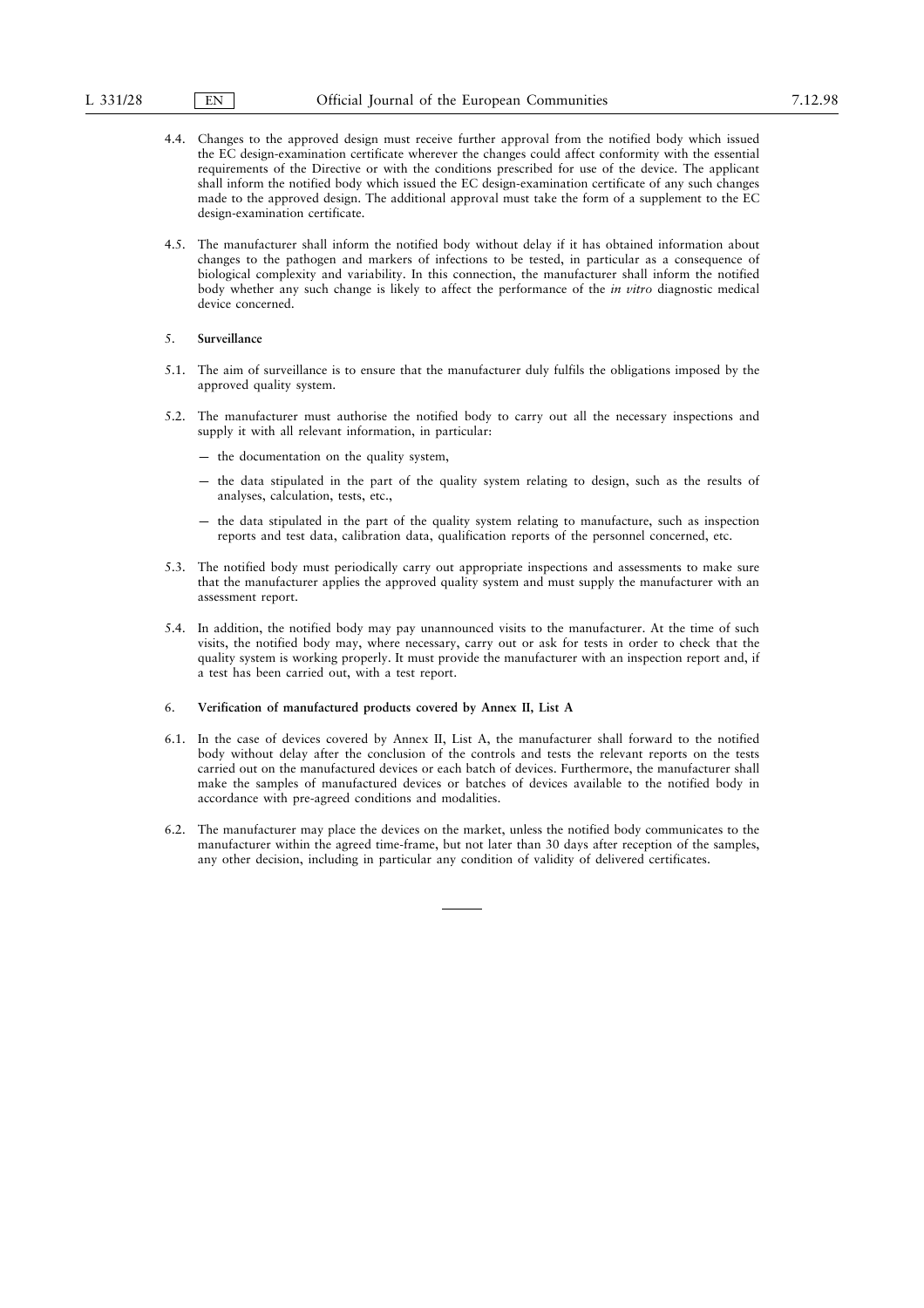# *ANNEX V*

### **EC TYPE-EXAMINATION**

- 1. EC type-examination is the part of the procedure whereby a notified body ascertains and certifies that a representative sample of the production envisaged fulfils the relevant provisions of this Directive.
- 2. The application for EC type-examination shall be lodged by the manufacturer or by his authorised representative with a notified body.

The application shall include:

- the name and the address of the manufacturer and the name and address of the authorised representative if the application is lodged by the representative,
- the documentation described in section 3 needed to assess the conformity of the representative sample of the production in question, hereinafter referred to as the 'type', with the requirements of this Directive. The applicant shall make a 'type' available to the notified body. The notified body may request other samples as necessary,
- a written declaration that no application has been lodged with any other notified body for the same type.
- 3. The documentation must allow an understanding of the design, the manufacture and the performances of the device. The documentation shall contain the following items in particular:
	- a general description of the type, including any variants planned,
	- all documentation referred to in Annex III, section 3, indents 3 to 13,
	- in the case of devices for self testing, the information referred to in Annex III, section 6.1.
- 4. The notified body shall:
- 4.1. examine and assess the documentation and verify that the type has been manufactured in conformity with that documentation; it shall also record the items designed in conformity with the applicable provisions of the standards referred to in Article 5, as well as the items not designed on the basis of the relevant provisions of the abovementioned standards;
- 4.2. perform or have performed appropriate examinations and the tests necessary to verify whether the solutions adopted by the manufacturer meet the essential requirements of this Directive if the standards referred to in Article 5 have not been applied; if the device is to be combined with other device(s) in order to operate as intended, proof must be provided that it conforms to the essential requirements when combined with any such device(s) having the characteristics specified by the manufacturer;
- 4.3. carry out or ask for the appropriate examinations and the tests necessary to verify whether, if the manufacturer has chosen to apply the relevant standards, these have actually been applied;
- 4.4. agree with the applicant on the place where the necessary examinations and tests will be carried out.
- 5. If the type conforms to the provisions of this Directive, the notified body shall issue the applicant with an EC type-examination certificate. The certificate shall contain the name and address of the manufacturer, the conclusions of the examination, the conditions of validity and the data needed for identification of the type approved. The relevant parts of the documentation shall be annexed to the certificate and a copy shall be kept by the notified body.
- 6. The manufacturer shall inform the notified body without delay if it has obtained information about changes to the pathogen and markers of infections to be tested, in particular as a consequence of biological complexity and variability. In this connection, the manufacturer shall inform the notified body whether any such change is likely to affect the performance of the *in vitro* device concerned.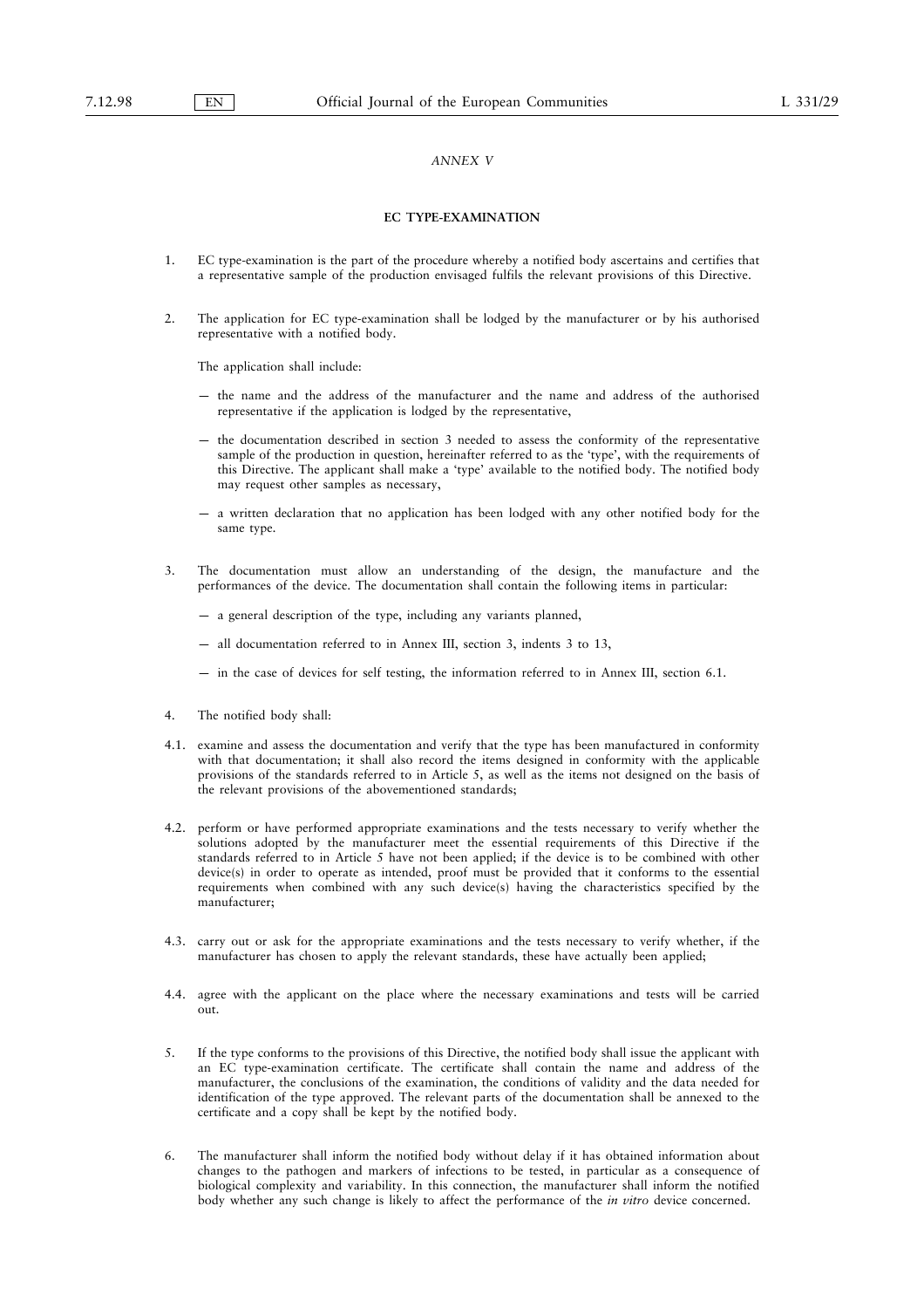6.1. Changes to the approved device must receive further approval from the notified body which issued the EC type-examination certificate wherever the changes may affect conformity with the essential requirements of the Directive or with the conditions prescribed for use of the device. The applicant shall inform the notified body which issued the EC type-examination certificate of any such change made to the approved device. This new approval shall take the form of a supplement to the initial EC type-examination certificate.

## 7. **Administrative provisions**

Other notified bodies may obtain a copy of the EC type-examination certificates and/or the supplements thereto. The annexes to the certificates must be available to the other notified bodies on reasoned application, after the manufacturer has been informed.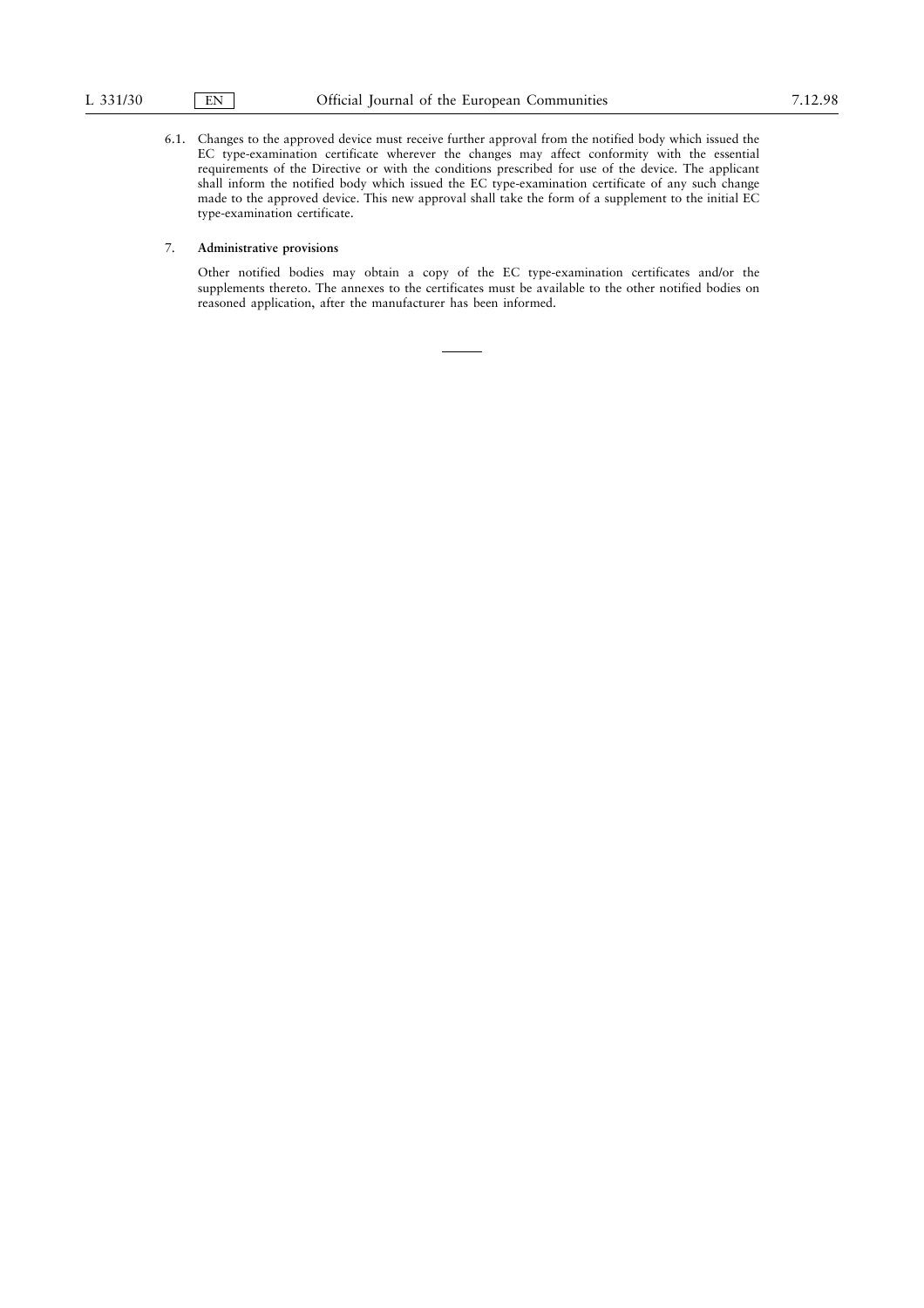# *ANNEX VI*

#### **EC VERIFICATION**

- 1. EC verification is the procedure whereby the manufacturer or his authorised representative ensures and declares that the products which have been subject to the procedure set out in section 4 conform to the type described in the EC type-examination certificate and meet the requirements of this Directive which apply to them.
- 2.1. The manufacturer must take all the measures necessary to ensure that the manufacturing process produces products which conform to the type described in the EC type-examination certificate and the requirements of the Directive which apply to them. Before the start of manufacture, the manufacturer must prepare documents defining the manufacturing process, in particular as regards sterilisation and the suitability of starting materials, where necessary, and define the necessary testing procedures according to the state of the art. All the routine, pre-established provisions must be implemented to ensure homogeneous production and conformity of the products with the type described in the EC type-examination certificate and with the requirements of this Directive which apply to them.
- 2.2. To the extent that for certain aspects the final testing according to section 6.3 is not appropriate, adequate process testing, monitoring and control methods shall be established by the manufacturer with the approval of the notified body. The provisions of Annex IV, section 5, shall apply accordingly in relation to the abovementioned approved procedures.
- 3. The manufacturer must undertake to institute and keep up to date a systematic procedure to review experience gained from devices in the post-production phase and to implement appropriate means to apply any necessary corrective and notification action as referred to in Annex III, section 5.
- 4. The notified body must carry out the appropriate examinations and tests taking account of section 2.2 in order to verify the conformity of the product with the requirements of the Directive either by examining and testing every product as specified in section 5 or by examining and testing products on a statistical basis as specified in section 6, as the manufacturer decides. When carrying out statistical verification according to section 6, the notified body has to decide when statistical procedures for lot-by-lot inspection or isolated lot inspection have to be applied. Such decision must be taken in consultation with the manufacturer.

In as far as the conduct of examinations and tests on a statistical basis is not appropriate, examinations and tests may be carried out on a random basis provided that such procedure in conjunction with the measures taken in accordance with section 2.2 ensures an equivalent level of conformity.

### 5. **Verification by examination and testing of every product**

- 5.1. Every product is examined individually and the appropriate tests defined in the relevant standard(s) referred to in Article 5 or equivalent tests must be carried out in order to verify the conformity of the products with the EC type described in the type-examination certificate and with the requirements of the Directive which apply to them.
- 5.2. The notified body must affix, or have affixed, its identification number to each approved product and must draw up a written certificate of conformity relating to the tests carried out.

#### 6. **Statistical verification**

- 6.1. The manufacturer must present the manufactured products in the form of homogeneous batches.
- 6.2. One or more random samples, as necessary, are taken from each batch. The products which make up the sample are examined and the appropriate tests defined in the relevant standard(s) referred to in Article 5 or equivalent tests must be carried out to verify, where appropriate, the conformity of the products with the type described in the EC type-examination certificate and with the requirements of the Directive which apply to them in order to determine whether to accept or reject the batch.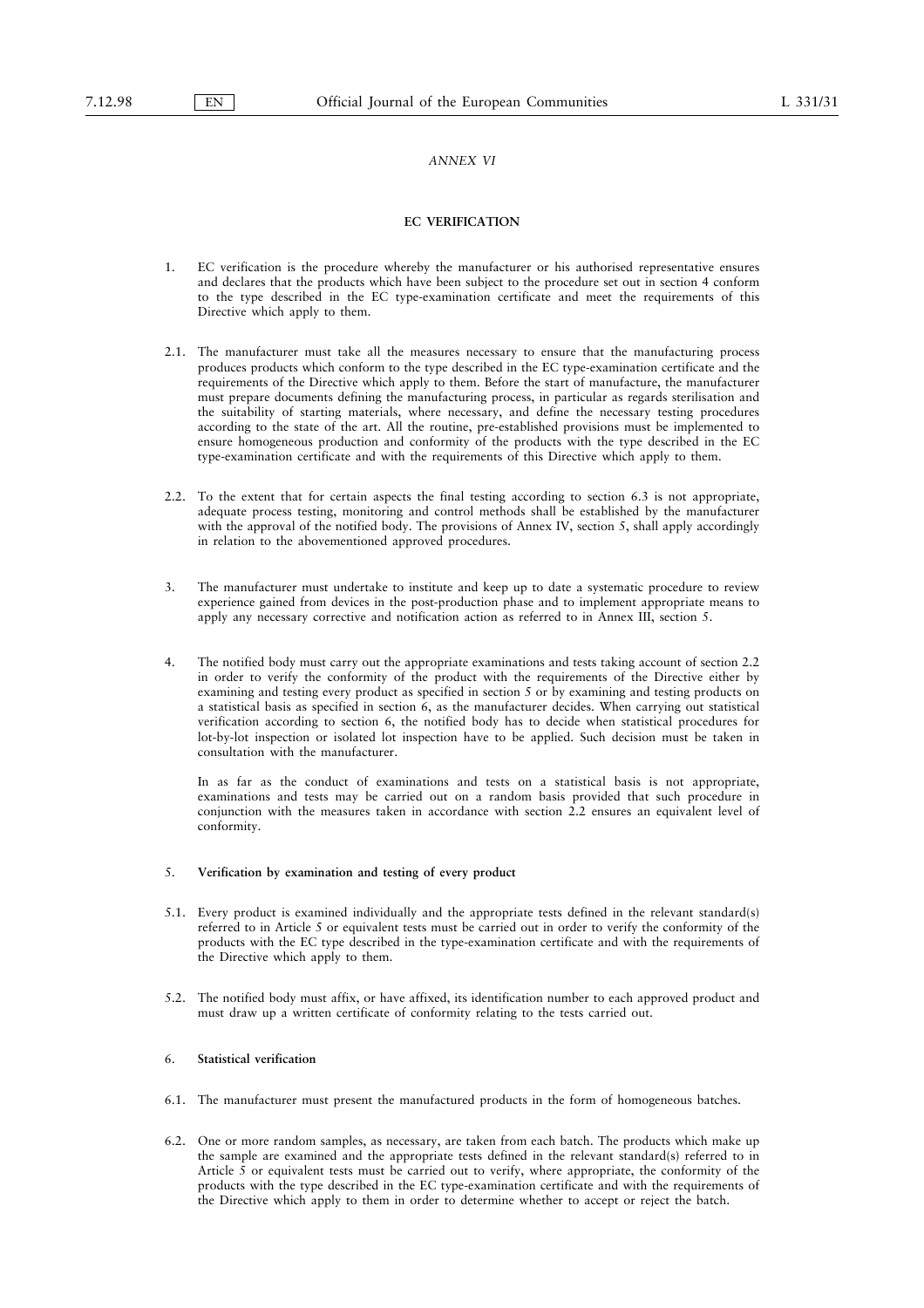- 6.3. Statistical control of products will be based on attributes and/or variables, entailing sampling schemes with operational characteristics which ensure a high level of safety and performance according to the state of the art. The sampling scheme will be established by the harmonised standards referred to in Article 5, taking account of the specific nature of the product categories in question.
- 6.4. If the batch is accepted, the notified body affixes, or has affixed its identification number to each product and draws up a written certificate of conformity relating to the tests carried out. All products in the batch may be put on the market except any in the sample which failed to conform .

If the batch is rejected the competent notified body must take appropriate measures to prevent the batch from being placed on the market. In the event of frequent rejection of batches, the notified body may suspend the statistical verification.

The manufacturer may, on the responsibility of the notified body, affix the notified body's identification number during the manufacturing process.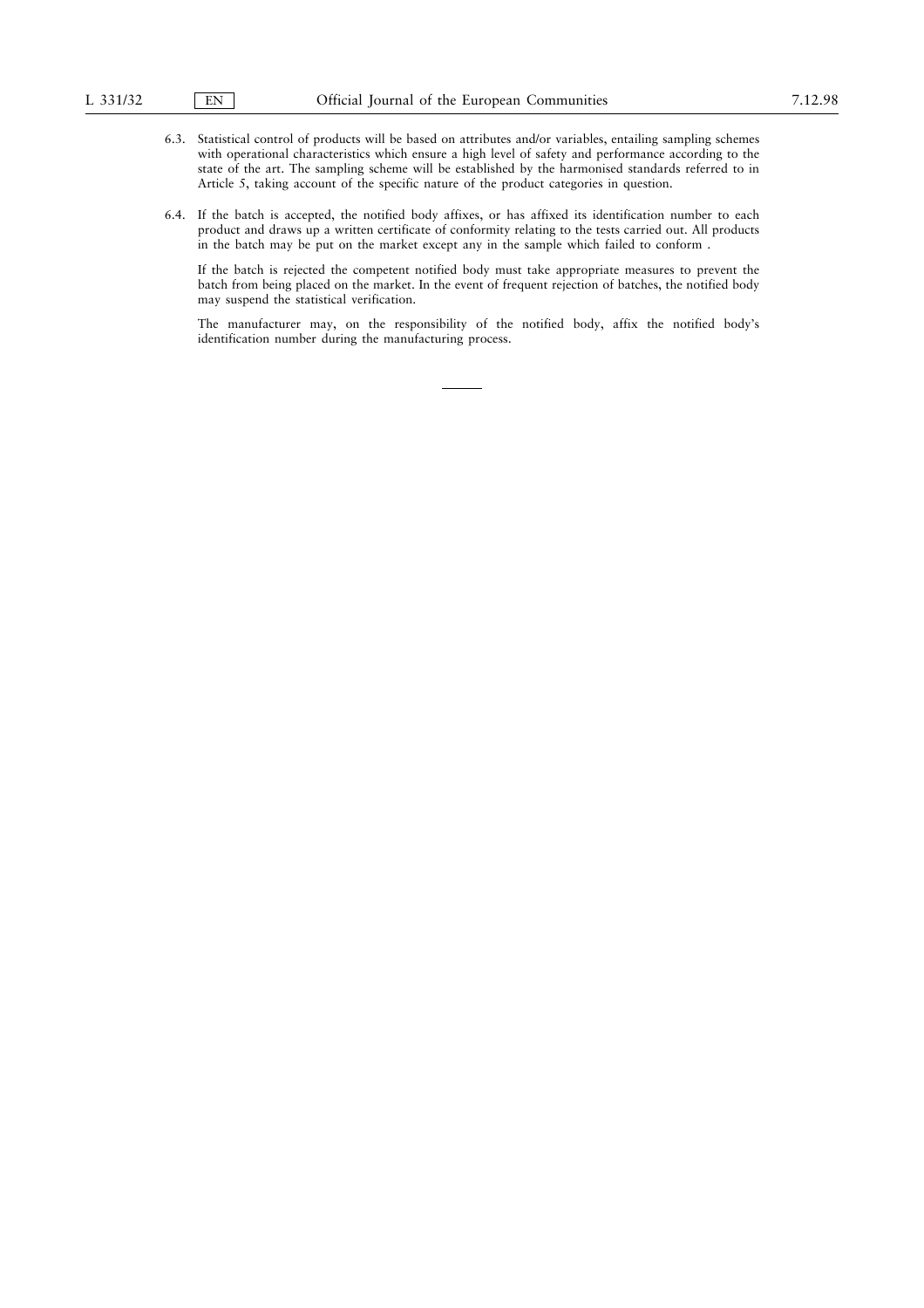# *ANNEX VII*

# **EC DECLARATION OF CONFORMITY**

### (PRODUCTION QUALITY ASSURANCE)

- 1. The manufacturer must ensure application of the quality system approved for the manufacture of the devices concerned and carry out the final inspection, as specified in section 3, and is subject to the surveillance referred to in section 4.
- 2. The declaration of conformity is the part of the procedure whereby the manufacturer who fulfils the obligations imposed by section 1 ensures and declares that the products concerned conform to the type described in the EC type-examination certificate and meet the provisions of this Directive which apply to them.

The manufacturer must affix the CE marking in accordance with Article 16 and draw up a declaration of conformity covering the devices concerned.

#### 3. **Quality system**

3.1. The manufacturer must lodge an application for assessment of his quality system with a notified body.

The application must include:

- all documentation and undertakings referred to in Annex IV, section 3.1, and
- the technical documentation on the types approved and a copy of the EC type-examination certificates.
- 3.2. Application of the quality system must ensure that the devices conform to the type described in the EC type-examination certificate.

All the elements, requirements and provisions adopted by the manufacturer for his quality system must be documented in a systematic and orderly manner in the form of written policy statements and procedures. This quality system documentation must permit uniform interpretation of the quality policy and procedures such as quality programmes, plans, manuals and records.

It must include in particular an adequate description of:

- (a) the manufacturer's quality objectives;
- (b) the organisation of the business and in particular:
	- the organisational structures, the responsibilities of the managerial staff and their organisational authority where quality of manufacture of the devices is concerned,
	- the methods of monitoring the efficient operation of the quality system and in particular its ability to achieve the desired quality of product, including control of devices which fail to conform;
- (c) the inspection and quality assurance techniques at the manufacturing stage and in particular:
	- the processes and procedures which will be used, particularly as regards sterilisation,
	- the procedures in relation to purchasing,
	- the product identification procedures drawn up and kept up to date from drawings, specifications or other relevant documents at every stage of manufacture;
- (d) the appropriate tests and trials to be carried out before, during and after manufacture, the frequency with which they will take place, and the test equipment used; it must be possible to trace back the calibration.
- 3.3. The notified body must audit the quality system to determine whether it meets the requirements referred to in section 3.2. It must presume that quality systems which implement the relevant harmonised standards conform to these requirements.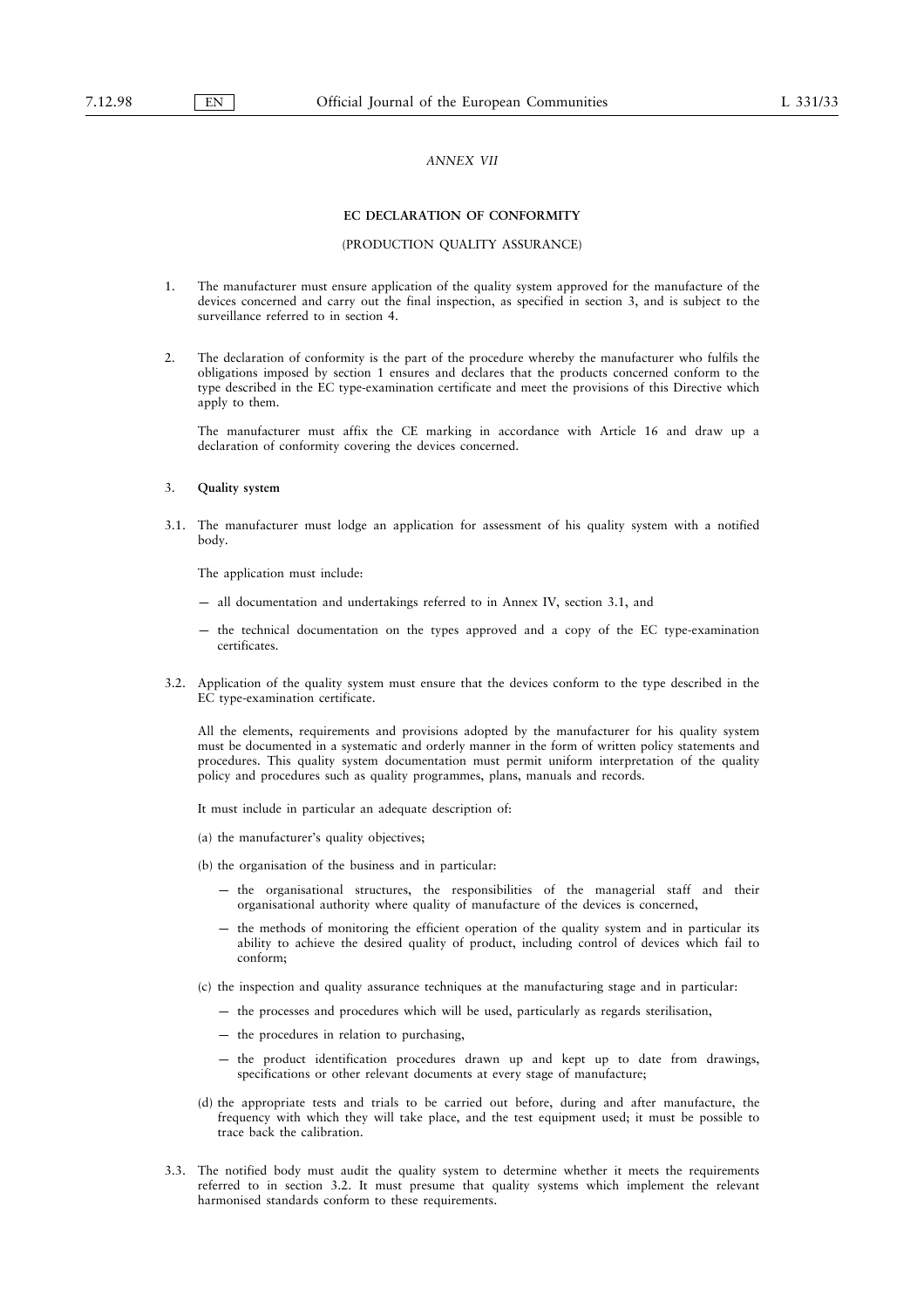The assessment team must have past experience of assessments of the technology concerned. The assessment procedure must include an inspection on the manufacturer's premises and, in duly substantiated cases, on the premises of the manufacturer's suppliers and/or subcontractors to inspect the manufacturing processes.

The decision must be notified to the manufacturer. It must contain the conclusions of the inspection and a reasoned assessment.

3.4. The manufacturer shall inform the notified body which approved the quality system of any plan for substantial changes to the quality system.

The notified body must assess the changes proposed and verify whether after these changes the quality system still meets the requirements referred to in section 3.2. It must notify the manufacturer of its decision. This decision must contain the conclusions of the inspection and a reasoned assessment.

4. **Surveillance**

The provision of Annex IV, section 5, shall apply.

### 5. **Verification of manufactured products covered by Annex II, List A**

- 5.1. In the case of devices covered by Annex II, List A, the manufacturer shall forward to the notified body without delay after the conclusion of the controls and tests the relevant reports on the tests carried out on the manufactured devices or each batch of devices. Furthermore, the manufacturer shall make the samples of manufactured devices or batches of devices available to the notified body in accordance with pre-agreed conditions and modalities.
- 5.2. The manufacturer may place the devices on the market, unless the notified body communicates to the manufacturer within the agreed time-frame, but not later than 30 days after reception of the samples, any other decision, including in particular any condition of validity of delivered certificates.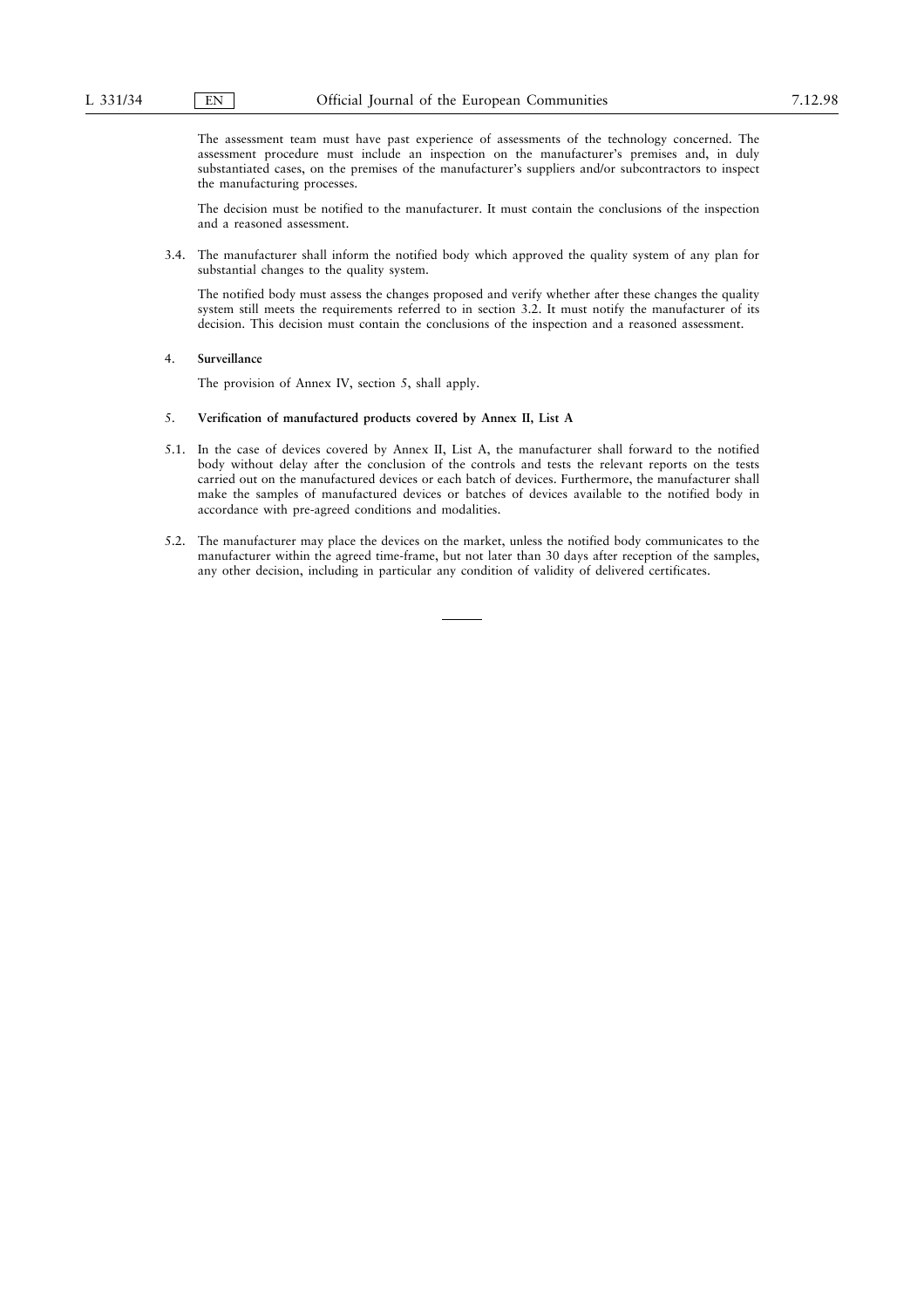## *ANNEX VIII*

#### **STATEMENT AND PROCEDURES CONCERNING DEVICES FOR PERFORMANCE EVALUATION**

- 1. For devices for performance evaluation the manufacturer or his authorised representative shall draw up the statement containing the information stipulated in section 2 and ensure that the relevant provisions of this Directive are met.
- 2. The statement shall contain the following information:
	- data allowing identification of the device in question,
	- an evaluation plan stating in particular the purpose, scientific, technical or medical grounds, scope of the evaluation and number of devices concerned,
	- the list of laboratories or other institutions taking part in the evaluation study,
	- the starting date and scheduled duration for the evaluations and, in the case of devices for self-testing, the location and number of lay persons involved,
	- a statement that the device in question conforms to the requirements of the Directive, apart from the aspects covered by the evaluation and apart from those specifically itemised in the statement, and that every precaution has been taken to protect the health and safety of the patient, user and other persons.
- 3. The manufacturer shall also undertake to keep available for the competent national authorities the documentation allowing an understanding of the design, manufacture and performances of the product, including the expected performances, so as to allow assessment of conformity with the requirements of this Directive. This documentation must be kept for a period ending at least five years after the end of the performance evaluation.

The manufacturer shall take all the measures necessary for the manufacturing process to ensure that the products manufactured conform to the documentation mentioned in the first paragraph.

4. The provisions of Article 10(1), (3) and (5) shall apply to devices intended for performance evaluation.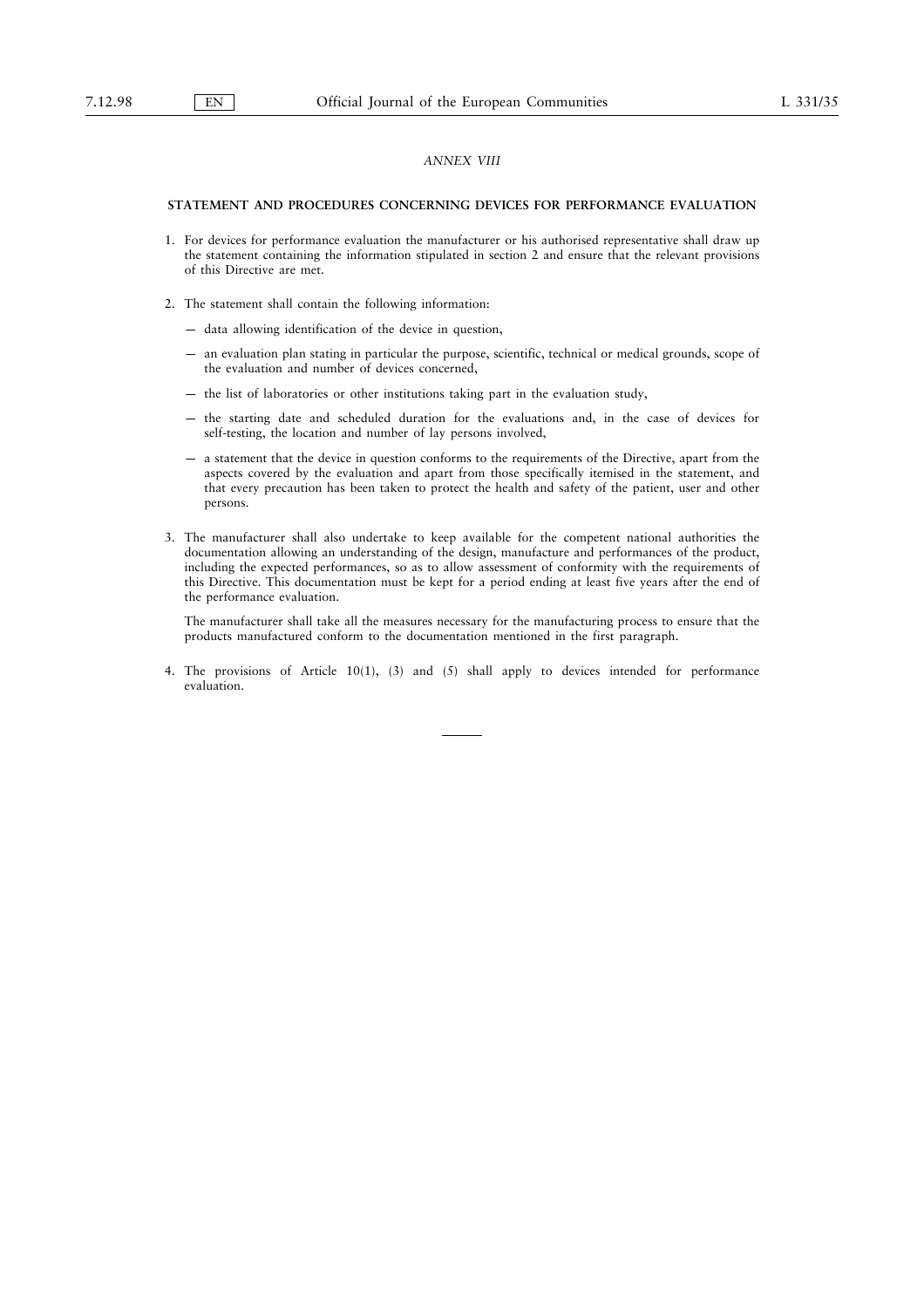# *ANNEX IX*

#### **CRITERIA FOR THE DESIGNATION OF NOTIFIED BODIES**

- 1. The notified body, its director and the assessment and verification staff shall not be the designer, manufacturer, supplier, installer or user of the devices which they inspect, nor the authorised representative of any of these persons. They may not be directly involved in the design, construction, marketing or maintenance of the devices, nor represent the parties engaged in these activities. This in no way precludes the possibility of exchanges of technical information between the manufacturer and the body.
- 2. The notified body and its staff must carry out the assessment and verification operations with the highest degree of professional integrity and the requisite competence in the field of medical devices and must be free from all pressures and inducements, particularly financial, which might influence their judgment or the results of the inspection, especially from persons or groups of persons with an interest in the results of the verifications.

Should the notified body subcontract specific tasks connected with the establishment and verification of the facts, it must first ensure that the subcontractor meets the provisions of the Directive. The notified body shall keep at the disposal of the national authorities the relevant documents assessing the subcontractor's qualifications and the work carried out by the subcontractor under this Directive.

- 3. The notified body must be able to carry out all the tasks assigned to such bodies by one of Annexes III to VII and for which it has been notified, whether these tasks are carried out by the body itself or on its responsibility. In particular, it must have the necessary staff and possess the facilities needed to perform properly the technical and administrative tasks entailed in assessment and verification. This includes the availability of sufficient scientific staff within the organisation who possess adequate experience and knowledge necessary to assess the biological and medical functionality and performance of devices for which it has been notified, in relation to the requirements of this Directive and, in particular, with Annex I requirements. The notified body must also have access to the equipment necessary for the verifications required.
- 4. The inspection staff must have:
	- sound vocational training covering all the assessment and verification operations for which the body has been designated,
	- satisfactory knowledge of the rules on the inspections which they carry out and adequate experience of such inspections,
	- the ability required to draw up the certificates, records and reports to demonstrate that the inspections have been carried out.
- 5. The impartiality of the inspection staff must be guaranteed. Their remuneration must not depend on the number of inspections carried out, nor on the results of the inspections.
- 6. The body must take out civil liability insurance, unless liability is assumed by the State under domestic legislation or the Member State itself carries out the inspections directly.
- 7. The staff of the inspection body are bound to observe professional secrecy with regard to all information gained in the course of their duties (except *vis-à-vis* the competent administrative authorities of the State in which their activities are carried out) under this Directive or any provision of national law putting it into effect.